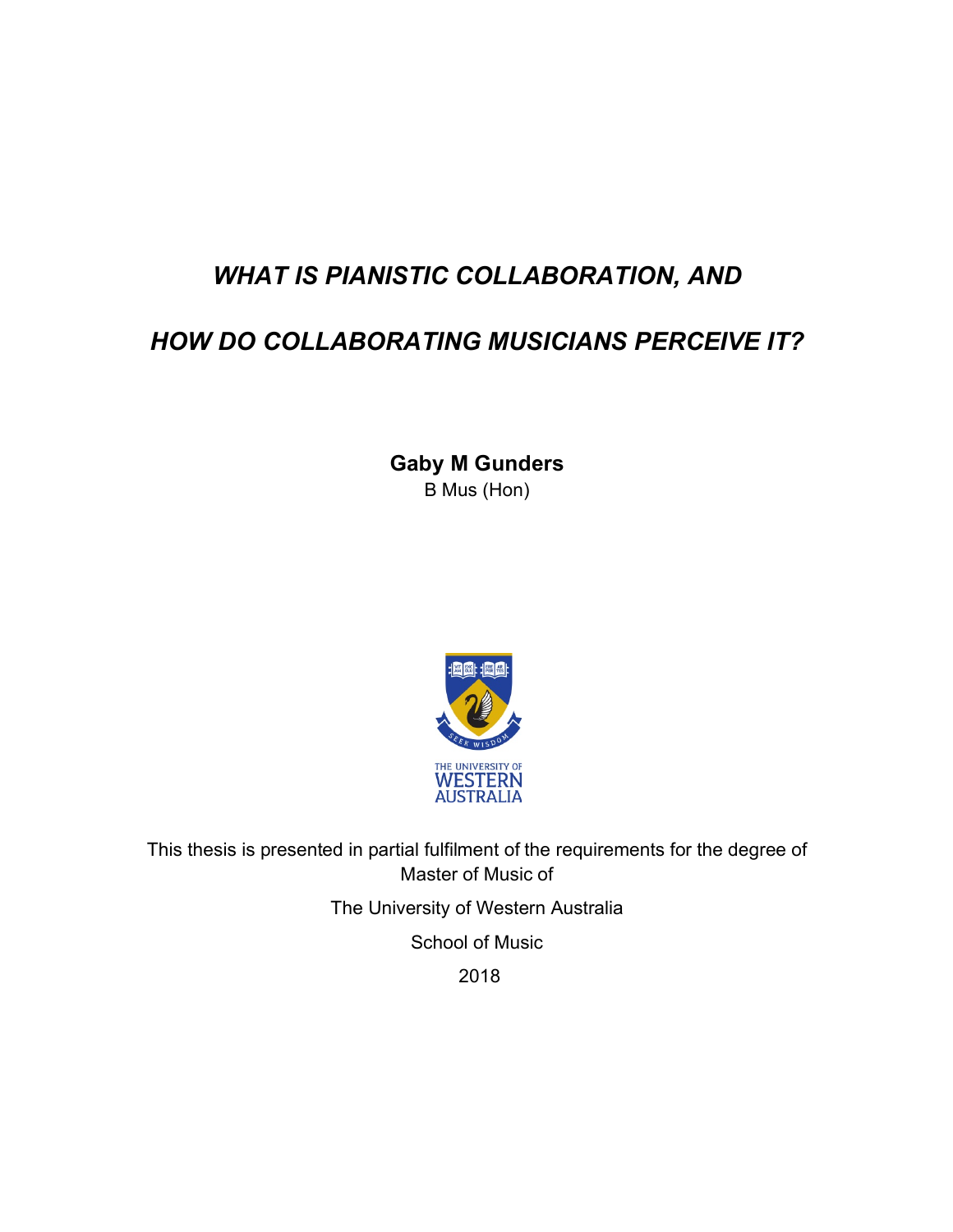# **THESIS DECLARATION**

I, Gaby Gunders, certify that:

This thesis has been substantially accomplished during enrolment in the degree.

This thesis does not contain material which has been accepted for the award of any other degree or diploma in my name, in any university or other tertiary institution.

No part of this work will, in the future, be used in a submission in my name, for any other degree or diploma in any university or other tertiary institution without the prior approval of The University of Western Australia and where applicable, any partner institution responsible for the joint-award of this degree.

This thesis does not contain any material previously published or written by another person, except where due reference has been made in the text.

The work(s) are not in any way a violation or infringement of any copyright, trademark, patent, or other rights whatsoever of any person.

The research involving human data reported in this thesis was assessed and approved by The University of Western Australia Human Research Ethics Committee. Approval #RA/4/1/7889.

Written interviewees' consents have been received and archived for the research involving interviewees' opinions reported in this thesis.

This thesis contains only sole-authored work, some of which has been published and/or prepared for publication under sole authorship.

Signature: Gaby Gunders

Date: August 24<sup>th</sup>, 2018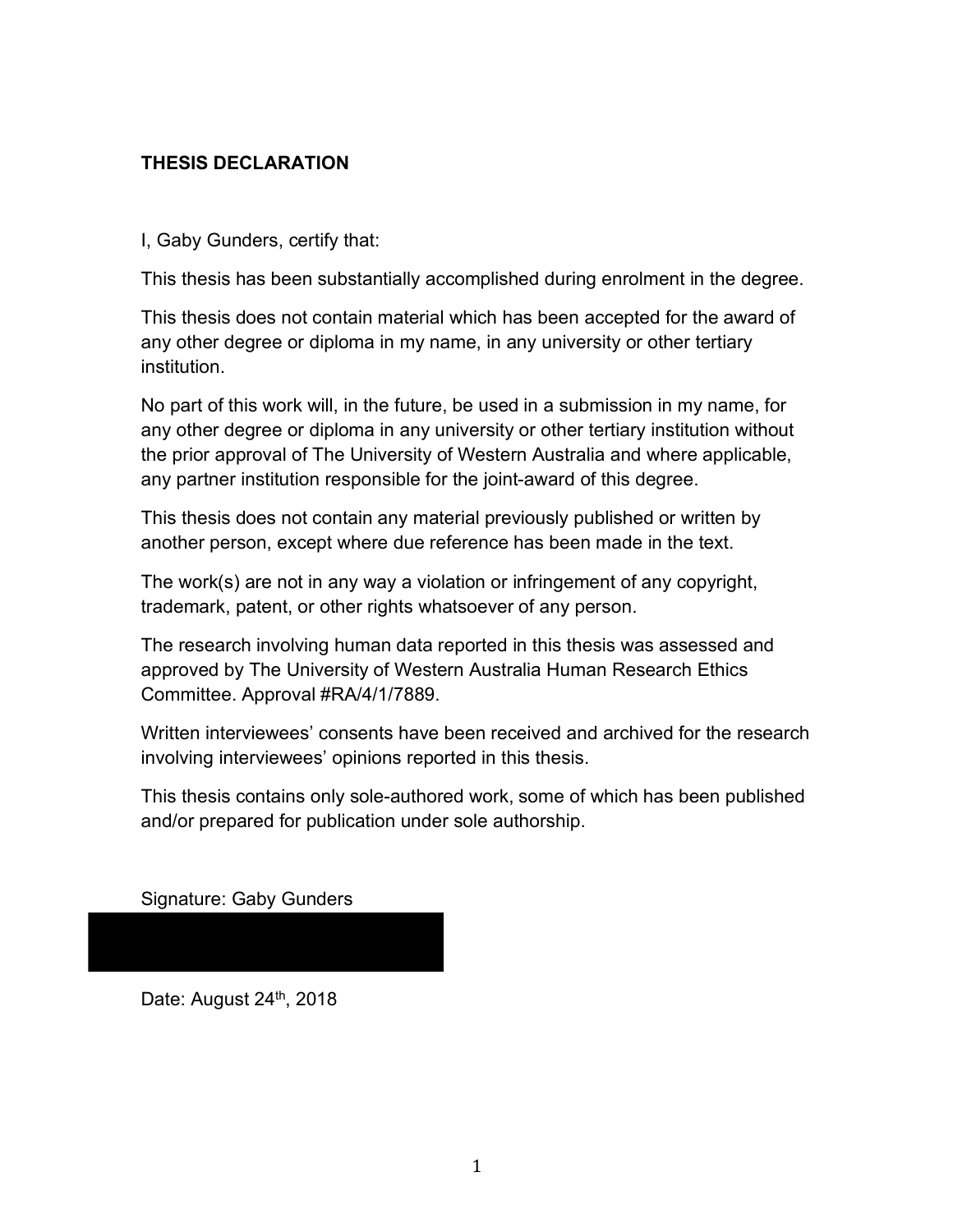#### **Abstract**

What is collaborative piano?

Although piano playing is considered to be a solitary occupation, much pianistic repertoire is, in fact, collaborative. Collaborative piano is a relatively new field of specialized study at the postgraduate level around the world, and when this art form is researched, it is predominantly from the point of view of the pianist, focusing on skills and repertoire. This research looks at the essence of collaborative piano, discussing skills, terms and attitudes of and towards collaborating pianists. It examines the collaborative experience from the points of view both of collaborative pianists and of instrumentalists and singers, and explores the differences in views and experiences of these three groups of musicians. Views presented here were collected in semi-structured interviews with performing and teaching collaborative musicians. When collaborating, pianists, instrumentalists and singers play and sing together, they attempt to merge into a new entity, in which the individuals with their personal interpretations are not as important as the resulting unified sound. This research finds that musicians who collaborate often have widely contrasting views about the collaborative experience. This leads to suggestions regarding approaches that can be taken to minimize this divide.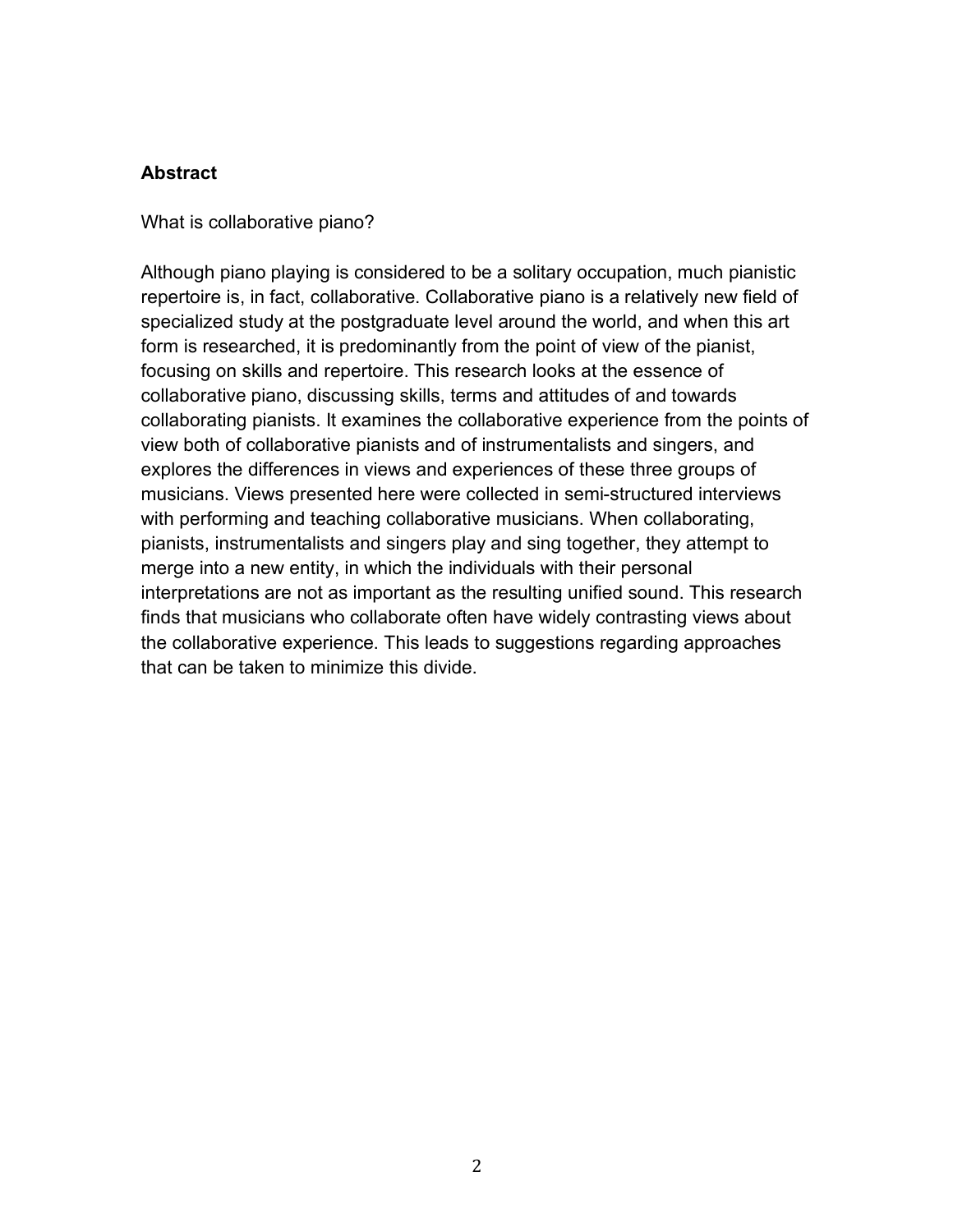# **TABLE OF CONTENTS**

| <b>Thesis Declaration</b> |     |                                                                   |                 |  |
|---------------------------|-----|-------------------------------------------------------------------|-----------------|--|
| Abstract                  |     |                                                                   |                 |  |
| Acknowledgements.         |     |                                                                   |                 |  |
| Introduction              |     |                                                                   |                 |  |
|                           |     | <b>Chapter 1 Literary Review and Historical Background</b>        | p11             |  |
|                           |     | 1.1 Literature review                                             | p11             |  |
|                           |     | 1.2 Brief historical background                                   | p15             |  |
|                           |     | Chapter 2: Titles used for collaborative pianists and an overview |                 |  |
|                           |     | of skills necessary to play piano collaboratively.                | P <sub>18</sub> |  |
| 2.1                       |     | When a pianist plays with others, what is it called?              | P <sub>18</sub> |  |
|                           |     | 2.1.1. The term 'accompanist' and the shift in its use            | p18             |  |
|                           |     | 2.1.2. Origins of the term Collaborative Piano                    | p19             |  |
|                           |     | 2.1.3. Additional titles given to collaborating pianists          | p19             |  |
|                           |     | 2.2 Collaborative Pianistic Skills                                | p20             |  |
|                           |     |                                                                   |                 |  |
| Chapter 3: Methodology    |     |                                                                   | p23             |  |
|                           | 3.1 | Reasons leading to chosen methodology.                            | P <sub>23</sub> |  |
|                           | 3.2 | Semi-structured Interviews                                        | p23             |  |
|                           | 3.3 | Questions used in the interviews                                  | p24             |  |
|                           |     | 3.4 Reasons for choosing these three groups                       | p25             |  |
|                           | 3.5 | How were participants chosen?                                     | P <sub>25</sub> |  |
|                           |     | 3.6 Privacy and confidentiality                                   | p27             |  |
|                           |     |                                                                   |                 |  |
|                           |     | Chapter 4: Pathways to Collaboration.                             | P <sub>28</sub> |  |
|                           | 4.1 | Introduction: pianists' paths to this specialization              | p28             |  |
|                           |     | 4.2 Training: early age and tertiary study                        | p28             |  |
|                           |     | 4.3 Skills pianists were always strong at and                     |                 |  |
|                           |     | skills they had to develop                                        | p29             |  |
|                           | 4.4 | Reasons for choosing collaboration as career path                 | p30             |  |
|                           |     | Conclusion                                                        | p31             |  |
|                           |     |                                                                   |                 |  |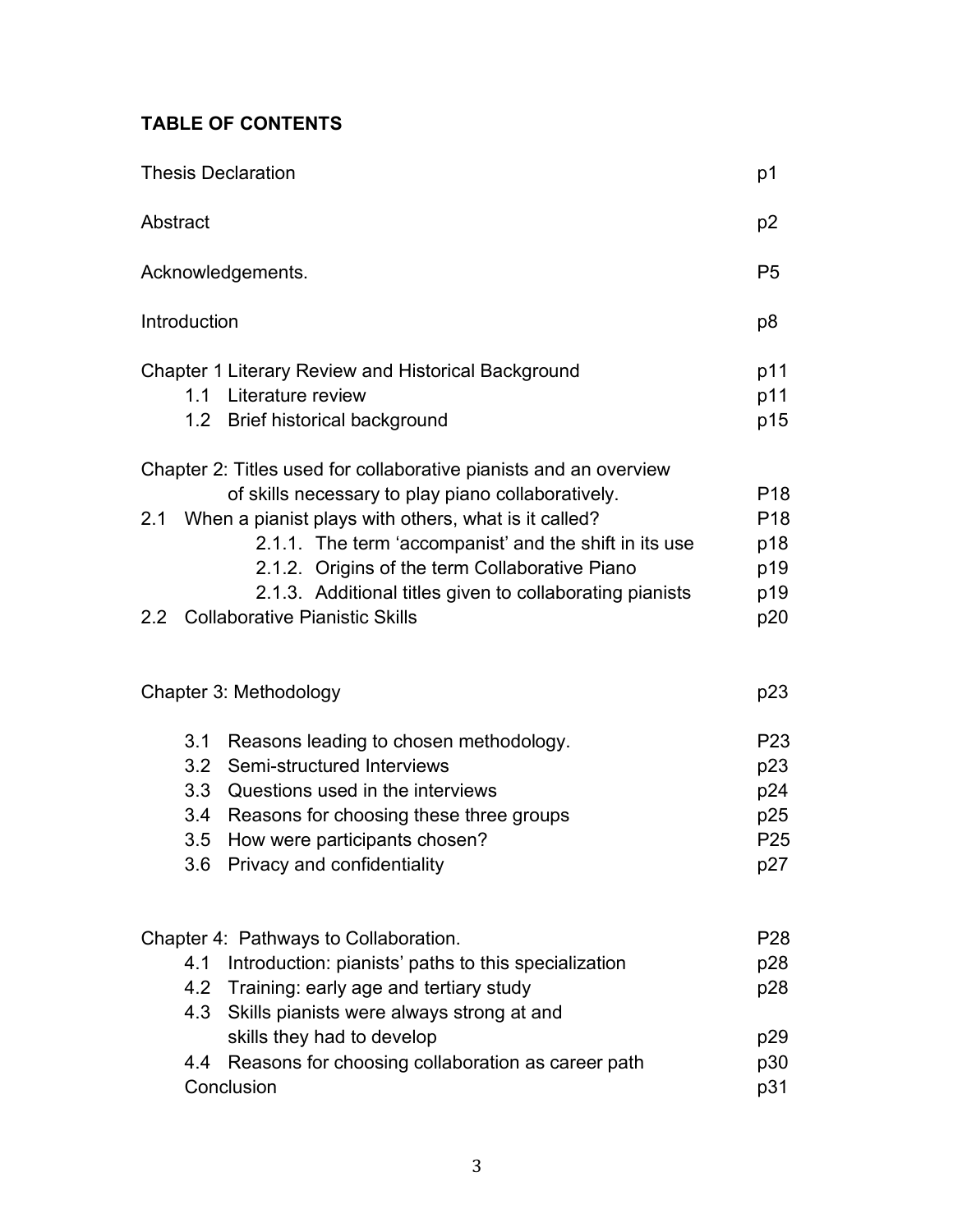|                                                                                                |                                        | Chapter 5: Collaborative Pianistic skills as viewed by performers.                                                                                                                                                                                                                                             | P33                                                                                           |
|------------------------------------------------------------------------------------------------|----------------------------------------|----------------------------------------------------------------------------------------------------------------------------------------------------------------------------------------------------------------------------------------------------------------------------------------------------------------|-----------------------------------------------------------------------------------------------|
|                                                                                                |                                        | Introduction                                                                                                                                                                                                                                                                                                   | p33                                                                                           |
|                                                                                                | 5.1                                    | Listening                                                                                                                                                                                                                                                                                                      | p33                                                                                           |
|                                                                                                | 5.2                                    | Keyboard skills, (technical, expressive and rhythmic)                                                                                                                                                                                                                                                          | p34                                                                                           |
|                                                                                                | 5.3                                    | Sight-reading                                                                                                                                                                                                                                                                                                  | p37                                                                                           |
|                                                                                                | 5.4                                    | Flexibility                                                                                                                                                                                                                                                                                                    | p39                                                                                           |
|                                                                                                | 5.5                                    | Personality talks: rapport and team playing as                                                                                                                                                                                                                                                                 |                                                                                               |
|                                                                                                |                                        | collaborative skills                                                                                                                                                                                                                                                                                           | p40                                                                                           |
|                                                                                                |                                        | 5.6 Who is following?                                                                                                                                                                                                                                                                                          | P43                                                                                           |
|                                                                                                |                                        | 5.7 Fine balance                                                                                                                                                                                                                                                                                               | p44                                                                                           |
|                                                                                                | 5.8                                    | Knowledge of languages                                                                                                                                                                                                                                                                                         | p46                                                                                           |
|                                                                                                | 5.9                                    | Appearance and dress                                                                                                                                                                                                                                                                                           | p47                                                                                           |
|                                                                                                |                                        | 5.10 Versatility                                                                                                                                                                                                                                                                                               | p48                                                                                           |
|                                                                                                |                                        | 5.11 Understanding of technicalities of voices and instruments                                                                                                                                                                                                                                                 | p50                                                                                           |
|                                                                                                |                                        | Conclusion                                                                                                                                                                                                                                                                                                     | p52                                                                                           |
|                                                                                                | 6.1<br>6.2<br>6.3<br>6.4<br>6.5<br>6.6 | Chapter 6: Experiences of collaboration.<br>Is the term 'accompanist' tabooed?<br>Most rewarding collaborative experiences<br>Most harrowing collaborative experiences<br>Do pianists tend to specialize in one form of collaboration?<br>When are pianists booked for collaboration?<br>Mutual 'blacklisting' | P <sub>53</sub><br>P <sub>53</sub><br>p55<br>p56<br>P <sub>57</sub><br>P <sub>58</sub><br>p59 |
|                                                                                                |                                        | Chapter 7: Conclusions.                                                                                                                                                                                                                                                                                        | p62                                                                                           |
|                                                                                                | 7.1                                    | Are the views right?                                                                                                                                                                                                                                                                                           | p62                                                                                           |
|                                                                                                | 7.2                                    | Are the results really important and what can we do with them?                                                                                                                                                                                                                                                 | p62                                                                                           |
|                                                                                                | 7.3                                    | That which is yet to be done                                                                                                                                                                                                                                                                                   | p63                                                                                           |
| Appendices<br>p67<br>List of Tables<br>p73<br>List of Interviews<br>p74<br>Bibliography<br>p76 |                                        |                                                                                                                                                                                                                                                                                                                |                                                                                               |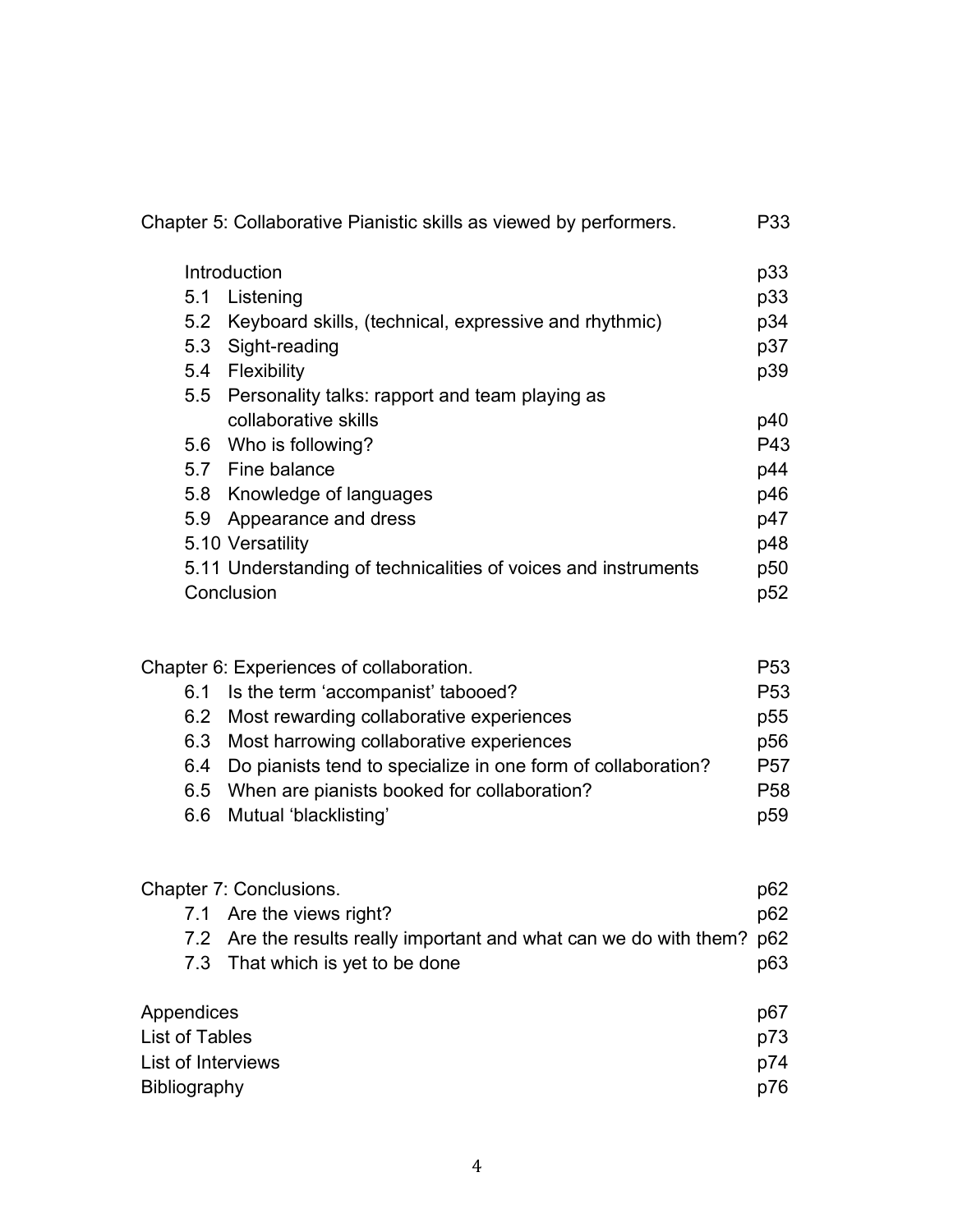#### **Acknowledgements**

A journey to a higher degree of research is not one that is travelled alone. Numerous people have made an immense contribution to my journey, by supervising, by playing, by being interviewed, by tolerating, and by general day saving.

My supervisors, (fondly addressed in my emails as 'the super-team'): Associate Professor Graeme Gilling, Professor Nicholas Bannan and Professor Suzanne Wijsman. All three were immensely generous with their extensive knowledge, ideas and time, and always worked as a cohesive, friendly team. The depth of reading they granted my work could have emerged only from the highest commitment. Together we attempted to shape my untamed curiosity into disciplined research.

My recital was a joy to prepare and an honour to play with my associate artists Louise McKay, ('cello), and Lena Bennett, (violin). They brought their top-level musicality, musicianship, wisdom and humour to every stage of our work together.

Distinguished collaborative pianists, instrumentalists and singers participated in the interviews the study involved. These musicians were immensely generous in sharing their views and knowledge and in giving of their time. Each and every interview impacted the results of this research and provided clarity in our understanding of this ever-evolving art form. I am so very grateful to Michael Strauss, Chris Foley, Kuang-Hao Huang, David Miller, Diana Harris, Martina Liegat, David Wickham, Marilyn Phillips, Adam Pinto, Caroline Badnall, Daniel Kossov, Ashley Smith, Louise Devenish, Helen Tuckey, Tzvi Friedl, Sharon Rostorf, Kurt Hansen, Andrew Foote, Linda Barcan, Rennae van der Laan.

UWA librarian Linda Papa was overwhelmingly generous with her knowledge of both collaborative piano and all things technological and methodological. Linda was instrumental in bridging the gap in my technological expertise at the start of this journey.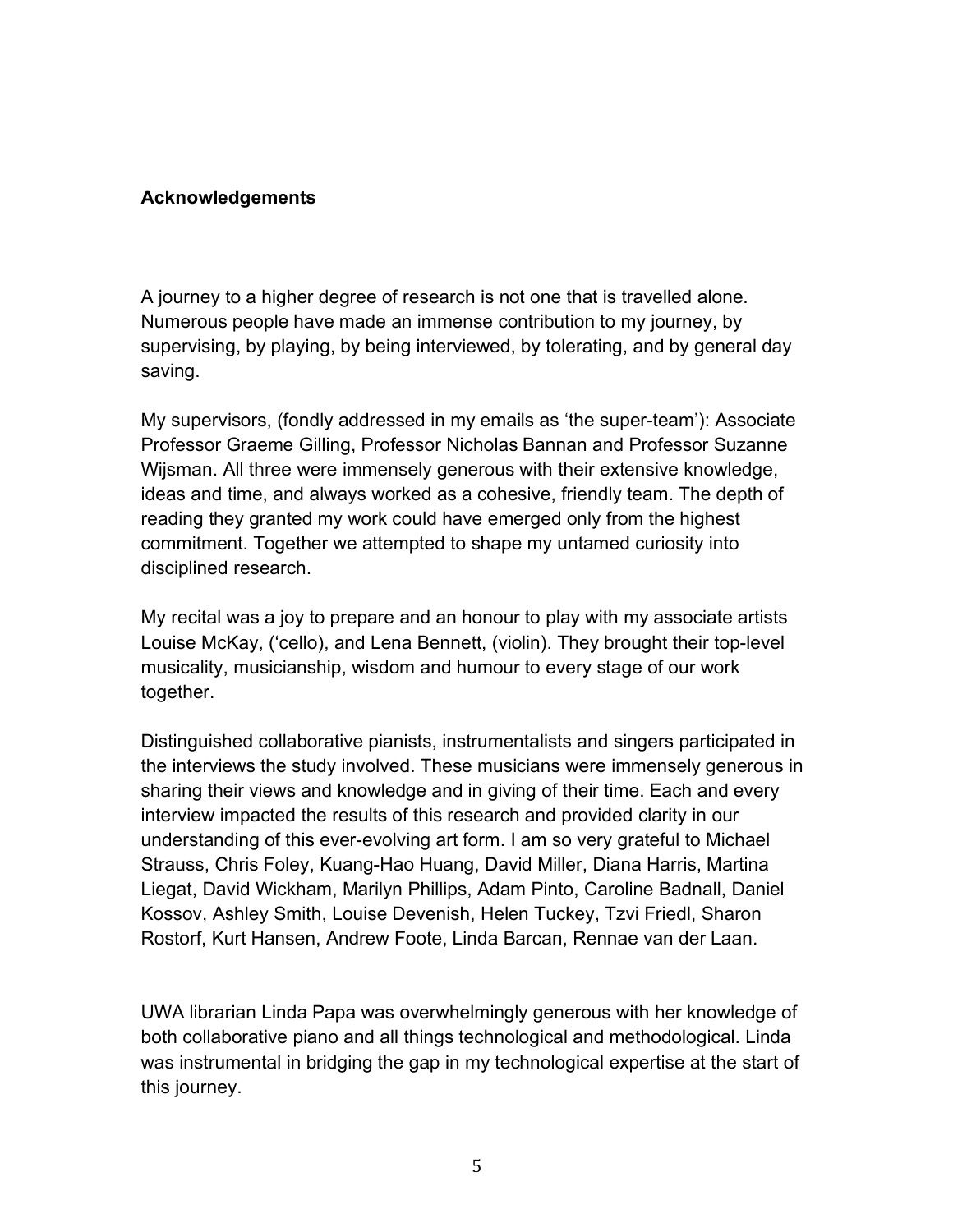Lastly, my entire family, without whom nothing worthwhile could really happen – they all created the space for seeds to be planted and trees to grow.

I feel immense gratitude to all.

This research was supported by an Australian Government Research Training Program (RTP) Scholarship.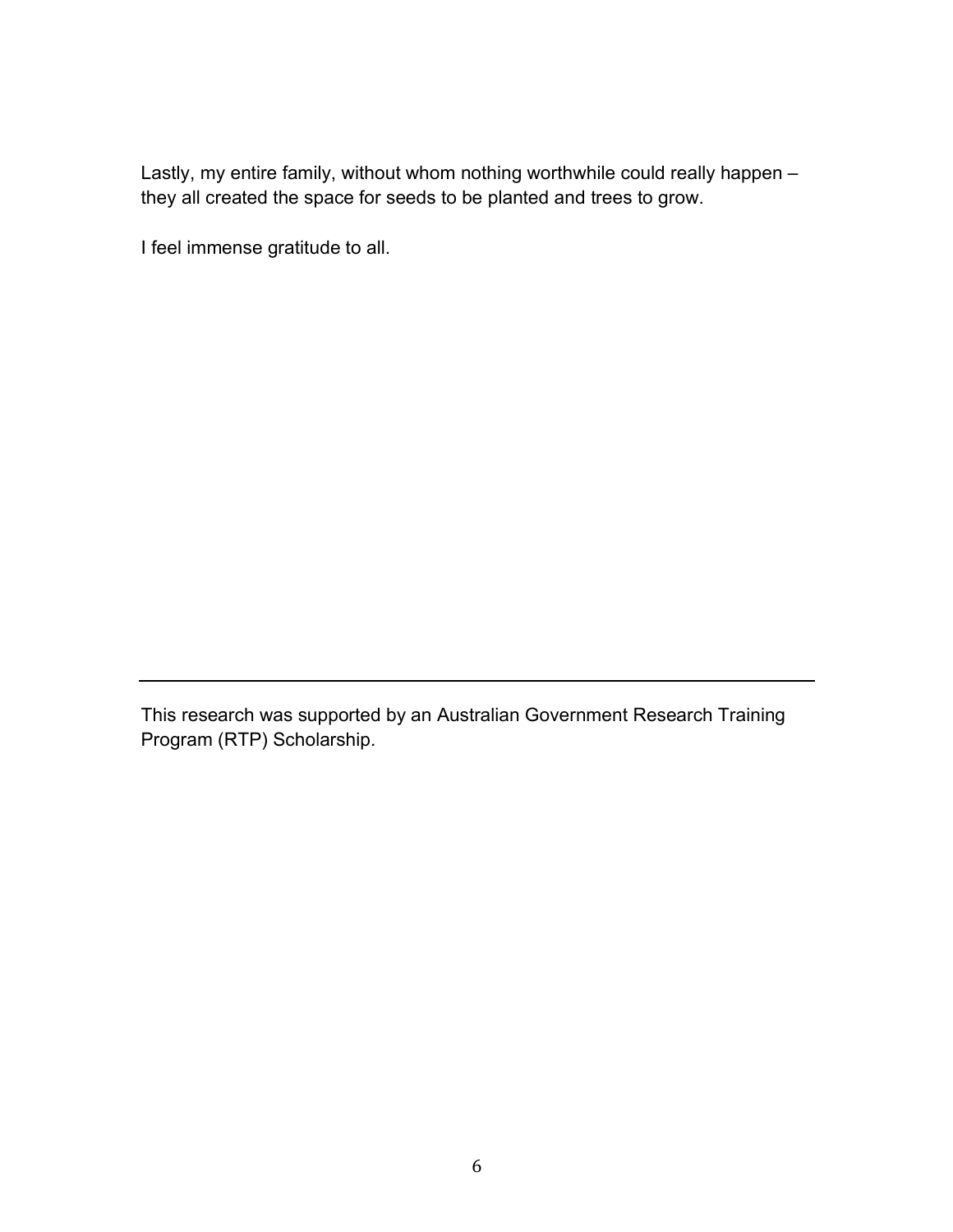For me it is that one plus one is equals much more than two. It is that joy of feeling that it is complete. Listening to the pianist's part and honouring what is being played, and also feeling being listened to and encouraged by being helped through phrases and being taken care of.

(Kurt Hansen, July 18, 2016)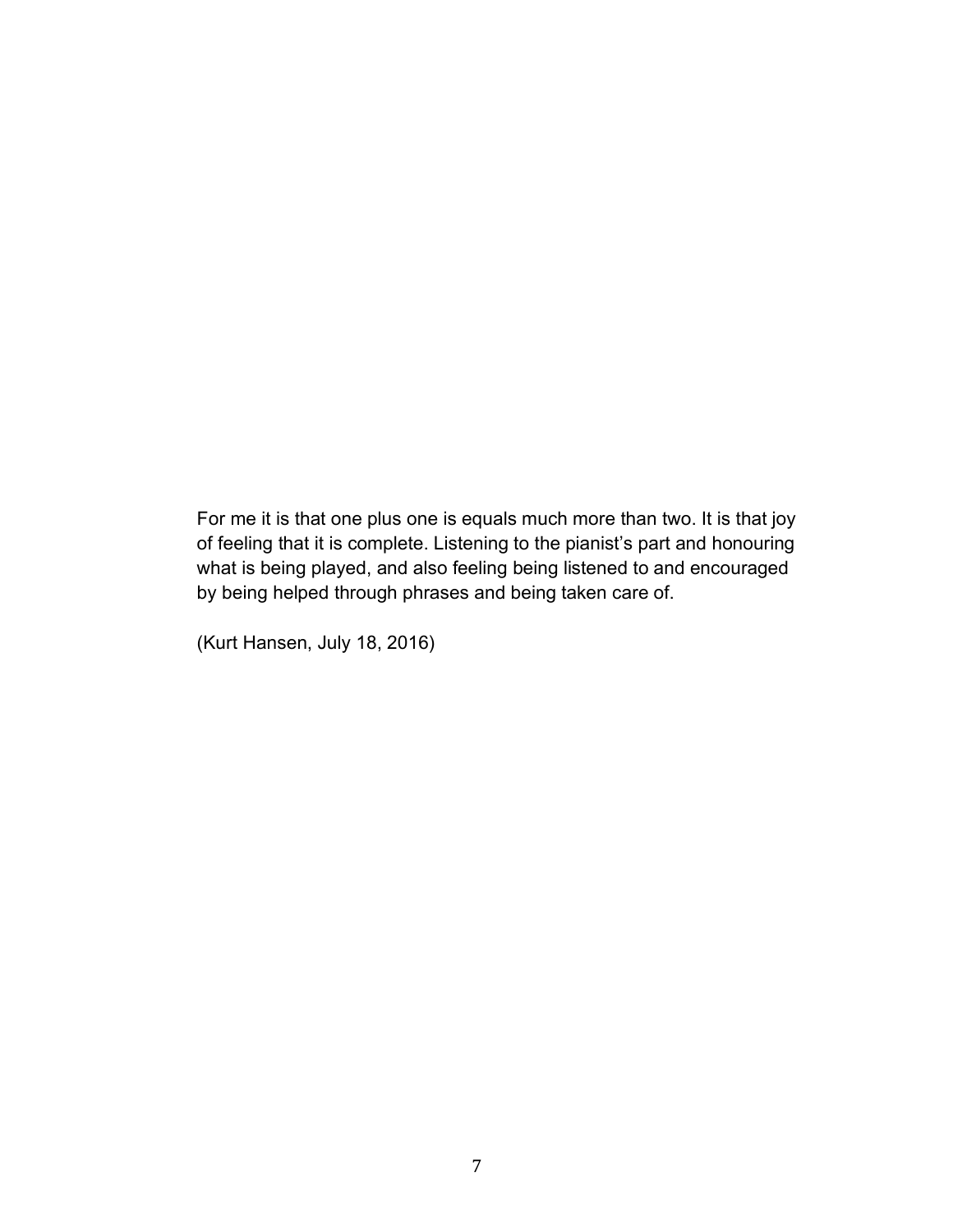#### **Introduction**

Collaborative pianists entered the field of musical performance around 1760, building on foundations laid from 1600 onwards by collaborating performers on preceding instruments. Such early keyboard instruments, including the clavichord and harpsichord, were used to realise harmonic accompaniments. Beyond the evolution of the harpsichord through the fortepiano to our modern pianoforte, the repertoire played by collaborating pianists has been getting progressively more complex. Repertoire played by collaborating pianists evolved to become an equally demanding role in the texture of a composition as that of the associate artist or soloist. Nowadays, the term traditionally used for these pianists, 'accompanist', is no longer acceptable to many musicians, and this shift follows the general rise in their level of training and level of recognition by musicians and audiences alike.

Traditionally, literature about this art form was mostly anecdotal. In the middle of the 20<sup>th</sup> Century, the pianist Gerald Moore had a marked influence on the recognition of the profession through his playing and writing, which was mostly in the form of memoirs. Further research into this art form has been conducted with increasing frequency, especially since the latter decades of the  $20<sup>th</sup>$  Century, by such writers as Adler (Adler, 1965), Cranmer (Cranmer, 1970), and later Katz (Katz, 2009) and Nielsen-Price (Nielsen Price, 2005). Specialist postgraduate programs in collaborative piano have been established in an ever-increasing number of universities internationally, and a regularly updated list of the north American programs can be found in Foley's Collaborative Piano Blog (Foley, n.d.-a). Most existing research in this field investigates the skills necessary in order for a pianist to collaborate, with most of the writing directed at collaborating with singers in vocal coaching, as in the case of Katz (Katz, 2009).

Research examining the skills, opinions and experiences of collaborative performance tends to focus on the points of view of the pianist, as these research projects have mostly been undertaken by pianists. This research recognizes that all collaborators have valuable viewpoints, and exposes three, often differing, points of view: those belonging to instrumentalists, singers and collaborative pianists.

Through many years of my own pianistic collaboration experience, and through many conversations with colleagues, a few existing trends have become clear: collaborative pianists and their associate artists often have mutual 'complaints',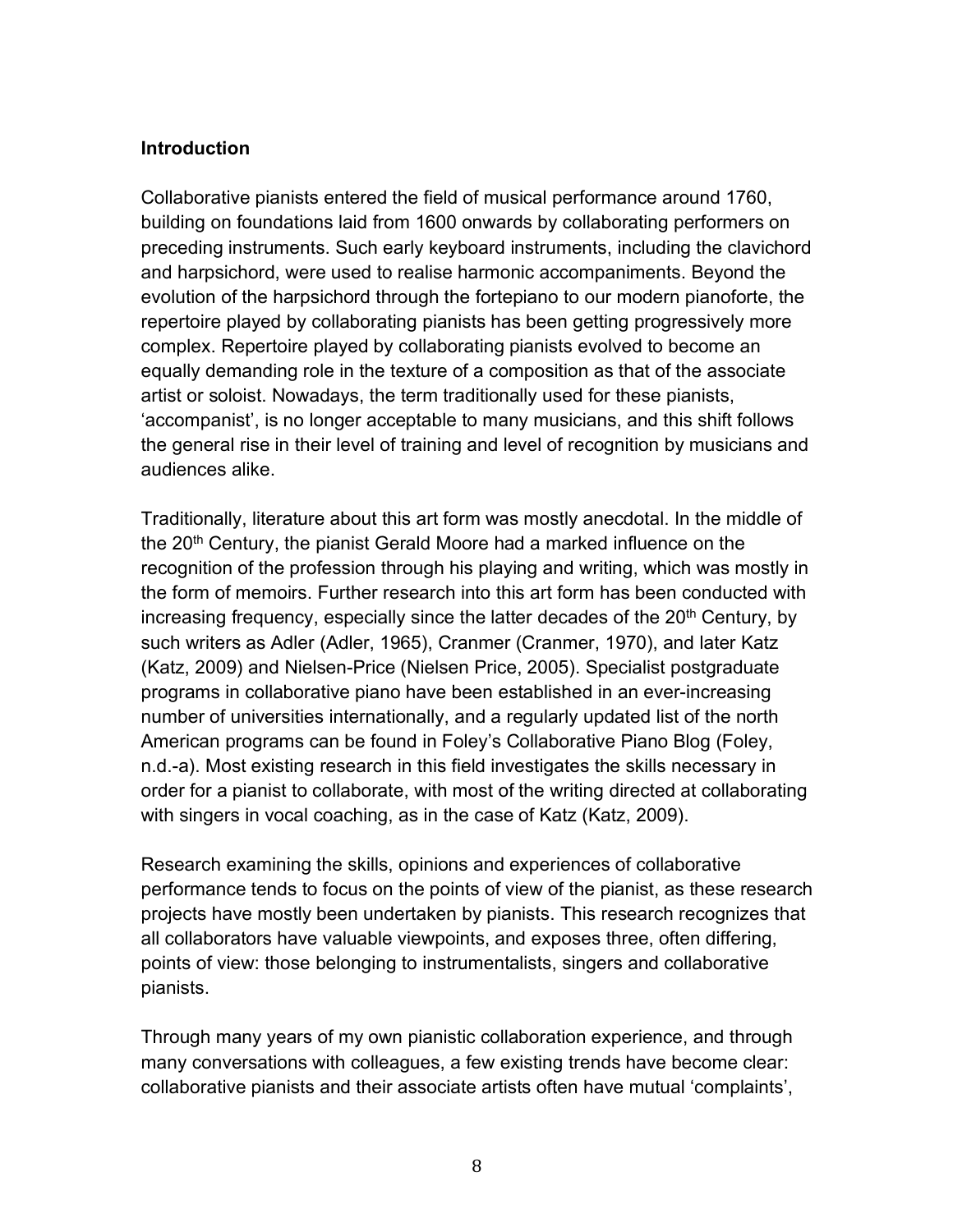which are mostly never verbalized. Instrumentalists and singers often feel that they pay a fee and should therefore be free to be 'in control' of the rehearsals and performances. Pianists, in turn, dislike the lack of respect they perceive for their artistic and pianistic skills. Instrumentalists and singers often have very different opinions on aspects of performance and musicianship; and, pianists generally consider playing with singers and playing with instrumentalists to be completely different experiences, and, often specialize in one or the other.

These reflections led to a commitment to finding out whether the views of pianists and their associate artists are, in fact, as dramatically different as suggested in conversations.

This research thus looks into the essence of pianistic collaboration, and examines the following questions:

- What is pianistic collaboration? What kind of repertoire is played and with whom does the pianist collaborate?
- Is it any different than solo piano playing, and could any solo pianist collaborate successfully?
- What are the pathways to this specialized field of playing?
- Do collaborative pianists have a distinct skills-set that sets them apart from solo pianists?
- What terms are given to these pianists, and are the terms acceptable universally?
- Do pianists and their collaborators hold similar or different views about the collaborative experience and about pianistic skills?
- Are conflicts in collaboration all about the music or do personal skills and traits play a part?
- Do differing perceptions of musicians really matter?

The first chapter of this dissertation looks at the historical background of collaborative piano playing, with regard to the evolution both of instrument and repertoire. The literature review examines biographical accounts and 'training' books for collaborative pianists.

Chapter 2 presents an overview of the skills viewed as necessary to perform collaboratively, and the shift in terminology used to describe types of collaboration.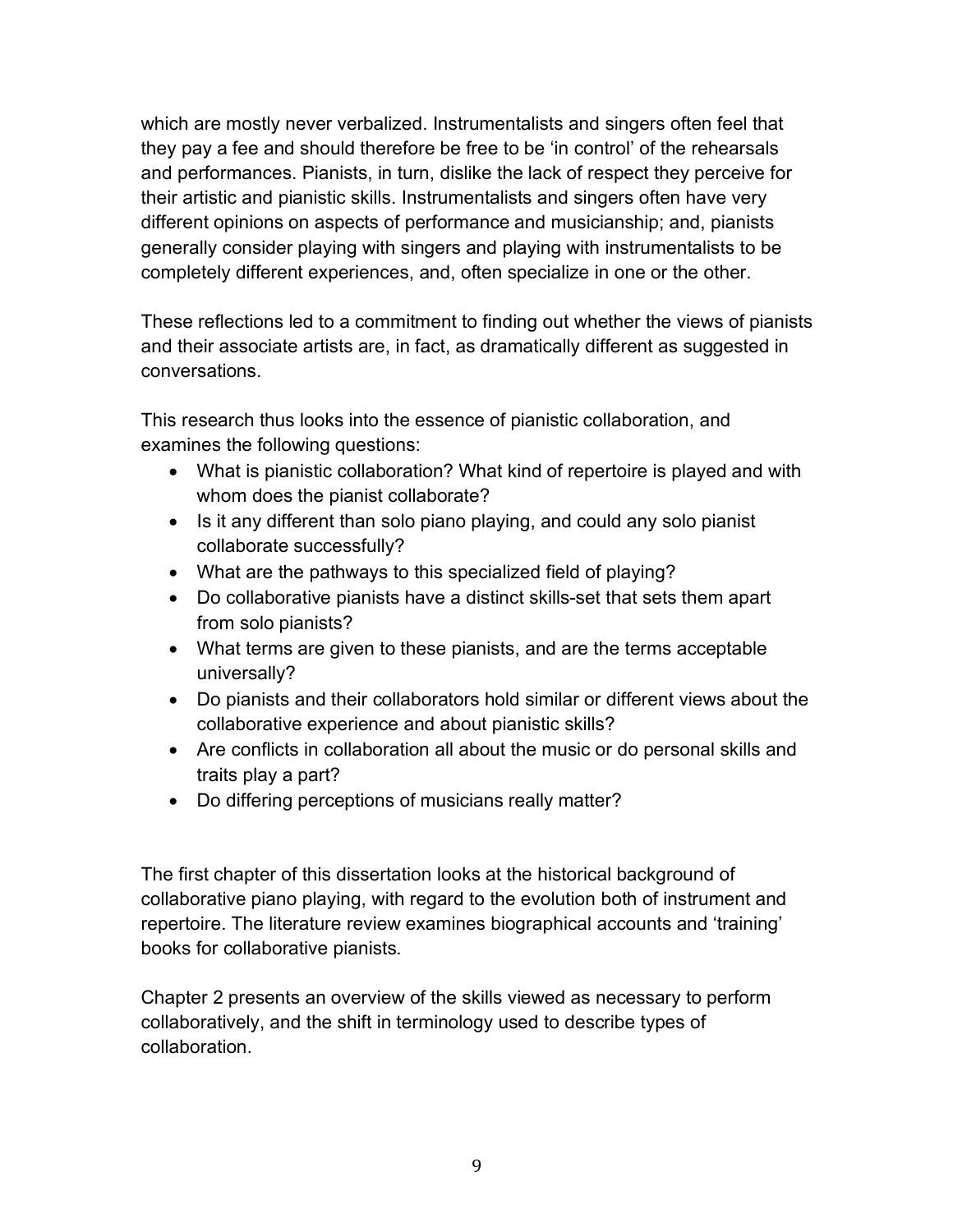Chapter 3 describes and justifies the methodology employed in this project, and the selection of the groups interviewed.

Chapter 4 describes collaborative pianists' pathways into the profession, and the training undertaken by the pianists interviewed.

Chapter 5 examines the views of pianists, instrumentalists and singers about the skills necessary for a collaborative pianist to excel in the field. The chapter further highlights apparent differences in opinion among the three groups, and suggests possible reasons for these differences.

Chapter 6 provides interviewees' opinions about collaboration as well as personal experiences of collaborative performances. It looks at aspects of the collaboration such as the acceptable time for handing over music scores to pianists, mutual 'blacklisting' and musicians' recollections of performances – both the rewarding and the harrowing.

Chapter 7 draws conclusions concerning the possible reasons for the variety of opinions examined, describes the situation in Western Australia and suggests solutions leading to harmonious collaborations.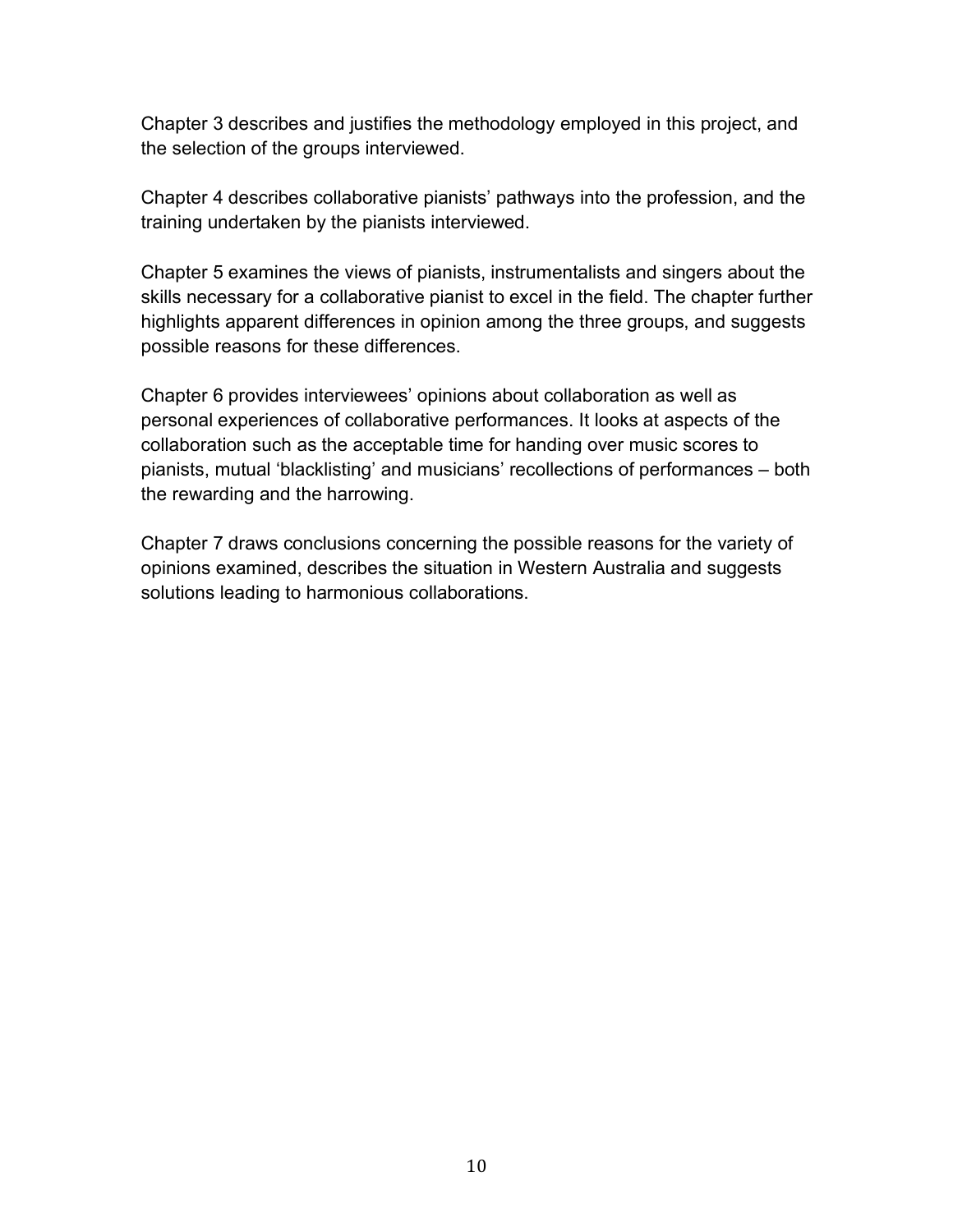## **Chapter 1: Literature Review and Historical Background**

#### **1.1 Literature Review**

Books about collaborative piano are relatively few, most probably due to the relatively recent recognition of it as a field of specialized study, rather than a type of piano playing enjoyed by trained solo pianists.

There are two main genres of writing in this field, one is instructive (tutors) and the other is biographical (memoirs). As the literature is so clear in this separation, it might appear logical to organize a literature review in genres along these lines. However, the choice was made to present a chronological review, as changing attitudes towards the profession are noticeable when reviewing books chronologically.

The only author, who wrote in both genres - instruction books and memoirs - was Gerald Moore. Moore's contribution to the field is second to none, in his recordings, speaking, writing, and, especially in his elevating the status of accompanists in the musical world. Moore's books appear here in the chronological ordering of sources as an 'interlude'.

Algernon Lindo's book *The Art of Accompanying* was published in New York in 1916 (Lindo, 1916) at a time when accompanists' names were left off programmes and publicity material, and they received no form of acknowledgment. Lindo himself claimed to have written the first text about piano accompaniment, which drew on his twenty years accompaniment experience. In his book, he set out to teach aspiring accompanists necessary skills, some of which are examined in this research. Lindo's work, anticipating the later writing of Gerald Moore, includes many performance anecdotes. He writes: "Humorous experiences fall to the lot of the accompanist far more frequently than to any other class of musicians…." (Lindo, 1916, p. vi).

Cyril Winn's book (Winn, 1930), includes an historical background to accompaniment, and discusses skills beyond those proposed by Lindo. Interestingly, Winn raised a point in 1930, which then took several decades to become commonly accepted, and even then, by no means universally. Winn writes: "One of the strange misunderstandings of to-day is the belief that a pianist is the same as an accompanist…. It cannot be too strongly urged that accompanying is a highly specialized art, in its nature differing widely from solo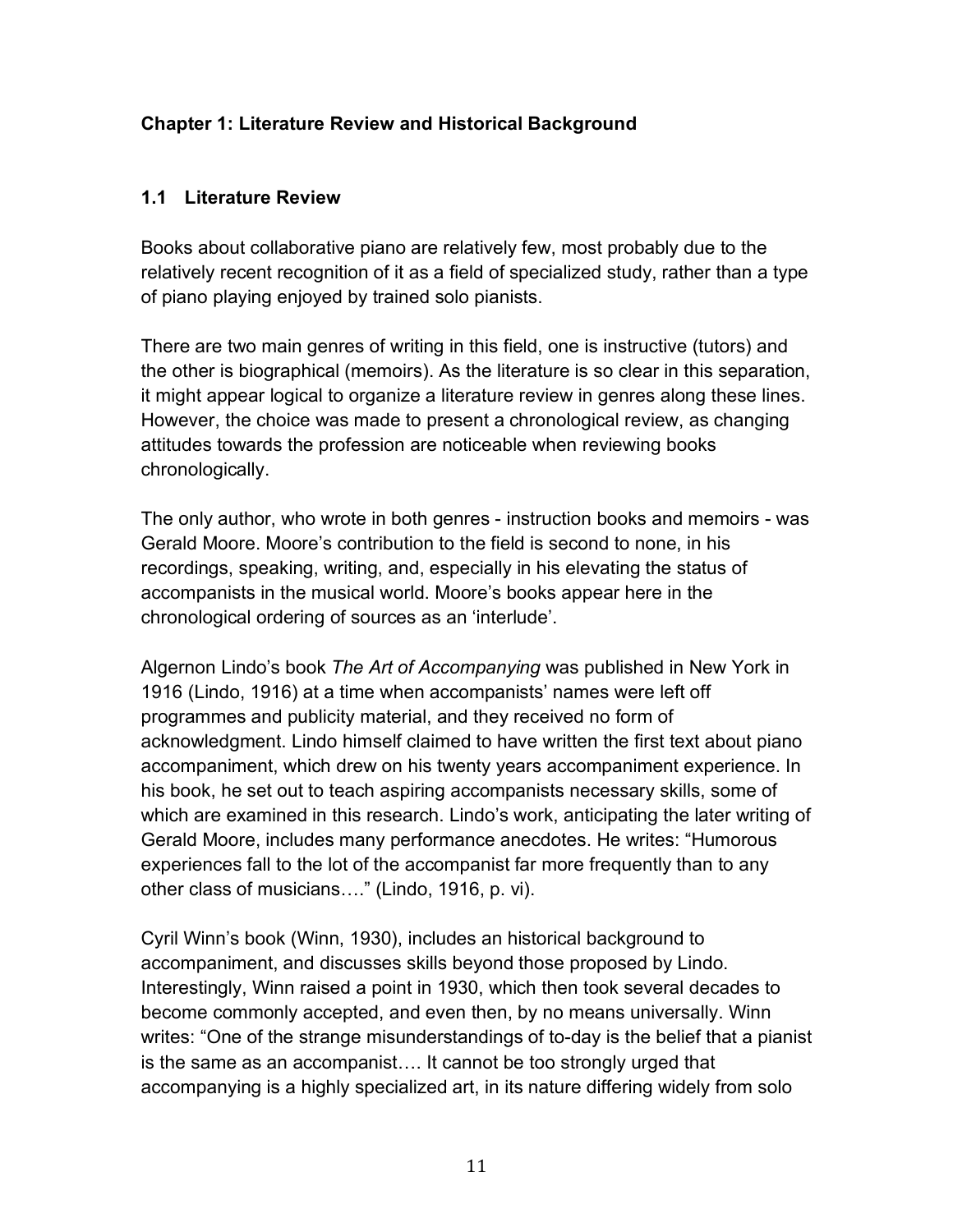pianoforte playing" (Winn, 1930, p. 5). This view is explored in this research, examining musicians' opinions when comparing solo and collaborative pianists.

Elizabeth Harbison David's book presents her memoirs of over forty years of accompanying (Harbison David, 1940). She writes in great detail about concerts, musicians with whom she played, and personal interactions. Although the book is of no real instructive value, it is fascinating to note the attitude an accompanist had to accept early in the  $20<sup>th</sup>$  century, which provides insight into evolution since then.

#### **Interlude: Gerald Moore**

Although this review of literature is chronological, Moore's books are discussed together here as a distinct contribution, spanning over 40 years, between his first and last publications. Had this literature review been organized in order of impact on future musicians and their historical significance, Gerald Moore's books would have been accorded primacy, as he is considered to be the first collaborative pianist to command widespread respect and elevate the appreciation of this profession. It is interesting to note that the majority of Moore's writing was done after he had stopped performing, retiring officially in 1967.

Moore published his first book in 1943, and called it *The Unashamed Accompanist* (Moore, 1943). Moore wrote and published the book following a series of public talks he was asked to give about the profession by Myra Hess. In his preface, he also claims to be the first to author a book about the work of the accompanist (Moore, 1943). Moore used this book as a teaching tool for young pianists, especially those playing with singers. He also takes many opportunities to stress the importance of the accompanist and to ensure that his readers (originally listeners) understand the value of the profession. The book is infused with humour, as are the talks, which can be accessed on YouTube (Moore, n.d.). Moore released a second edition of the book in 1959 (Moore, 1959). Moore's instructive writing includes three books about specific vocal repertoire which are not reviewed here; they are: *Singer and Accompanist – The Performance of Fifty Songs* (Moore, 1953), *The Schubert Song Cycles: With Thoughts on Performance* (Moore, 1975), and "*Poet's Love" and Other Schumann Songs* (Moore, 1981).

Moore's books of memoirs comprise, *Am I Too Loud?* (1962), *Farewell Recital - Further Memoirs* (1978), and *Furthermoore – Interludes in an Accompanist's Life* (1983). Penguin subsequently published these three books together as *Collected Memoirs* in 1986 (Moore, 1986). These autobiographical compositions describe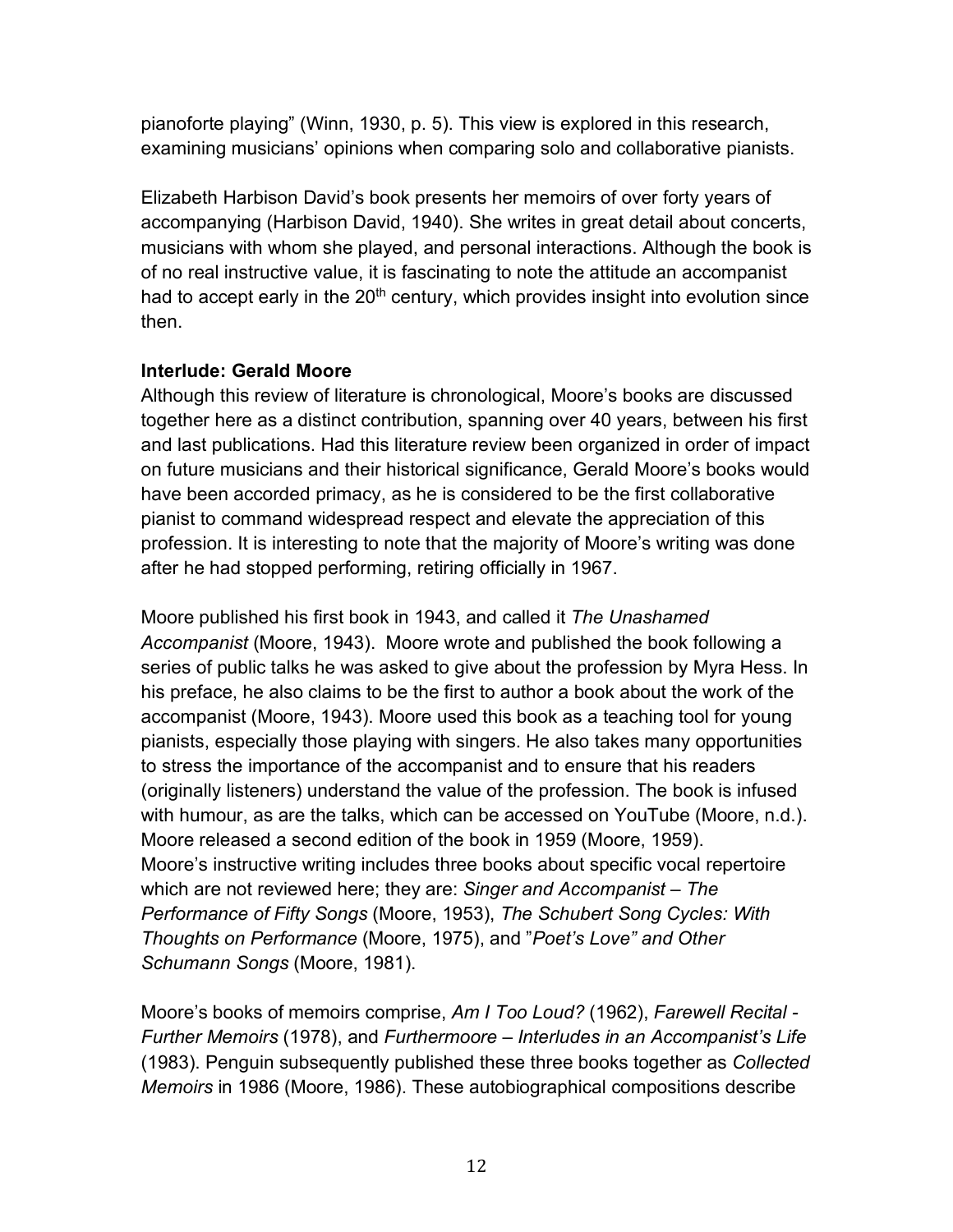chronologically the origins and development of Moore's career, while discussing his most influential collaborators and significant repertoire. In his flowing, often humorous writing, nobody is safe from his amusing anecdotes, certainly not himself. As in the case of Moore's first book, in which the word 'unashamed' refers to his opinion of the general attitude towards the profession, the title *Am I Too Loud*? refers to Moore's insistence on people understanding the importance of the piano part, rather than considering its role as subordinate. His memoirs are infused with guidance for young accompanists, as Moore claimed that the only way the profession would flourish is if more accomplished pianists were to choose it, with the resulting competition forcing the level of excellence to increase (Moore, 1943).

Kurt Adler's *The Art of Accompanying and Coaching* (Adler, 1965)*,* became the definitive guide for accompanists for many years. Adler devoted some of his writing to the historical backgrounds of accompanying and coaching, as well as to aspects of musical style and the programming of recitals. However, the majority of the book is directed at accompanists who specialize in vocal coaching, and contains a definitive guide on phonetics and diction in Italian, French, German and Spanish. Any emerging vocal coach could have many of their diction questions addressed among Adler's pages.

Phillip Cranmer's *The Techniques of Accompaniment* devotes a whole chapter to 'attitude of mind' in which he discusses both attitudes about accompanists and attitudes of accompanists (Cranmer, 1970). Nearly 60 years after Lindo's book, he still makes note of the perception that accompanists are regarded as pianists of lesser quality, a perception which is examined in this research. Cranmer further encourages accompanists to avoid behaving as if they are subordinate and less important.

Robert Spillman's approach in *The Art of Accompanying: Master Lessons from the Repertoire* is that the most significant way to study accompaniment is through the repertoire (Spillman, 1985). His book contains a short introduction, and proceeds to analyze chosen genres set out in thirteen units, where the score, analysis and some collaborative insights are included. Spillman's writing is very detailed, and he confirms that the book is suited to pianists who are relatively advanced in the art of accompaniment. It is an excellent reference book, especially when learning repertoire, and discusses skills, some of which are explored in this research.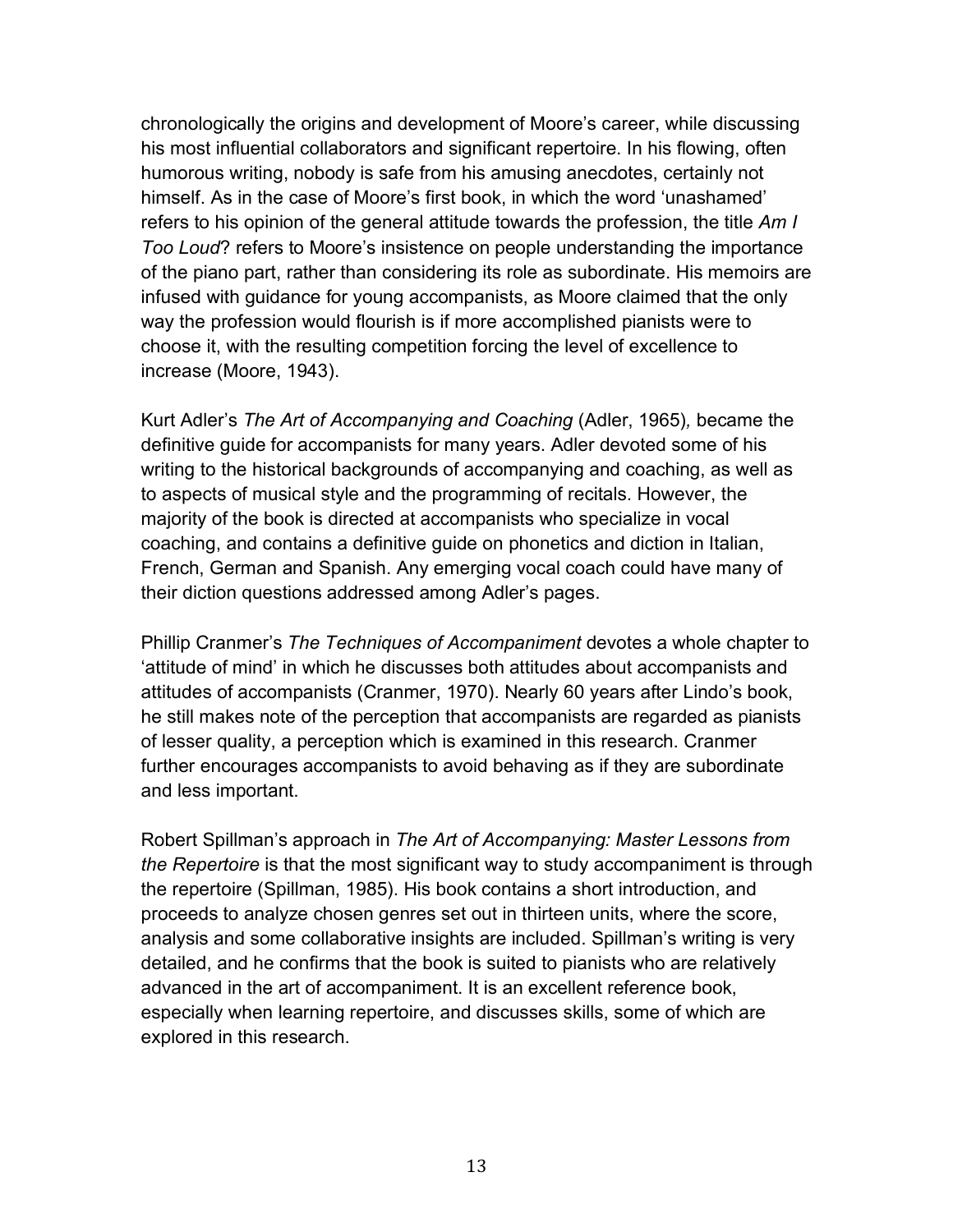Deon Nielsen Price first published her book *Accompanying Skills of Pianists* in 1991 (Nielsen Price, 1991), and a second edition in 2005, which included revisions, as well as two new chapters: *SightPlay with Skillful Eyes* and *Reflections on a Career As a Collaborative Pianist* (Nielsen Price, 2005). Nielsen Price's book is intended as a training manual for pianists to develop their collaborative skills. Some of the skills may seem self-explanatory, but as a comprehensive tutorial, it ensures all details are covered. Nielsen Price devotes much attention to sight-reading, and maintains that, as there is no verbal conceptual processing, it should rather be called 'sight-playing', a term originally invented by Fuszek (Nielsen Price, 2005, p. 80). In this section she discusses various specific skills, and provides exercises for their development. In her volume, Nielsen Price undoubtedly saves many collaborative piano teachers much work in training their young pianists, as this has become a required text in many faculties teaching the art of collaborative piano.

Geoffrey Wilson published his *Handbook for Art Song Accompanists* in 1997, proving pianists with an extensive guide to Art Song repertoire (Wilson, 1997). Wilson gives a detailed analysis of the history of the piano and of art song, poets, musical styles and aspects of accompaniment. Over one hundred pages of this volume are devoted to a survey of art song repertoire where poets, composers and languages are listed. This is a valuable reference volume for any specialist art song accompanist, although several of Wilson's views are contentious: for instance, under 'special demands and desirable disciplines', Wilson declares that a pianist is to have "No irritating mannerisms at the keyboard. Singers are permitted to have them, but accompanists never" (Wilson, 1997, p. 32).

Richard Davis' biography of Geoffrey Parsons (Davis, 2006), is a book of memoirs describing the career of a pianist who discovered his love of ensemble playing at a very early age. The book has abundant detailed accounts of collaborators and concerts, but includes much about the art of accompaniment among its pages.

The last book surveyed in this review is Martin Katz's *The Complete Collaborator: the Pianist as Partner* (Katz, 2009). Katz set out to write this book following forty years of playing collaboratively and thirty years of teaching collaborative pianists, and it has become the definitive textbook in the field of collaborative piano. Many of the skills covered are, as in Nielsen Price's book, self-explanatory for experienced collaborators, yet essential for pianists new to collaboration. Katz brings numerous musical examples to clarify his teachings, and set the work in humourously named chapters, such as 'Kitchen Tools', 'The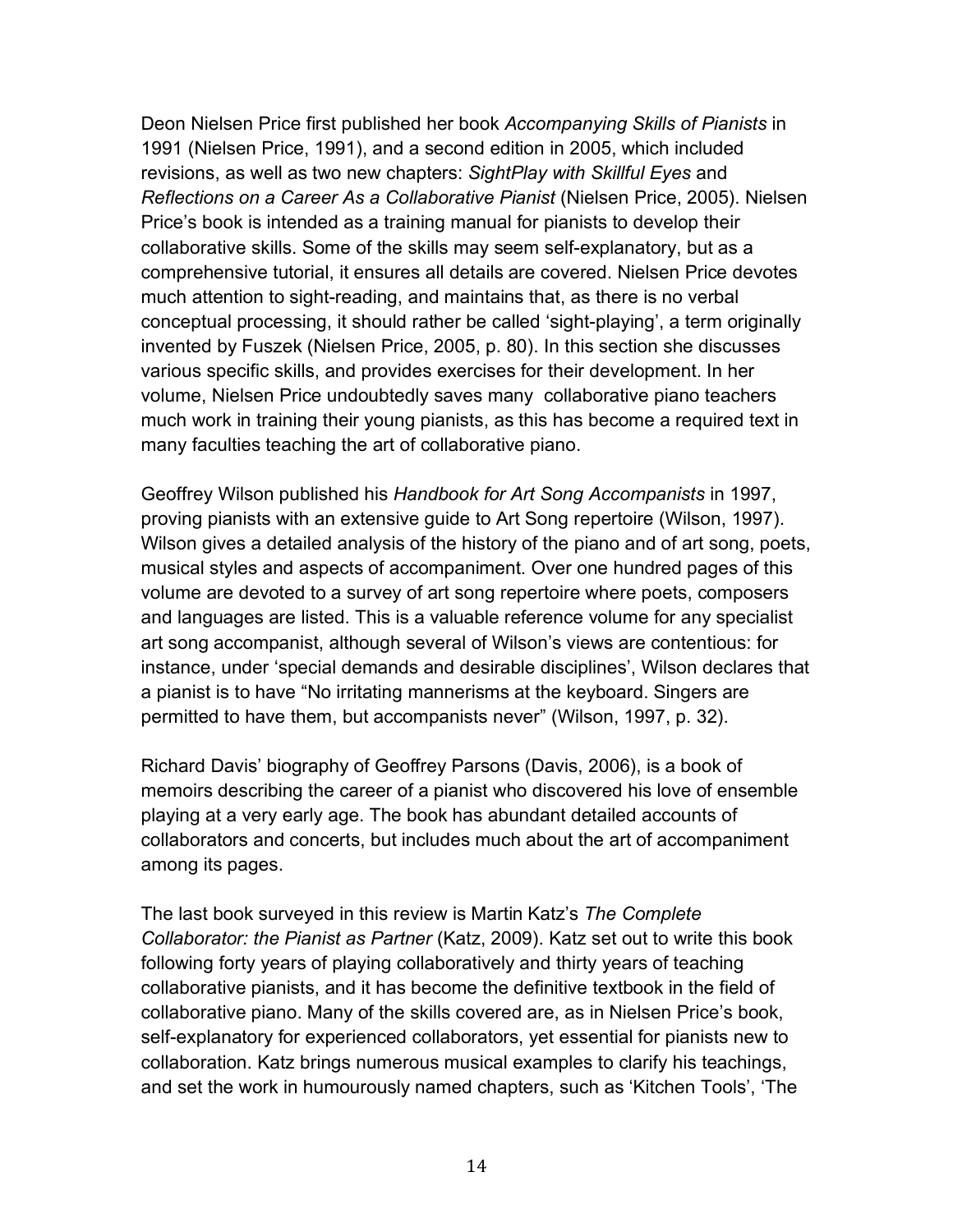Bother of Balance', and 'The Steinway Philharmonic' (Katz, 2009). Katz ends the book with a chapter he names 'Pep Talk', in which he surveys collaborative piano over the last century, and attempts to encourage pianists to join the profession, while dissuading others, if they do not possess the necessary personality traits (Katz, 2009). The book is an excellent source for pianistic collaborators, and provides pointers to aspects that require research.

While all the books presented in this review are important, some are essential reading for collaborative pianists. Moore's writings mark a turning point in the transition which the profession had gone through in the Twentieth Century; Nielsen Price and Katz both ensure that any pianist considering collaboration as a career option can access an important body of knowledge before entering their first day of graduate study.

Journal articles concerned with collaborative piano are increasingly present in the literature. They include work on different aspects of the field, such as Master's amusing article about its history (Masters, 2011), teaching of collaboration(Stowell, 2008), and, interviews with collaborators such as Yefin Bronfman (Scherer, n.d.). Dominant among publications is Lehmann and Ericsson's work, exploring sight-reading in regards to accompanying. Their numerous publications deal with the reasons for accompanists being accomplished sight-readers and how the skill can be developed(Ericsson & Lehmann, n.d.; Lehmann & Ericsson, 1996). In the field of interactions and cues in collaboration, as well as performance and rehearsal practices, is Ginsborg's work, where she collaborated with several researchers, including King. (Ginsborg, 2006; Ginsborg & King, 2012; Ginsborg & King, n.d.; King & Ginsborg, 2011), as well as Williamon and Davidson who explore communication among performers (Williamon & Davidson, 2002).

#### **1.2 Brief Historical Background**

This section discusses briefly the emergence of collaborative piano since keyboard instruments were first introduced, and follows the transition of pianistic writing as it followed the development of instruments and evolving musical styles through the centuries. Finally, this section looks at the changing attitudes towards pianists over the last hundred years.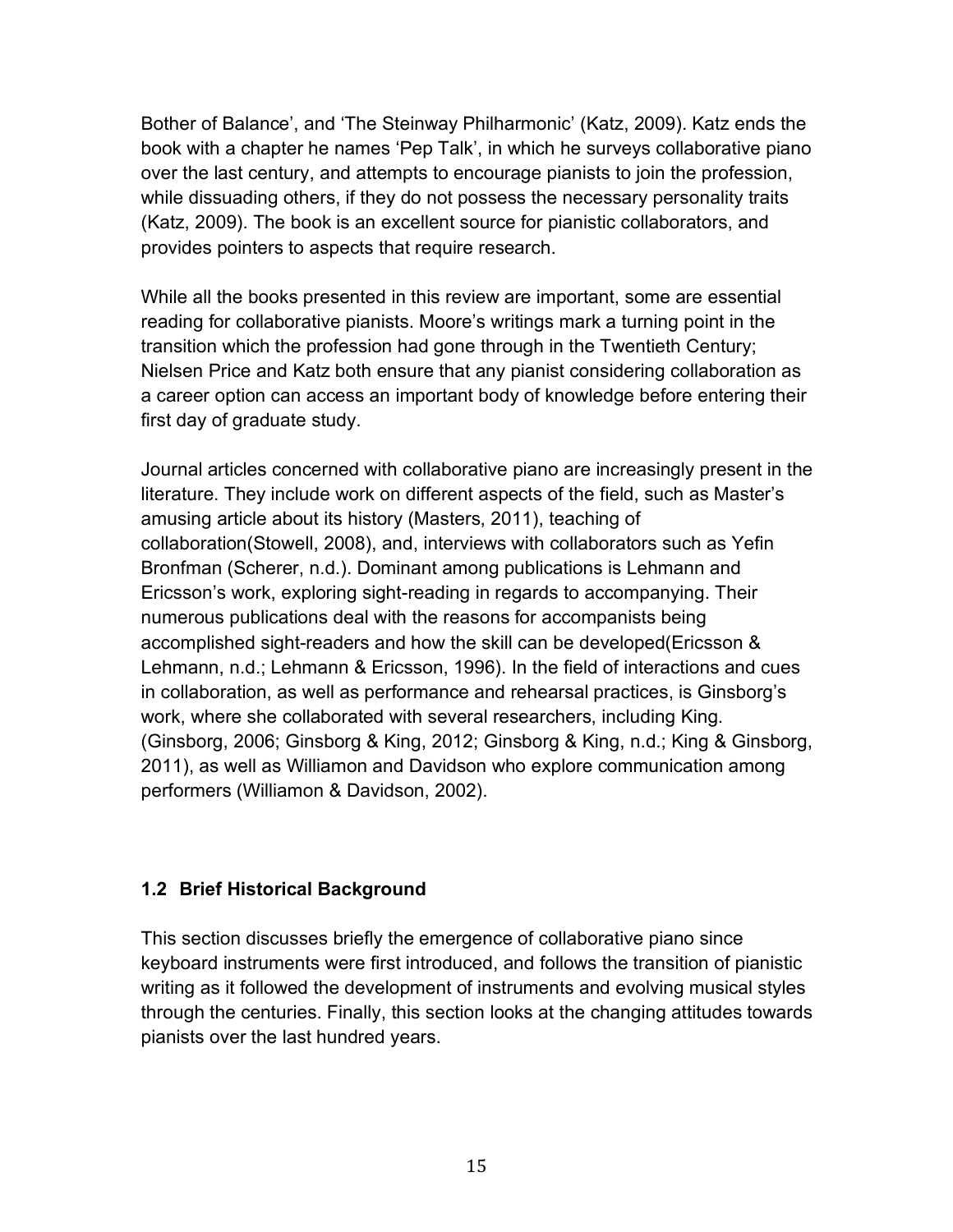Keyboard collaboration originated when the clavichord and harpsichord emerged, with their harmonic capabilities, from the early 1600s onwards. In music of that era, it is up to the player to realise complete harmonies from a single line in the bass clef with accompaniments notated as figured bass. Figured bass accompaniments became more and more complex, and players began skillfully adding improvised counterpoint and ornamentation to the figured bass, or Basso Obbligato. Bach's Sonata BWV1029, which was presented as part of the performance requirements for this degree, has a Basso Obbligato keyboard part. In German-speaking regions, from the early1600's until the mid-1700s, prior to the emergence of the art song repertoire, the Kapellmeister usually performed the keyboard parts of compositions. The well-respected role of Kapellmeister, was held by composers who were known to have prodigious keyboard skills, such as J.S. Bach and Haydn.

Mechanical modifications to keyboard instruments resulted in new instruments, the Fortepiano and later Pianoforte, enabling the player to play *piano*, *forte*, *crescendo* and *diminuendo* and to achieve *legato*. These instrumental innovations, which contributed to the stylistic shift in the Classical and Romantic periods, had a direct influence on the keyboard parts in ensemble writing. Piano parts became progressively more dense and complex in harmony, texture and interpretive responsibility, as can be seen in the title given by Beethoven to his two sonatas Op. 5: *Deux Grandes Sonates pour le Clavecin ou Piano-Forte avec un Violoncelle Obligato*.

The 19<sup>th</sup> Century brought the elevation of the piano to that of an equal partner in instrumental music as well as in art song, where the German *lieder* and French *mélodies* used the piano for much more than a harmonic and rhythmic assistance. The piano part became an equal partner in telling the story, and creating the atmosphere. In the words of Gerald Moore: "The accompaniment to every good song paints a picture or evokes a mood which is inspired by the words. The composer did not write the vocal line first and then fill in the piano part afterwards" (Moore, 1959).

Piano parts became, in most cases, equal in importance to that of the singer or the instrumentalist, and the only remnant of the simplistic 'attachment' to the solo part, was the attitude of and towards these pianists. Katz describes this attitude thus: "….only one hundred years ago accompanists….played concerts behind screens so as not to interfere with the adulation of the Star….Piano introductions were routinely slashed to a measure or two, and postludes, even when played in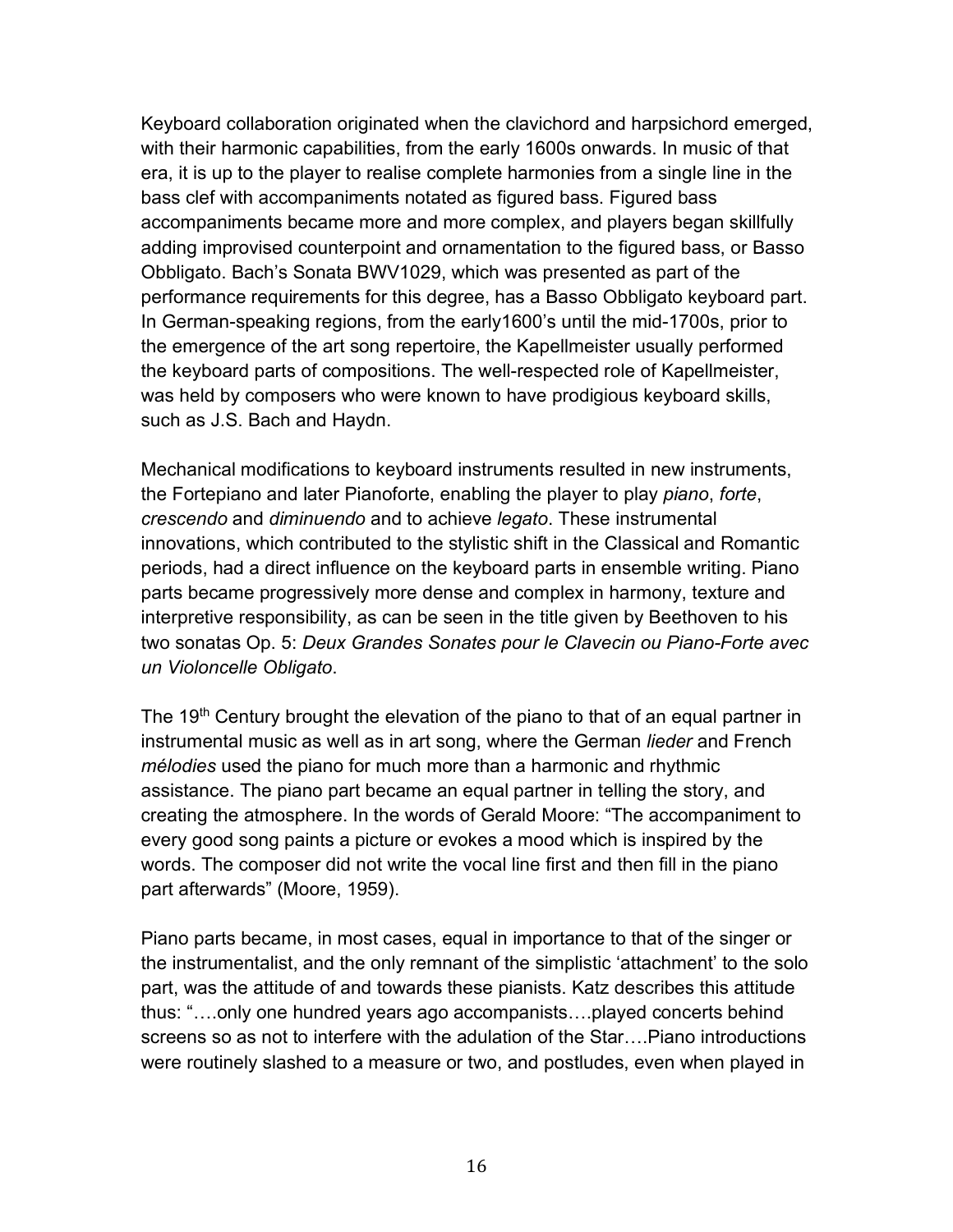their entirety, were inaudible because of immediate applause for the soloist" (Katz, 2009, p. 277).

Moreover, accompanists themselves did not command respect or equality. Cranmer wrote in 1970 that "Most of us accompanists are too retiring and selfeffacing, and these characteristics show themselves in modest and obsequious playing. The greater part of our work, however, both with singers and instrumentalists, requires us to be equal partners". (Cranmer, 1970, p. 8)

The transition towards full recognition of the collaborator's role is still underway today, with collaborative playing increasingly becoming a required element in undergraduate piano performance studies, and collaborative piano courses (MMus and DMA) being offered in an ever increasing number of universities worldwide. The result of this transition is in line with what Moore suggested decades ago, with pianists of more quality getting more specialized training and demanding to be treated as the highly specialized professionals they are (Moore, 1943). Richard Masters states that: "The effect of introducing accompanying into academia was seismic. Rather than falling into accompanying by accident, a pianist could now choose accompanying as a career path" (Masters, 2011).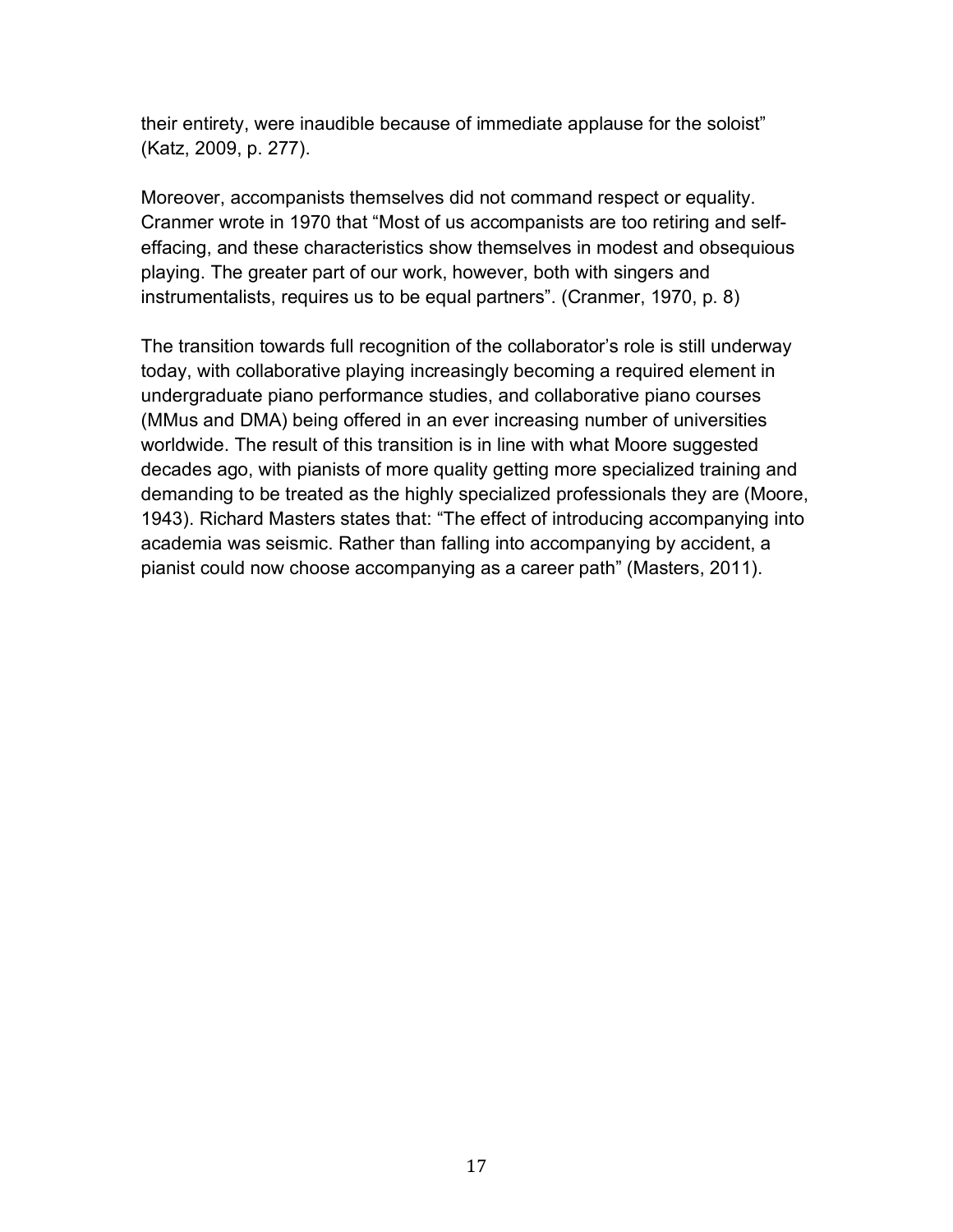# **Chapter 2: Titles used for collaborative pianists and an overview of skills necessary to play piano collaboratively.**

## 2.1 **When a pianist plays with others, what is it called?**

When pianists perform on their own, they are called solo pianists. When they share the performance with other pianists, instrumentalists, singers, dancers or narrators, they are given a number of different titles. Some terms depend on the repertoire played, some on the associate artists, and some on the person booking the pianist. The most common term nowadays is collaborative pianist, enveloping within it all forms of repertoire and settings where the pianist is no longer alone. The term refers to a specialization within the piano playing profession, and a field of study at postgraduate level in universities and conservatoires around the world.

# 2.1.1 **The term 'accompanist' and the shift in its use**

"It is true, there is no such thing as an accompanist. A lot of repertoire, like Beethoven and Mozart sonatas, is written for piano and violin. The pianist is so important. The word "accompanist" is a total mistake". Itzhak Perlman (Estrin, 2010, p. 56).

'Accompanist' was the traditional term for any pianist playing together with another musician. Gerald Moore brought respect and recognition to this art form, through his playing as well as through his lectures and writing. Prior to Moore's highlighting the importance of the 'accompanist', the pianist was often completely ignored in concert programmes, promotional material and subsequent concert reviews (Katz, 2009). The term 'accompanist', which Moore managed to elevate to that of a respected performer, has undergone further changes since his death in 1987.

Reference sources such as The New Grove Dictionary for Music and Musicians (Grove, G., Sadie, 1980), the Harvard Dictionary of Music (Randel, D.M., Apel, 1986), and the Oxford Companion (Arnold, D., Scholes, 1983), refer to the accompaniment as a secondary, subordinate part of the music. Nowadays, many pianists find the term demeaning, degrading, and completely unsuitable in representing their part as being equal to other instruments or voices.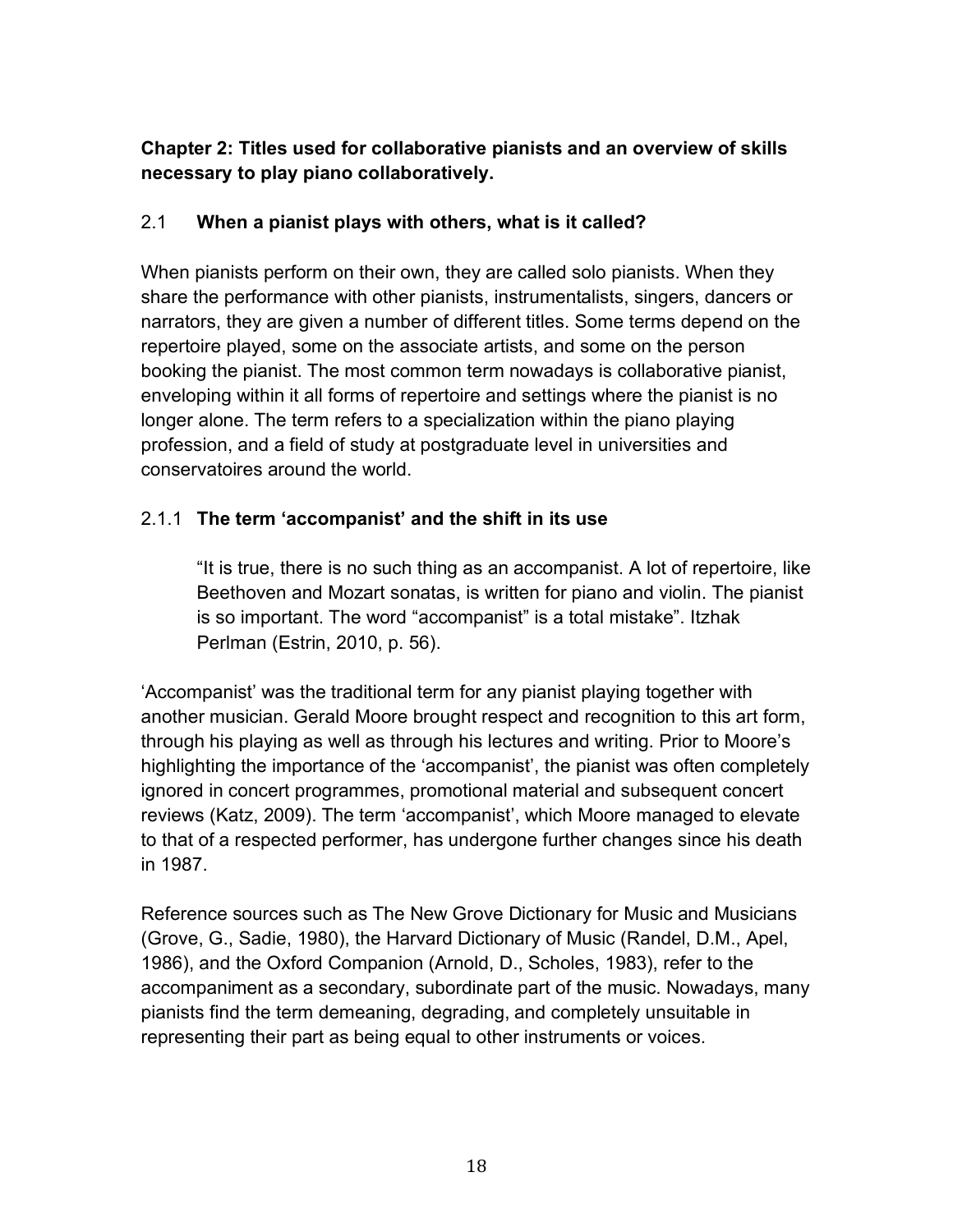# 2.1.2 **Origins of the term collaborative piano**

The term 'collaborative piano' emerged in the 1980s in New York, and is attributed to Samuel Sanders, who, being a distinguished accompanist and chamber musician, co-founded the collaborative piano postgraduate program at the Julliard School in the early 1980's. In his attempt to include the accompanying course into the piano department, rather than the voice department, he called it Collaborative Piano. According to Chris Foley, Joseph Horowitz, a music critic at the New-York Times, had used the term previously in 1978 in a review, where he wrote about the pianist Albert Lotto that he was "richly collaborative" (Foley, 2011). However, the term seemed to have been used several times beforehand, notably by Gerald Moore, who, in 1945, wrote of the joy he found in playing piano together with others: "…I like partnerships. So, let the solo have the thrill and the glory of playing a lone hand. I shall continue, I hope, to get my musical thrill from 'collaborations' and from the joys that come from perfect team work" (Moore, 1943, p. 18). The term gained acceptance over the ensuing decades, especially for pianists who view themselves as equal partners in collaborative performances and felt the term 'accompanist' did not reflect that equality.

Nowadays, pianists, regard the term collaborative piano as the 'correct' term for this specialized form of playing, especially in the USA. Section 6.1 of this dissertation discusses terms further.

# **2.1.3 Additional titles given to collaborating pianists**

Chamber musician: a pianist who collaborates with one or more instrumentalists to form a chamber group. In this setting, the pianist is regarded as an equal member of the group, and the piano part is usually as demanding as the parts of other members of the ensemble.

Associate Artist: the name given to any fellow musician in performance, referring to any voice or instrument used.

Vocal Coach: a pianist who works with singers, and, while playing the piano part of the composition, is also in an instructive position. Coaching addresses matters of interpretation of the music, diction and pronunciation of the text and understanding of the poetry or drama. A vocal coach does not normally address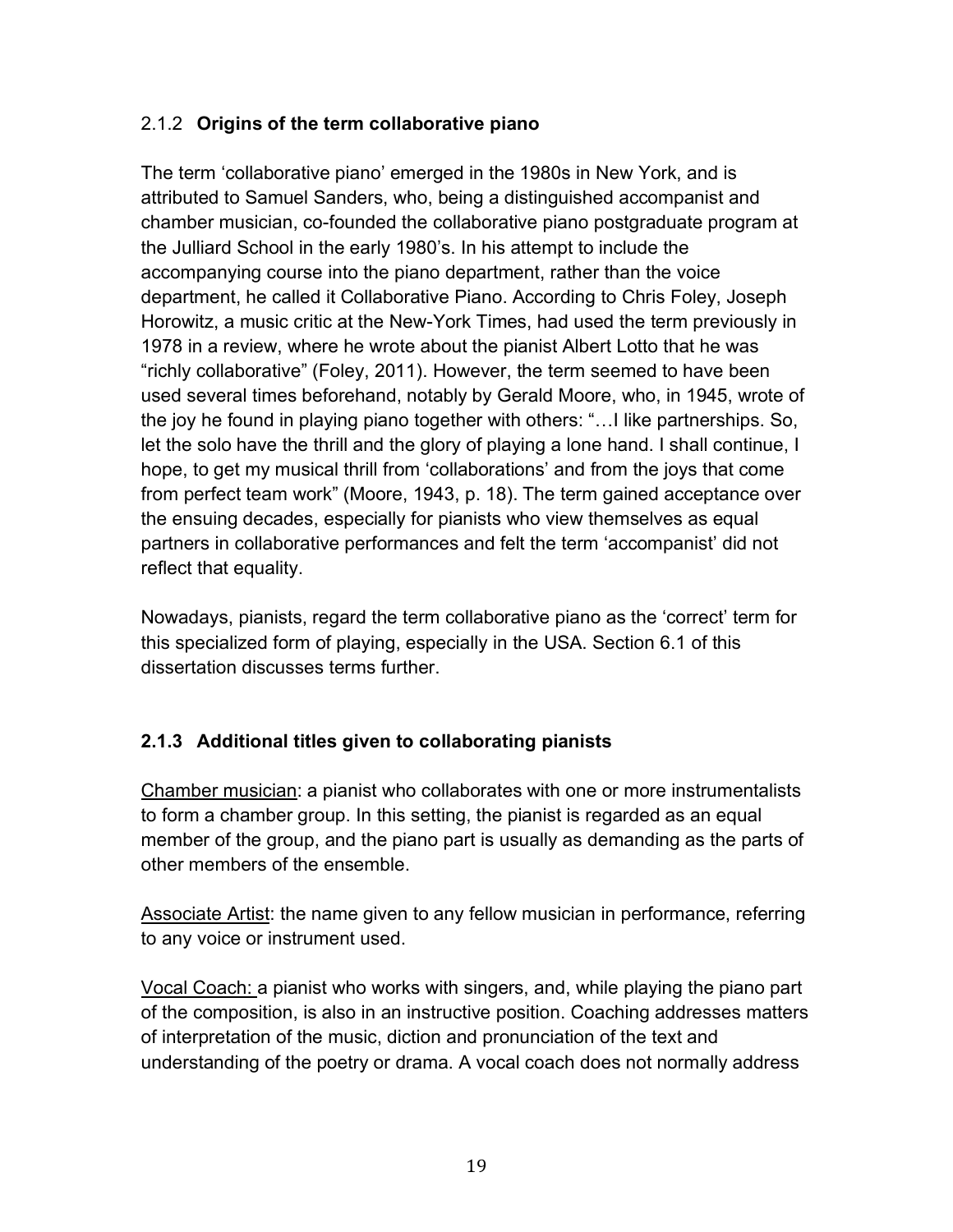technical aspects of the singer's performance, an aspect of singing usually left to their voice teachers.

Répétiteur: a pianist who is normally employed by an opera house. Répétiteurs have the task of preparing the soloists and the chorus for the arrival of the conductor and the commencement of work with the orchestra, while playing the piano reduction of the orchestral part. Ballet companies similarly engage Répétiteurs for the preparation stages before the orchestral calls begin.

# **2.2 Collaborative pianistic skills**

There is a difference between playing together and playing at the same time. (Daniel Kossov, April 24, 2016)

The skills required by solo pianists, both interpretive and technical, are numerous, and years of practice are devoted to mastering them. Pianists depend on these core skills in order to be able to collaborate, and in doing so encounter the need for an additional, complex array of skills that collaboration demands. This section discusses these general and collaborative pianistic skills.

The primary skill for all musicians, soloists and collaborators, is that of **listening**. Similarly to solo pianists, collaborators have to listen carefully to assess their output in order to achieve as close as possible a rendition to their ideal in terms of accuracy and interpretation. Collaborative pianists have to develop a further kind of listening, enabling them to 'merge' with their fellow artists. This merging, or 'fusion', is only possible when all musicians listen carefully to all members of the ensemble, and not just to their own playing or singing. Geoffrey Parsons declared listening 'like a hawk to every nuance' to be essential for accompanists. (Davis, 2006, p. 184)

Through listening to the complete group, collaborative pianists need to ensure that the **balance** of all parts is suitable to the piece. Balancing multiple layers of sound is a skill possessed by all pianists, as most pianistic repertoire requires the pianist to 'bring out' certain melodic lines (in homophonic textures) or voices, (in Baroque polyphony). In collaboration, however, some of these layers are not produced by the pianist, but by their associate artists.

Balancing in collaboration is aided by the fact that the pianist, as a consequence of reading from a full score, is able to trace at any time what the other ensemble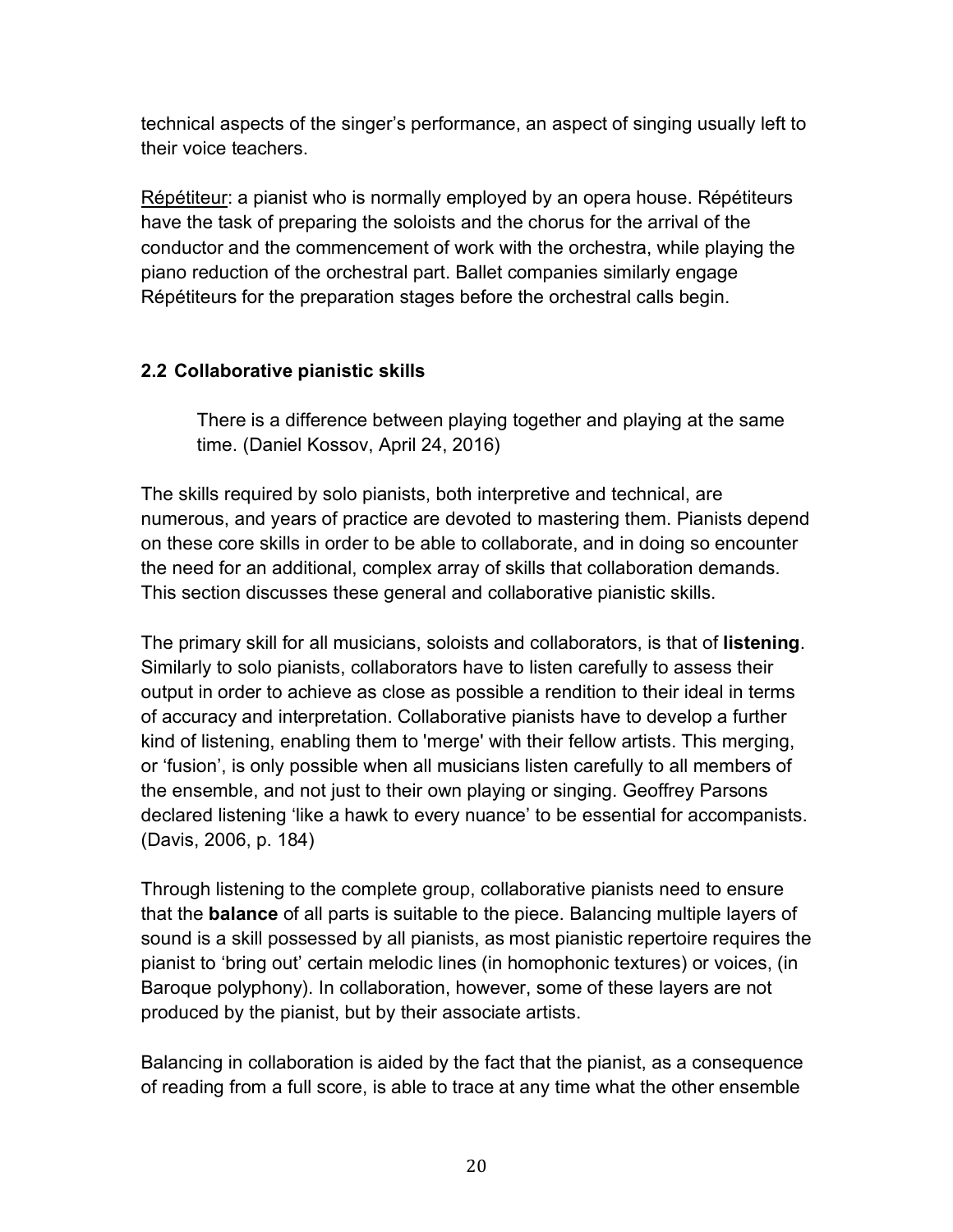members are doing. The skill of **score reading** is important both for balancing purposes, and for 'covering' any mistakes made by associate artists, where a singer or instrumentalist may skip rests, bars or even verses.

Another literacy-related skill is that of **sight-reading**, the ability to play a previously unseen piece of music with accuracy and expression at sight. It is a skill recognized by many to be vitally important for a collaborative pianist. The ability to see complete bars rather than individual notes, using 'soft focus', permits pianists to learn large volumes of music as well as to take last-minute bookings.

Two further reading skills which pianists have to master in order to collaborate are **realizing figured bass**, where the pianist plays the bass line and interprets the harmony according to figures beneath the stave, and **chord charts**, the contemporary notation of vocal line with chord symbols, that needs to be converted into the harmonization they perform.

Pianists have to understand the **technicalities of the voice or instrument** with which they are collaborating, as they each have their own strengths and limitations which have to be supported by the pianist.

When playing with singers, the pianist has to possess knowledge of pronunciation of **Foreign languages**, as well as an understanding of poetry, (for art song) and drama (for opera). This knowledge enables the pianist to coach the singer in matters of pronunciation, diction and expression of the text in music. More important, however, is the pianist's task of 'painting' the picture or the scene conveyed in the text, using tone colour, phrasing and articulation.

Skills described thus far are mostly musical skills, (playing), or skills directly relating to understanding the score (languages). In order to collaborate well, some 'personal' skills are necessary, namely **communication** and **compromise**. Without being able to communicate effectively and being prepared to compromise, true collaboration is near impossible, and many ensembles disintegrate due to personal conflicts, when these two skills are absent. **Team playing** refers to the willingness to put personal goals second to those of the group. Similarly, **rapport** and affinity ease the journey for all participants, and resulting performances are enhanced when collaborating musicians seem to get along well.

This section provided an overview and a brief description of the skills most commonly required for collaborative pianism. Mastering these skills enables the pianist to join instrumentalists and singers, and together produce a new 'entity',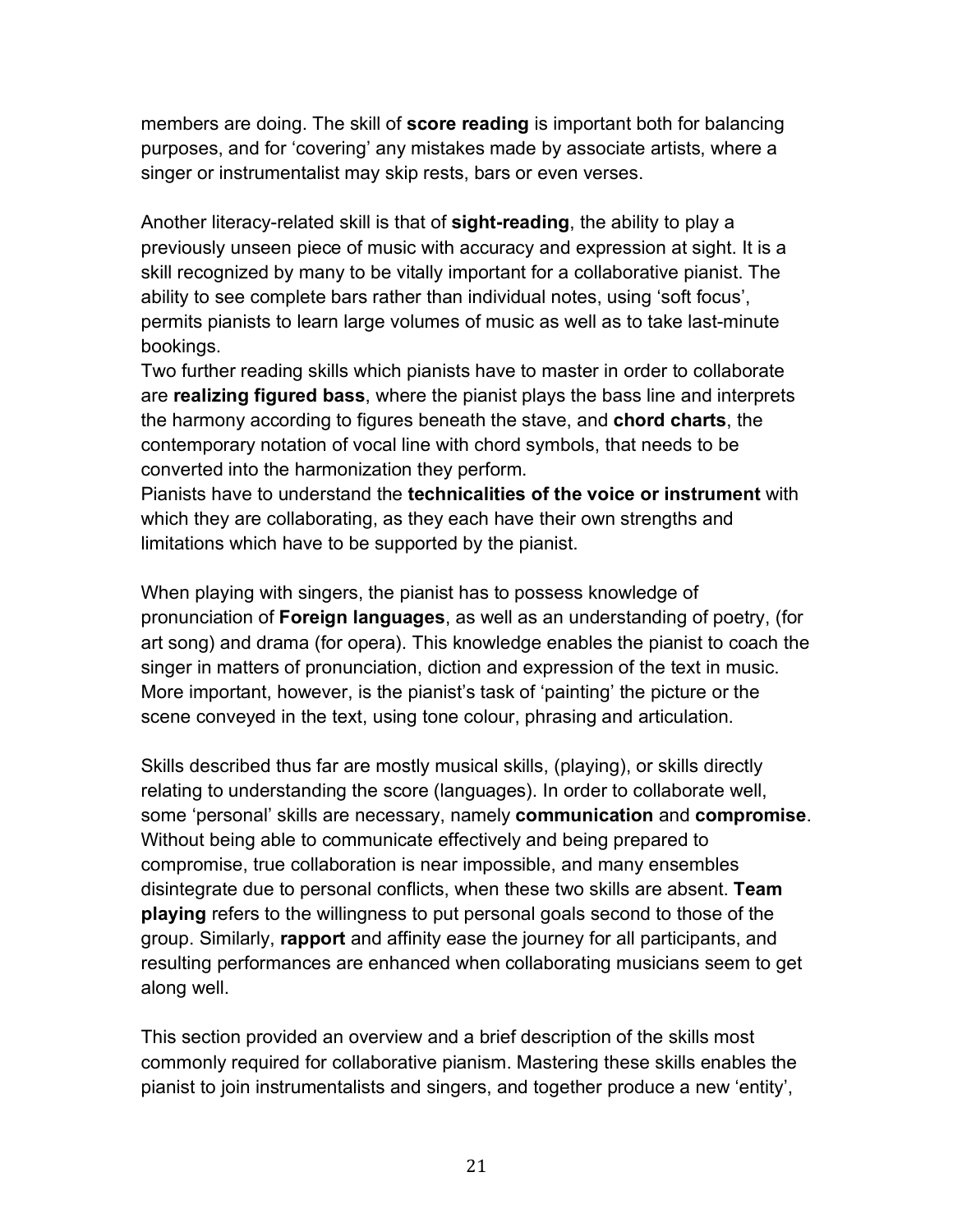which fulfills the wishes of the composer, and in which the result becomes greater than the sum of its parts. In order for that union to be as effective and harmonious as possible there has to be an alignment between the expectations and experiences of all members in the collaboration. There is a need to find out whether the expectations and experiences are, in fact, aligned among different musicians.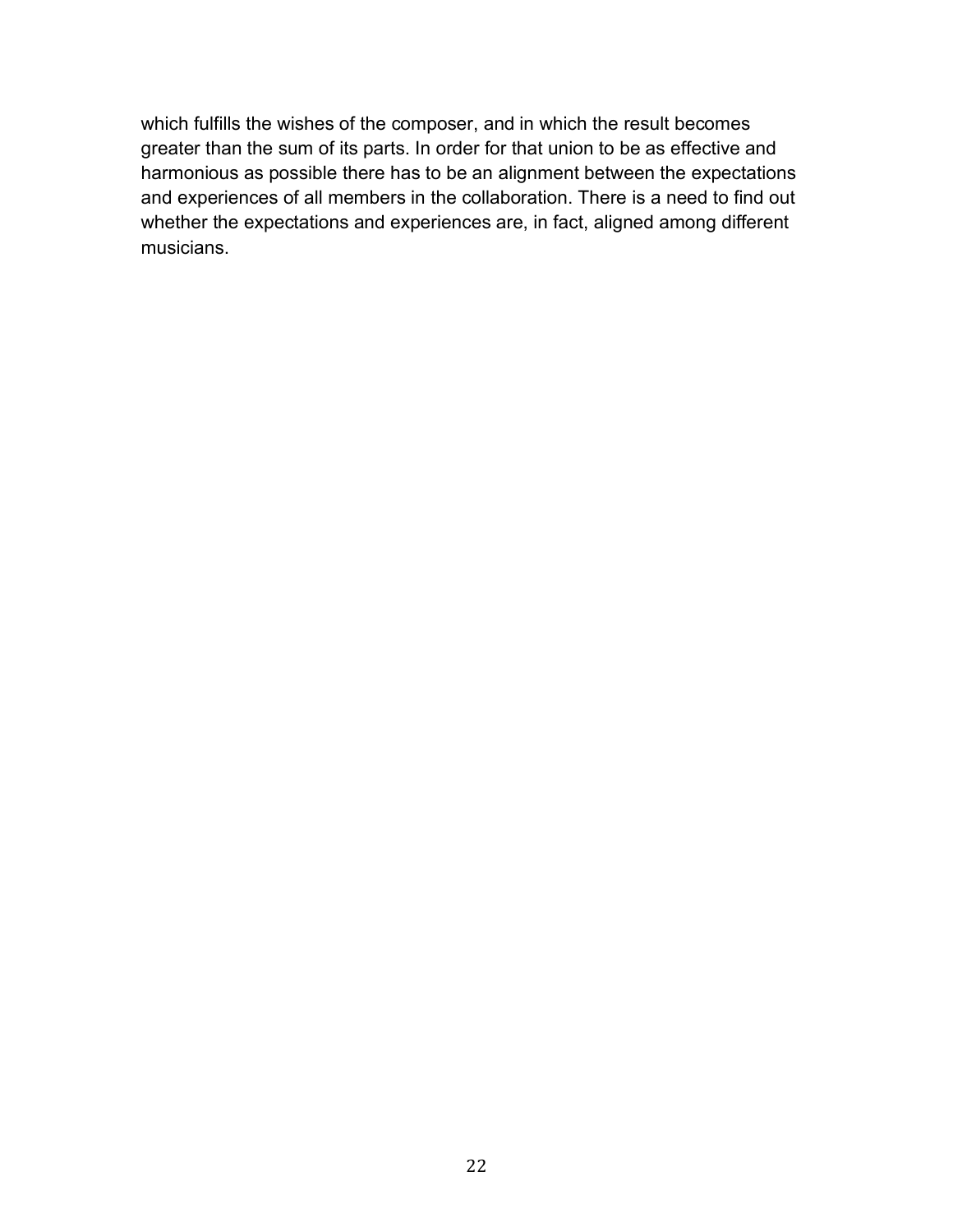# **Chapter 3: Methodology**

#### **3.1 Reasons for choosing the methodology employed in the study**

Several options were considered when planning the gathering of data for this project. These included questionnaires, structured interviews and semi-structured interviews. In developing the methodology and choosing the method for this project, the planning matrix from Cohen et al was consulted (Cohen, Manion, & Morrison, 2000, pp. 88-92).

**Semi-structured interviews** are conducted with a set of questions prepared by the interviewer. In this type of interview the interviewee is free to expand their responses to any question, add further information they may consider relevant, and guide the conversation into directions they may see fit to discuss. As a result, the researcher obtains both the responses to the specific questions prepared, and also further data, which may arise more spontaneously, such as anecdotal experiences, personal opinions and insights.

A number of reasons led to the choice of semi-structured interviews for this research. The wish to ask open-ended questions and to communicate verbally with the respondents, ruled out the option of a written questionnaire. In several conversations with musicians prior to the 'official' commencement of the interviews, the benefits of letting the conversation flow naturally were clear. These informal talks evolved 'organically' in directions not previously anticipated by me when I initiated them, and led to exciting new perspectives.

Semi-structured interviews were then planned, and sets of questions were prepared to form the core of these conversations. Ethics Approval was sought and granted to conduct these interviews.

#### **3.2 Semi-structured interviews**

Semi-structured interviews were conducted with twenty musicians. The shortest interview was 30 minutes, and the longest had to be split over two days and was nearly three hours in duration, all with the same set of questions posed. This conforms with Cresswell's suggestion of "have a plan, but be flexible" (Cresswell, 2005, p. 218).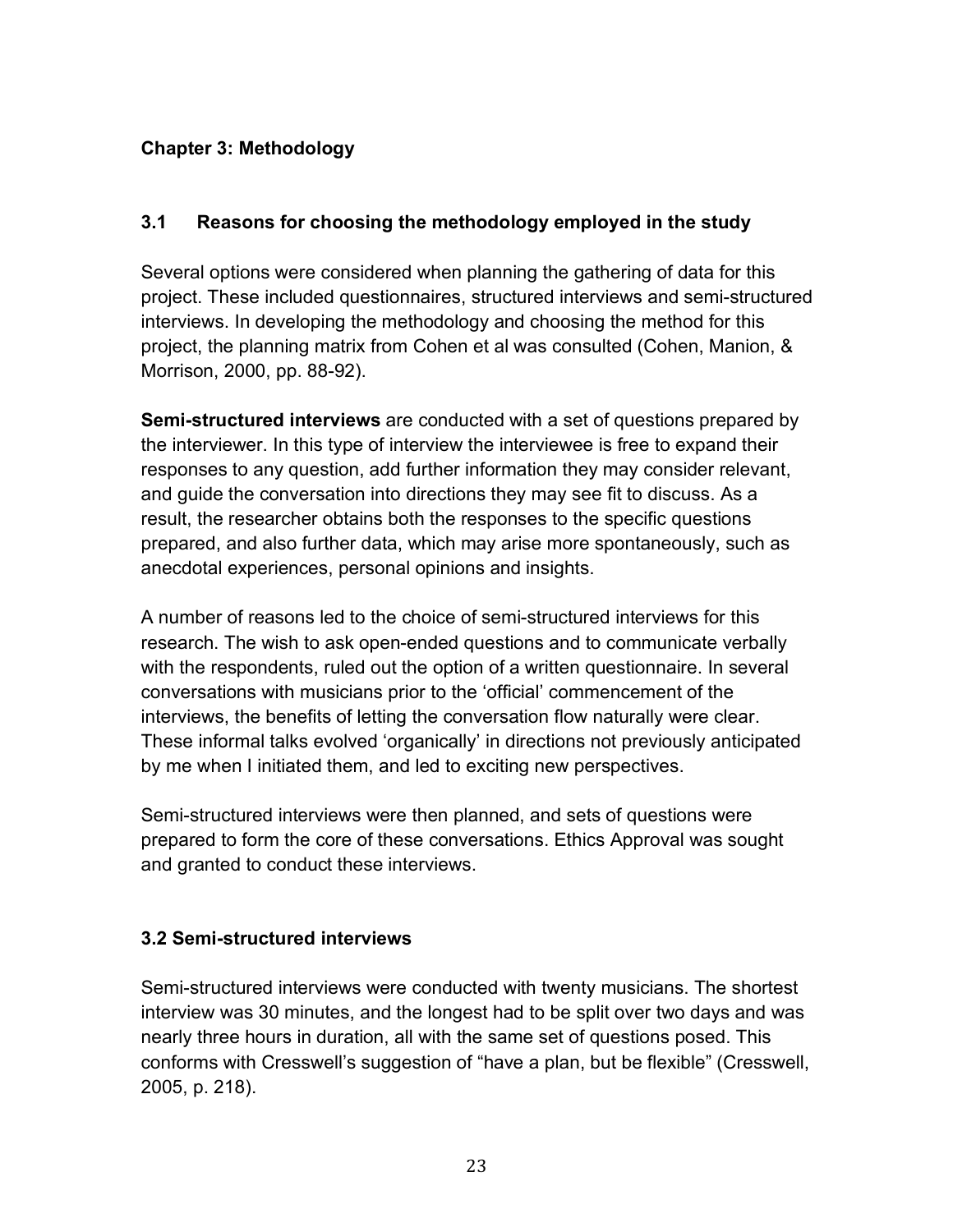All participants were asked questions which examined their opinions of the skills of collaborative pianists and of the collaborative experience itself. Several participants chose to infuse the conversation with personal anecdotes from their performing careers, whereas others confined their replies to the scope of the questions themselves.

A recognized technique of semi-structured interviews is to leave the recording running after the interview is seemingly complete, as many discussions then continue to illuminate aspects of the topic not covered by the questions. In several of the interviews for this research, the free conversation that ensued provided some valuable insights.

Semi-structured interviews therefore provided this research with the opportunity to collect additional data not initially anticipated in preparation of the research.

# **3.3 Questions asked at the Interviews**

Interview questions were designed to obtain opinions about pianistic skills, terms given to pianists and experiences from collaborative performances. In addition, collaborative pianists were given an additional set of questions. These pianistspecific questions addressed their training and path to choosing it as a profession, and formed the data presented in Chapter 4.

Copies of the lists of questions can be found in appendices marked 'A', 'B' and 'C'.

The first section contained identical questions for all participants, and dealt with collaborative pianistic skills as well as the best and worst of personal experiences in collaborative performance. As there is a location-specific aspect to this research, one question in this section, which was only asked of Perth musicians, dealt with the reasons for the apparent shortage of collaborative pianists in Perth.

The next section of questions explored personal opinions regarding the process of preparation for a collaborative performance, terms given to pianists in programmes, and further elaboration of the skills associated with the role. Specifically, participants were asked to consider a list of skills, which they were asked to rate on a Likert scale from one to ten, where '1' was of little significance and '10' was of vital importance (Lavrakas, 2008). The collaborative pianists had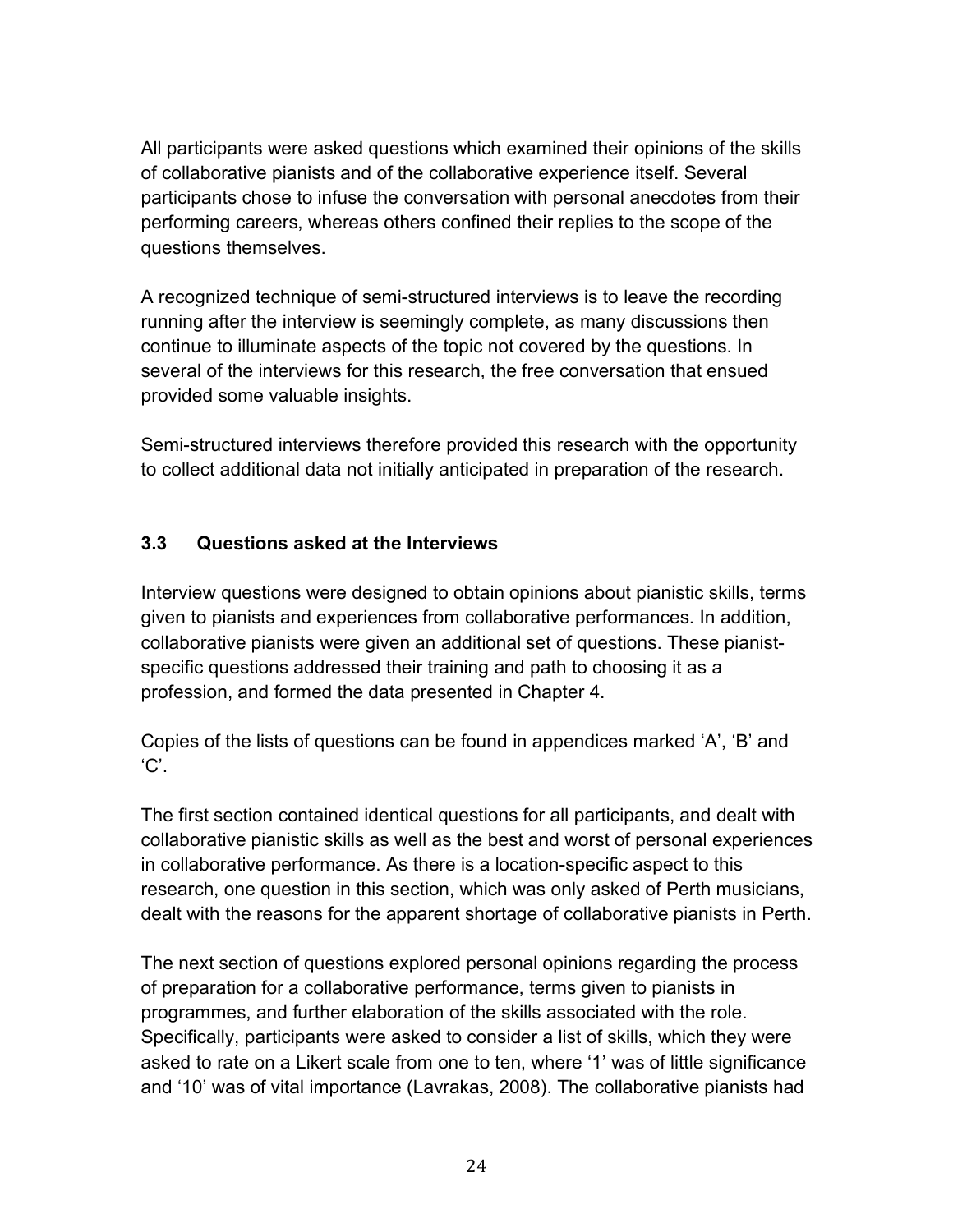a further set of questions in this part, examining their professional development as collaborators and their views of collaborative piano as a career.

The combination of all these questions provided the opportunity to gather opinions of a broad range of musicians, pianists and non-pianists, to compare their points of view, and collect personal anecdotes, which were generously shared by participating musicians.

Prior to commencing the first interview I set out to document a 'self-interview', going through all general and pianists' questions, and writing my responses. The reason for notating my views was in order to have a record of my opinions as they were prior to accumulating interview data from colleagues, and to recognize and acknowledge any bias.

# **3.4 Reasons for choosing these three groups**

The most common collaborative combinations that pianists partake in are with singers and instrumentalists. Beyond that, collaborative pianists engage in playing in ballet studios, art galleries and narrated performances, but the clear majority of pianists never play in any of these settings.

In order to find out whether the views of pianists and their associate artists are, in fact, as dramatically different as suggested in casual conversations with colleagues in the past, I sought to interview musicians from these three groups. Considering the scope of this research, I decided to interview ten pianists and ten associate artists. In order to explore the difference between the views of singers and instrumentalists, I decided to divide the associate artists group of ten musicians into five instrumentalists and five singers, thus acknowledging the groups that already exist in the profession and the literature. This division can be seen in Katz's amusing title for a chapter in his book: 'Is There Life after Singers?" (Katz, 2009).

#### **3.5 How the participants were chosen**

The individuals within each of the three groups of participants were chosen in an attempt to represent as wide a field of musical expertise as possible. Each group consisted of some musicians who perform, teach or do both. In addition, a balance was sought between musicians based in West Australian, those in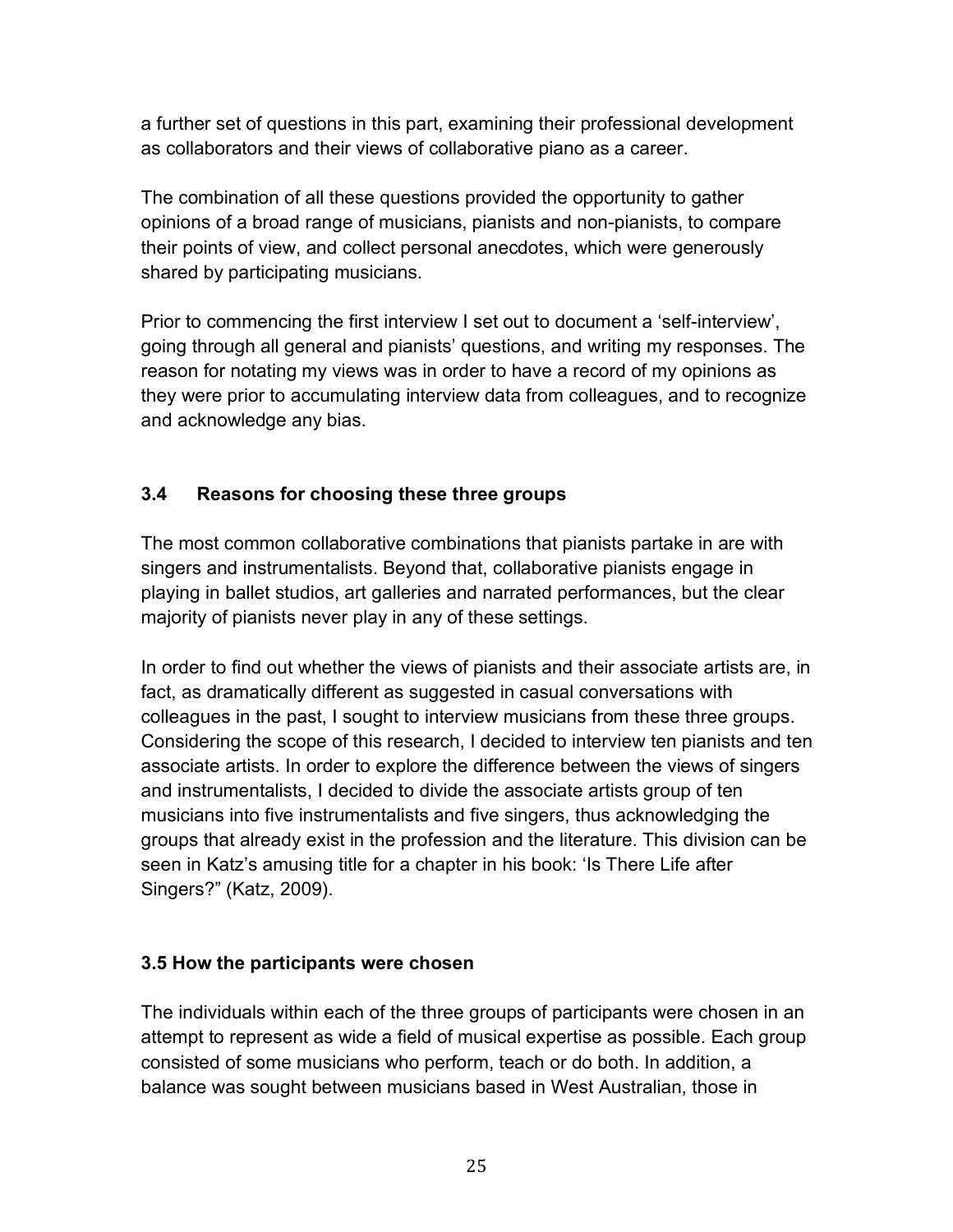Eastern Australian states and international musicians. However, 60% of the Western Australian pianists were originally from Europe, and trained there prior to arriving in Perth as professional collaborative pianists.

The following table (Table 1) contains the spread of locations and major occupation of the participants.

| <b>Name</b>             | Instruments /   | <b>Performer</b> | <b>Teacher</b> | <b>Location</b>  |
|-------------------------|-----------------|------------------|----------------|------------------|
|                         | <b>Voice</b>    |                  |                |                  |
| <b>Michael Strauss</b>  | Collaborative   |                  | ✓              | Boston, USA      |
|                         | Piano           |                  |                |                  |
| Chris Foley             | Collaborative   |                  |                | Toronto, Canada  |
|                         | Piano           |                  |                |                  |
| Kuang-Hao               | Collaborative   |                  |                | Chicago, USA     |
| Huang                   | Piano           |                  |                |                  |
| <b>David Miller</b>     | Collaborative   |                  |                | Sydney, AU       |
|                         | Piano           |                  |                |                  |
| Diana Harris            | Collaborative   |                  |                | Adelaide, AU     |
|                         | Piano           |                  |                |                  |
| <b>Martina Liegat</b>   | Collaborative   | ✓                |                | Perth, AU        |
|                         | Piano           |                  |                |                  |
| David Wickham           | Collaborative   | ✓                |                | Perth, AU        |
|                         | Piano           |                  |                |                  |
| <b>Caroline Badnall</b> | Collaborative   |                  |                | Perth, AU        |
|                         | Piano           |                  |                |                  |
| <b>Marilyn Phillips</b> | Collaborative   | ✓                |                | Perth, AU        |
|                         | Piano           |                  |                |                  |
| <b>Adam Pinto</b>       | Collaborative   | ✓                |                | Perth, AU        |
|                         | Piano           |                  |                |                  |
|                         |                 |                  |                |                  |
| Daniel Kossov           | Violin          | ✓                | ✓              | <b>Israel</b>    |
| <b>Ashley Smith</b>     | Clarinet        | ✓                | ✓              | Perth, AU        |
| Louise Devenish         | Percussion      | ✓                | ✓              | Perth, AU        |
|                         |                 |                  |                |                  |
| <b>Tzvi Friedl</b>      | Viola           | ✓                | ✓              | Perth, AU        |
| <b>Helen Tuckey</b>     | Viola           |                  | ✓              | Perth, AU        |
|                         |                 |                  |                |                  |
| <b>Sharon Rostorf</b>   | Soprano         | ✓                | ✓              | Tel-Aviv, Israel |
| <b>Kurt Hansen</b>      | Tenor           | ✓                | ✓              | Chicago, USA     |
| <b>Andrew Foote</b>     | <b>Baritone</b> | ✓                | ✓              | Perth, AU        |
| Linda Barcan            | Soprano         | $\checkmark$     | $\checkmark$   | Perth, AU        |
| Rennae van der          | Voice / violin  |                  | ✓              | Perth, AU        |
| Laan                    |                 |                  |                |                  |

Table 1: Participants' Locations and Major Occupations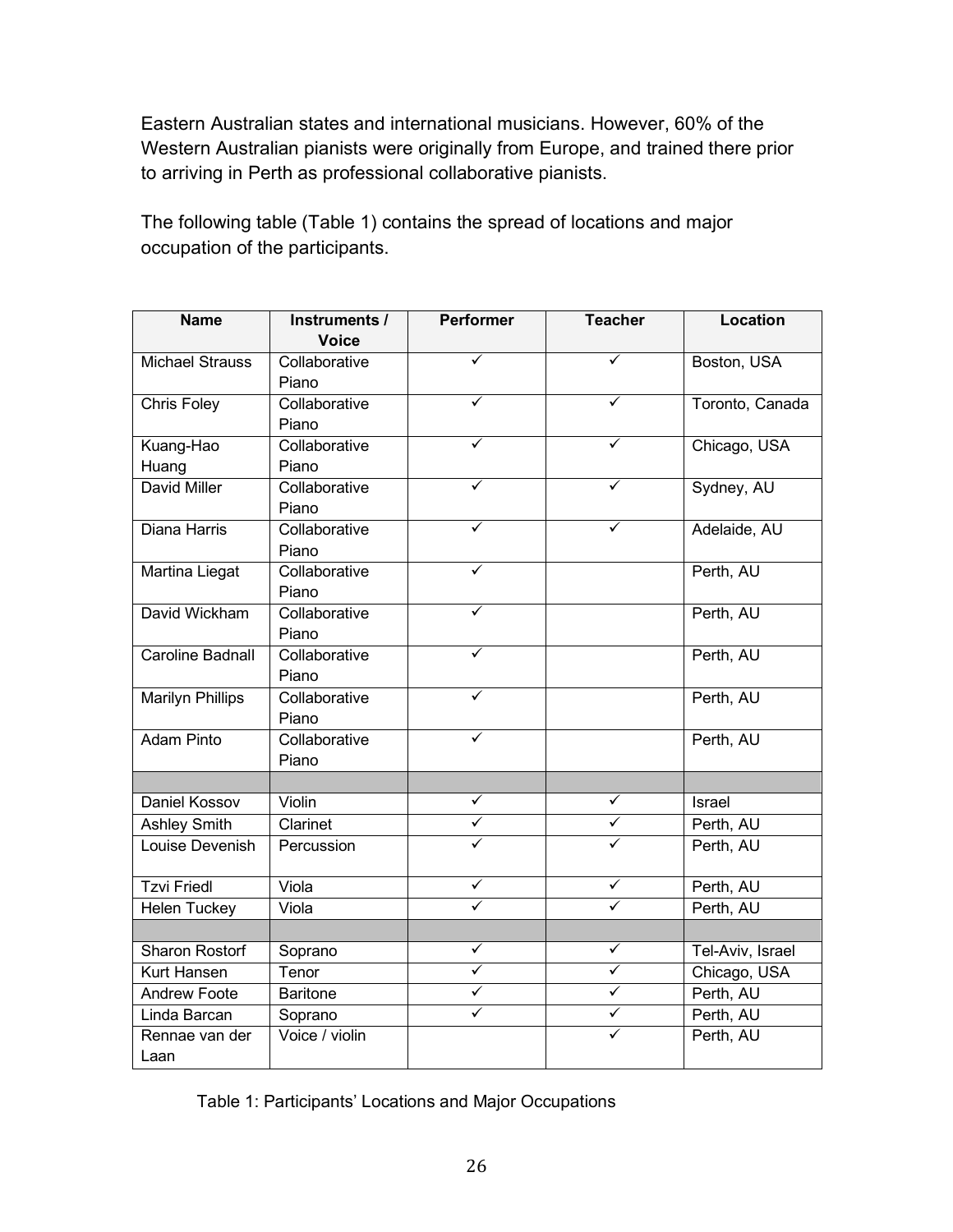## **3.6 Privacy and Confidentiality**

The question of anonimysing this research required consideration of several aspects. As personal interviews were conducted, complete anonymity was impossible. Ensuring confidentiality would have depended on ensuring that names and identifying information about interviewees will be hidden from the public eye. Cohen et al contend "the more sensitive, intimate or discrediting the information" (Cohen et al., 2000, p. 65), the greater the importance of confidentiality. They further state that participants have the freedom to decide for themselves how much information will be shared into public domain (Cohen et al., 2000, p. 63). They proceed to explain that "as the case with most rights, privacy can be voluntarily relinquished" (Cohen et al., 2000, p. 64).

Several reasons influenced me to request naming the participants: no information collected would discredit the interviewees; interviewees local to Western Australia would probably be open to identification by their responses, Perth having a relatively small music community; more importantly, some interviewees are influential figures in the world of collaborative piano, and expect their names to be included in this dissertation and in any subsequent publications.

Throughout this project, I have seen these musicians as partners in research, rather than contributors to my work. Foley, (internationally), and Harris and Miller, (in Australia), are three pianists who have made a marked difference in how our profession is viewed in the musical world. Their participation in this research deserves the musical world acknowledging their personal contribution.

Participants were sent their interview transcripts, and asked to be named in the research, waving their right to confidentiality. They could withdraw any part of the interview, either from being personally identified with them, or, altogether.

This chapter summarised the methodology chosen for data collection and the reasons for that choice, the types of participants recruited, and important information about them. Chapters 4-6 present data gathered in interviews, and some comparative analysis of this data.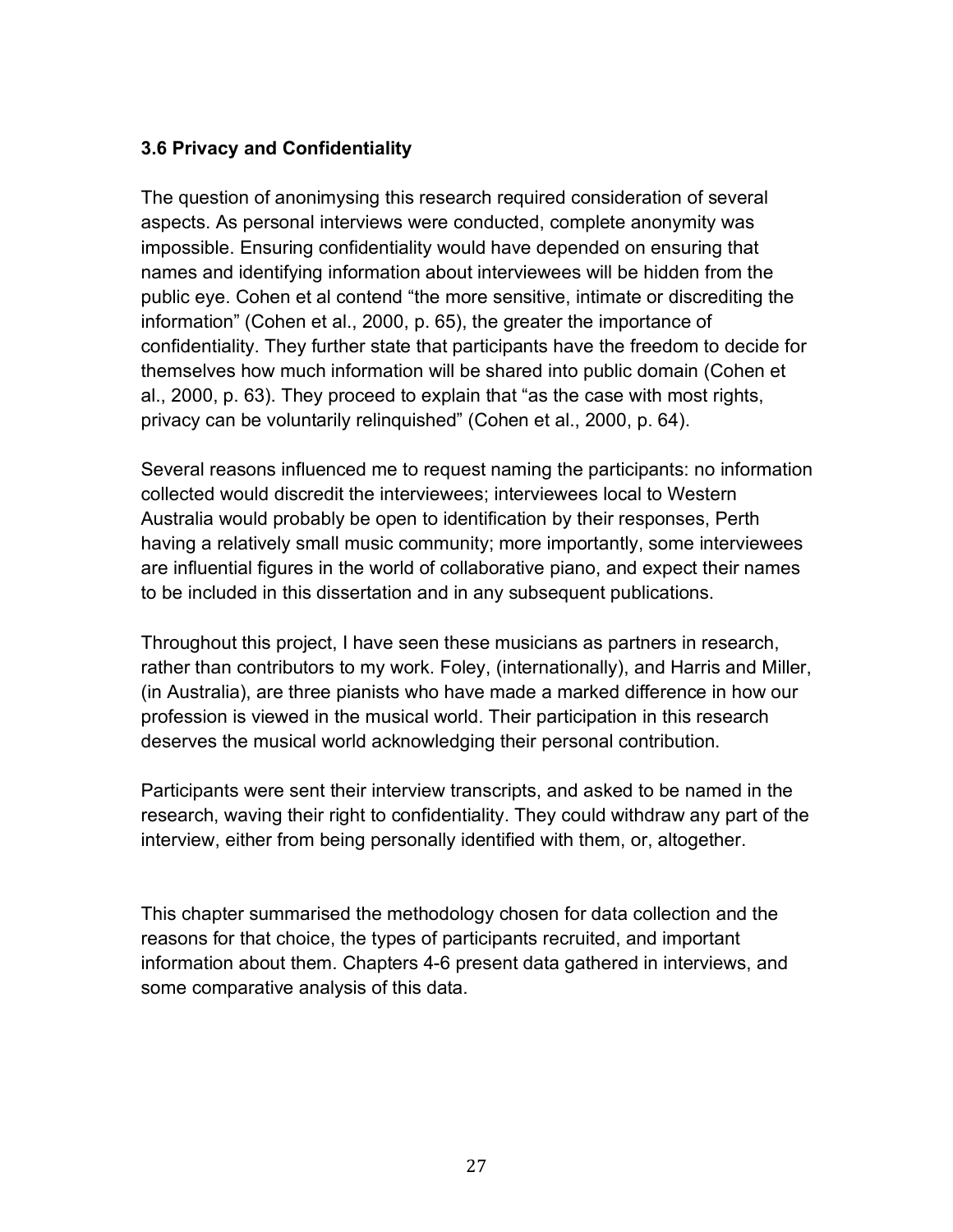# **Chapter 4: Pathways to Collaboration**

#### **4.1 Introduction: pianists' paths to this specialization**

Ten collaborative pianists were interviewed for this research. This chapter presents their journey to professional collaboration, examining their pianistic development, their formal education in the field, and the reasons for choosing collaboration as a specialized field of piano playing. Interview questions explored pianists' earliest collaborative experiences, collaborative skills which were present early, and those they had to improve through practice, any informal and formal education they took in collaboration, and whether they had any regrets concerning their choice to become pianistic collaborators.

#### **4.2 Training: early age and tertiary study**

All ten collaborative pianists interviewed for this research collaborated pianistically from an early age, and some also played another instrument in an ensemble setting. These early collaborations included working as accompanists from an early age, playing 4-hands repertoire within their teacher's studio, or being exposed to chamber music during their teen years.

All pianists who were set up in ensembles by their teachers at a very young age acknowledge the value of this opportunity. Martina Liegat recalled her early collaborations growing up in Germany and studying at a music school, where all children had opportunities to partake in various ensembles. Martina attributes the development of the necessary flexibility she uses in her pianistic collaboration to these ensembles, including her recorder playing in early music ensembles,. Kuang-Hao Huang remembers playing 4-hands piano music with his teacher until high-school age, when he started playing 4-hands repertoire with other students and had his first collaborative experience playing with a French-Horn player, as well as playing trombone in ensembles himself. Caroline Badnall acknowledges her teacher for, beyond placing her in the customary Suzuki piano duets and trios, recognizing her enthusiasm and teaching her to read well, enabling her to develop her sight-reading skills, on which she relies today. Similarly, Adam Pinto remembers playing piano duets from the age of 11. Several pianists recalled doing considerable collaboration in their early teens apart from piano duets: Marilyn Phillips played with singers and choirs at church events from age 13; Chris Foley played in the musical theater productions of his high-school,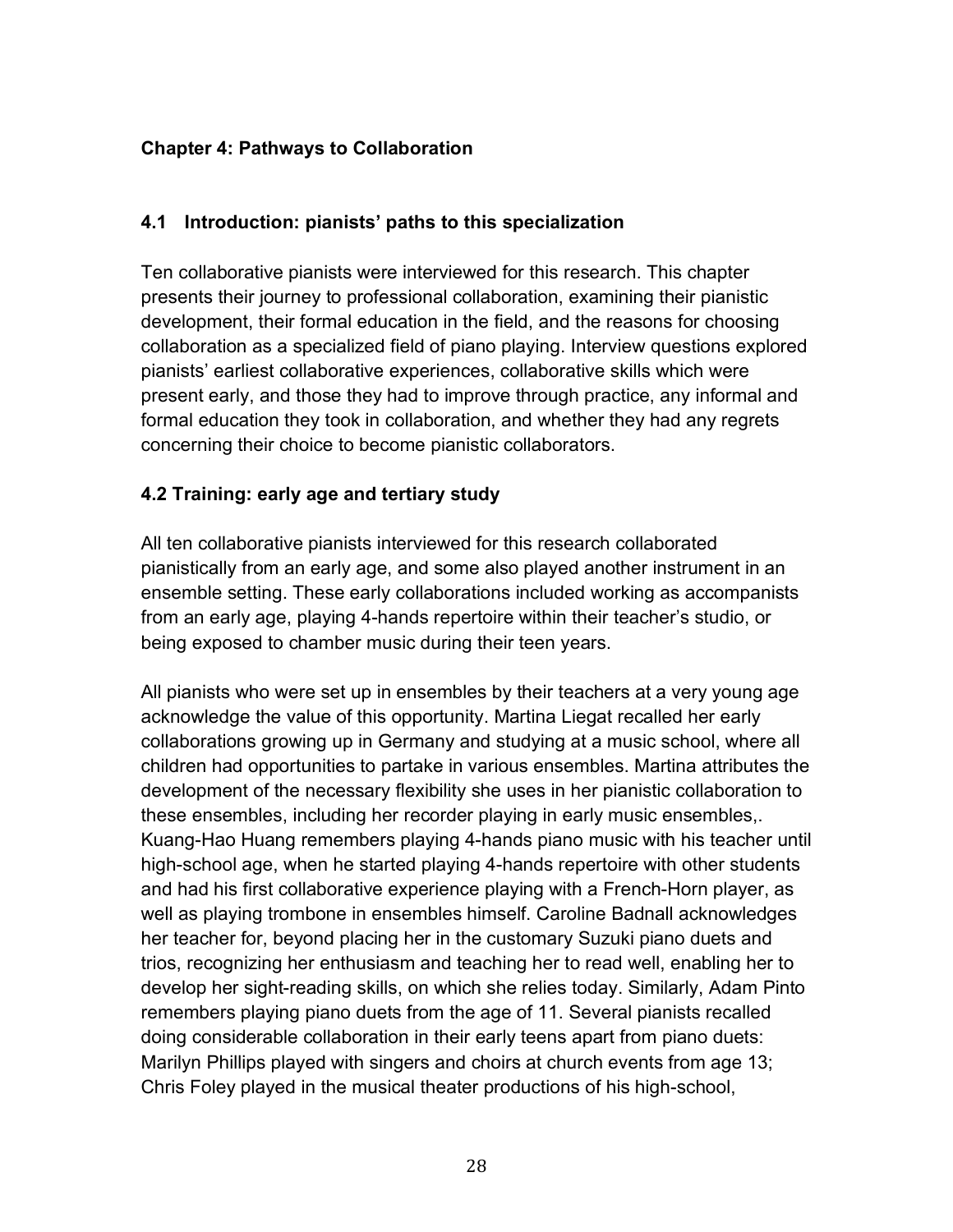acknowledging this experience for overcoming his fear of performing; David Wickham enjoyed a variety of forms of collaborative music making as a child, as a viola player in the orchestra, as a bass guitar player in a Jazz band, and mostly as a pianist in duets, as well as his first job at age 11, playing in a Ballet studio. Similarly, David Miller enjoyed many collaborative opportunities as a child where he played with his family members who sang in choral societies and at church, as well as in piano duets. He particularly recalls playing the 4-hand versions of the Beethoven Symphonies with his friend. David Miller also played at a dance studio as his first paid job in early high-school years. Michael Strauss recalls his first collaborative experience playing the  $3<sup>rd</sup>$  Brahms violin sonata at age 15 with his girlfriend's grandfather, from whom he states he had learnt much. Diana Harris' first collaborative experience was during her first year undergraduate music study, playing the Brahms Horn Trio. She claims this was "far too late", as she could play the part, but had no idea how to collaborate, and states this as the reason for her being so passionate about encouraging and supporting young pianists in collaboration.

Tertiary study in pianistic collaboration was taken by several of the interviewed pianists, although only Chris Foley had taken the formal path that has since increased in availability and popularity in the USA and Canada, namely an MMus and DMA in Collaborative Piano. Kuang-Hao Huang, Martina Liegat, David Wickham and Marilyn Phillips, all studied solo piano in Europe or the USA, but all had ample collaboration incorporated in their courses. Adam Pinto enjoyed similar experiences in his MMus studies at the University of Melbourne, and Diana Harris in Adelaide. David Miller, following his solo piano degree, studied collaboration informally in London. Michael Strauss did a solo piano degree, as did Caroline Badnall, although Strauss said he would have done a collaborative degree had one been available, whereas Badnall said she would not have done so.

#### **4.3 Skills pianists were always good at and skills they had to develop**

Pianists were asked to name their strengths in collaborative skills, and those they had to develop in order to be successful as collaborators.

Several pianists named sight-reading as a skill strength they always had: David Miller says he was always a strong sight-reader, although he claims that thinking a good sight-reader makes a good collaborative pianist is a fallacy. In addition, Miller states he was always good at listening, balancing and voicing, all of which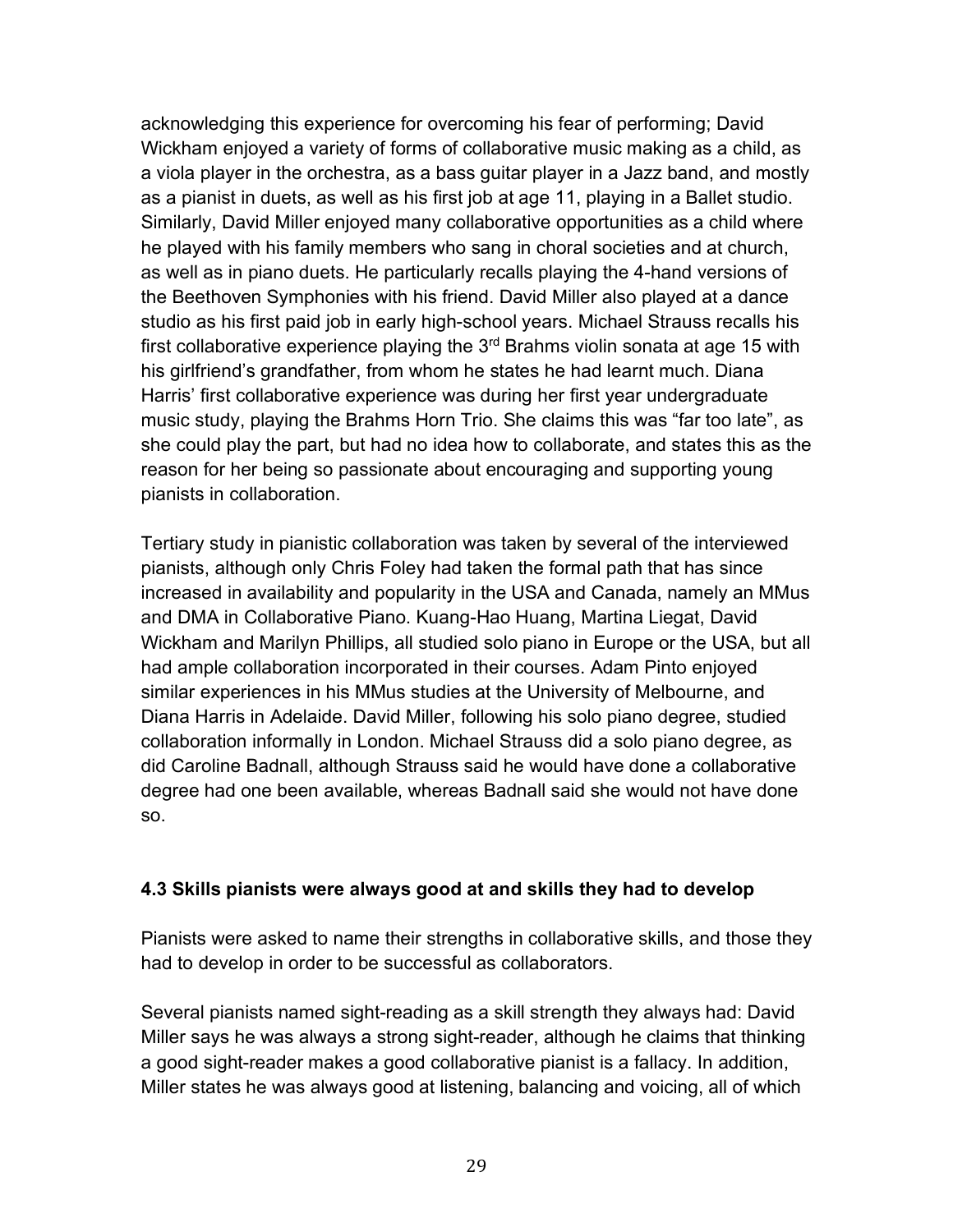he picked up from playing for choirs as a child.

Michael Strauss says he was always good at being synchronous in time, and had to develop not being in time, in order to remain an independent source. Marilyn Phillips names sight-reading and the ability to follow as her early strengths. Similarly, Caroline Badnall states she could always sight-read anything and always enjoyed working with people. David Wickham says he always had a developed sense of ensemble and knowledge of languages, but had to develop his pianism and his ability to adapt quickly with only a little practice to changing sounds, tempi, touch and time. Chris Foley states that he was always good at listening and understanding instruments as well as language and poetry, but was not a strong sight-reader, having to practise the skill until becoming proficient. Similarly, Martina Liegat says she was always good at listening and feeling for the other part, but had to devote much work to her sight-reading so that preparation would not take too long a time. Conversely, Kuang-Hao Huang claims he was always good at sight-reading, listening, following and flexibility, all of which he attributes to playing trombone in bands. Huang says he had to develop the fine-tuning, transpositions, score reading, clef reading, and adjusting his playing to different instruments or voices. Diana Harris states that her strength was in getting along with her associate artists, and listening to them, whereas her ability to read all parts on the score had to be developed. Adam Pinto says his rhythmic skills were always strong, as was his flexibility with rhythm and phrasing. His biggest challenge lay in creating a larger range of colours and dynamics.

When comparing the responses of these pianists, one can see that there is no one skill that had to be developed prior to embarking on a collaborative career. Chapter 5 further explores the significance of specific skills, this time from the points of view of singers and instrumentalists as well as pianists.

#### **4.4 Reasons for choosing collaborative piano as a career path**

One of the questions posed to pianists was whether they became collaborative pianists by choice, following the recognition of special talents, or following work opportunities.

The majority of responses recorded a combination of recognizing special talent and making a conscious choice to concentrate on collaboration. Several respondents were given work opportunities that they decided to follow. Chris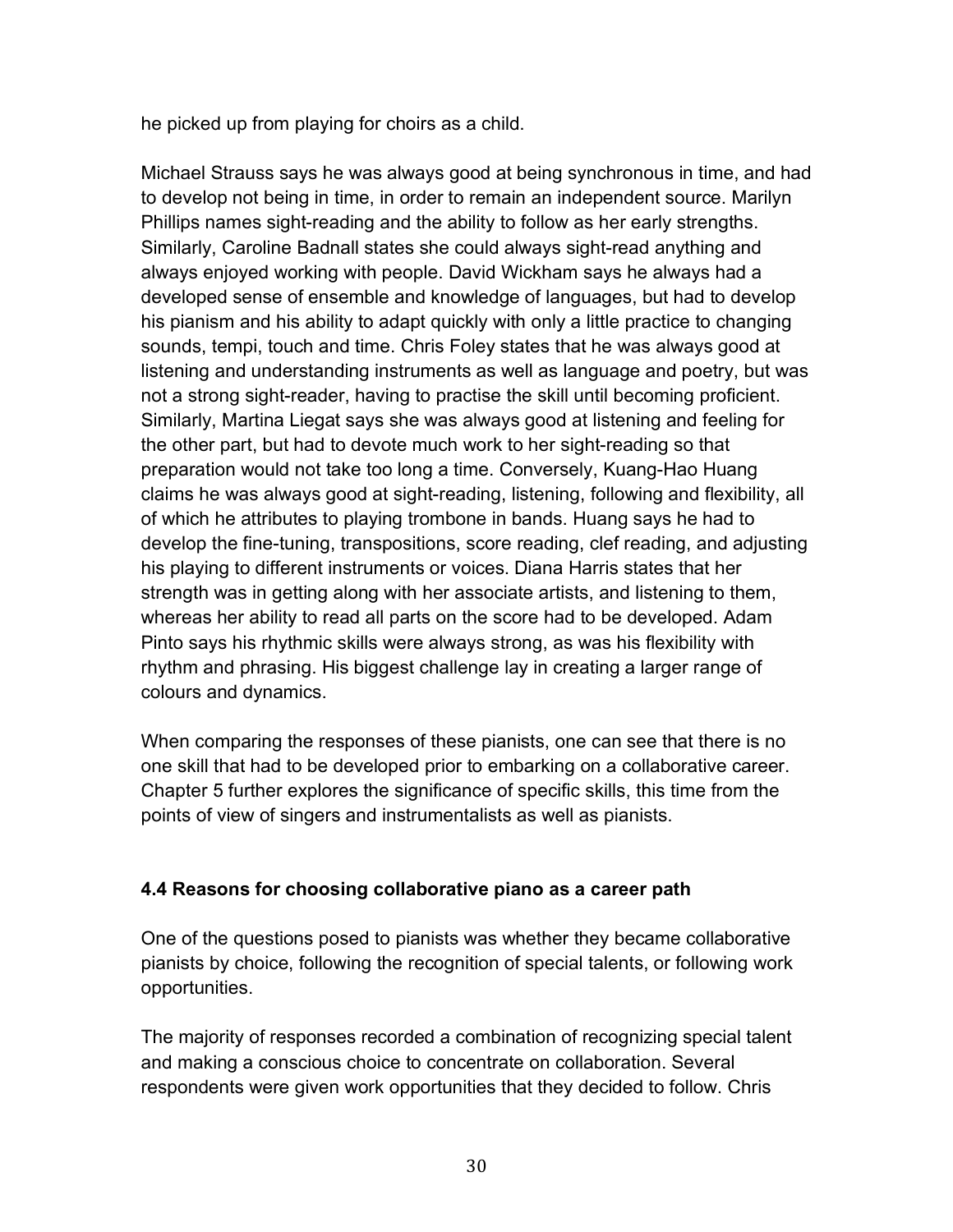Foley, David Wickham and Marilyn Phillips all decided upon further collaborative study while pursuing undergraduate piano studies. David Miller completed a solo degree before embarking on studies in collaboration that he specifically sought. Michael Strauss names a performance class during his undergraduate piano studies as the turning point, after he played Granados songs with a singer which caused people to recognize his special talent in collaboration. Diana Harris studied solo, and had started working as a teacher before making the choice to focus on collaboration. Martina Liegat was already focusing on chamber music when she followed work opportunities and made collaboration her career. Adam Pinto studied solo piano, but was inspired by a program at ANAM as well as responding to work opportunities, and Caroline Badnall and Kuang-Hao Huang followed work opportunities in their choice of specialization.

Interviewees were further asked if they had ever regretted becoming collaborative pianists, and if they had, why. Five pianists, namely Diana Harris, David Wickham, Kuang-Hao Huang, Caroline Badnall and Marilyn Phillips, responded with an emphatic 'never', with no further discussion. Chris Foley declared he never regretted the choice, although for various reasons he is now primarily a piano teacher. David Miller had no regrets, although he disliked the attitude that many people have towards the profession, in that the pianist is treated as a figure 'in the background' and of less importance. Adam Pinto said although he never regretted choosing it as a profession and finding it very rewarding, he dislikes some bad situations he has found himself in. Martina Liegat stated she never regretted being a professional collaborative pianist, although she dislikes the feeling she occasionally gets when she dislikes a booking she takes, but feels obliged to take it for the payment. Michael Strauss was the only one who said he does have regrets, but this is not about being a collaborative pianist. This is because the form of collaboration he does, in working primarily with singers, has meant missing out on chamber music ensembles and repertoire.

#### **Conclusions:**

This chapter examined responses given by ten collaborative pianists regarding their journey in collaboration: from early collaborative opportunities, through formal and informal studies, to consciously choosing collaboration as their chosen field of specialization. All pianists interviewed had collaborated in their childhood, which suggests that early attainment of collaborative skills is important for further development in the profession, (see 7.5.1). Responses further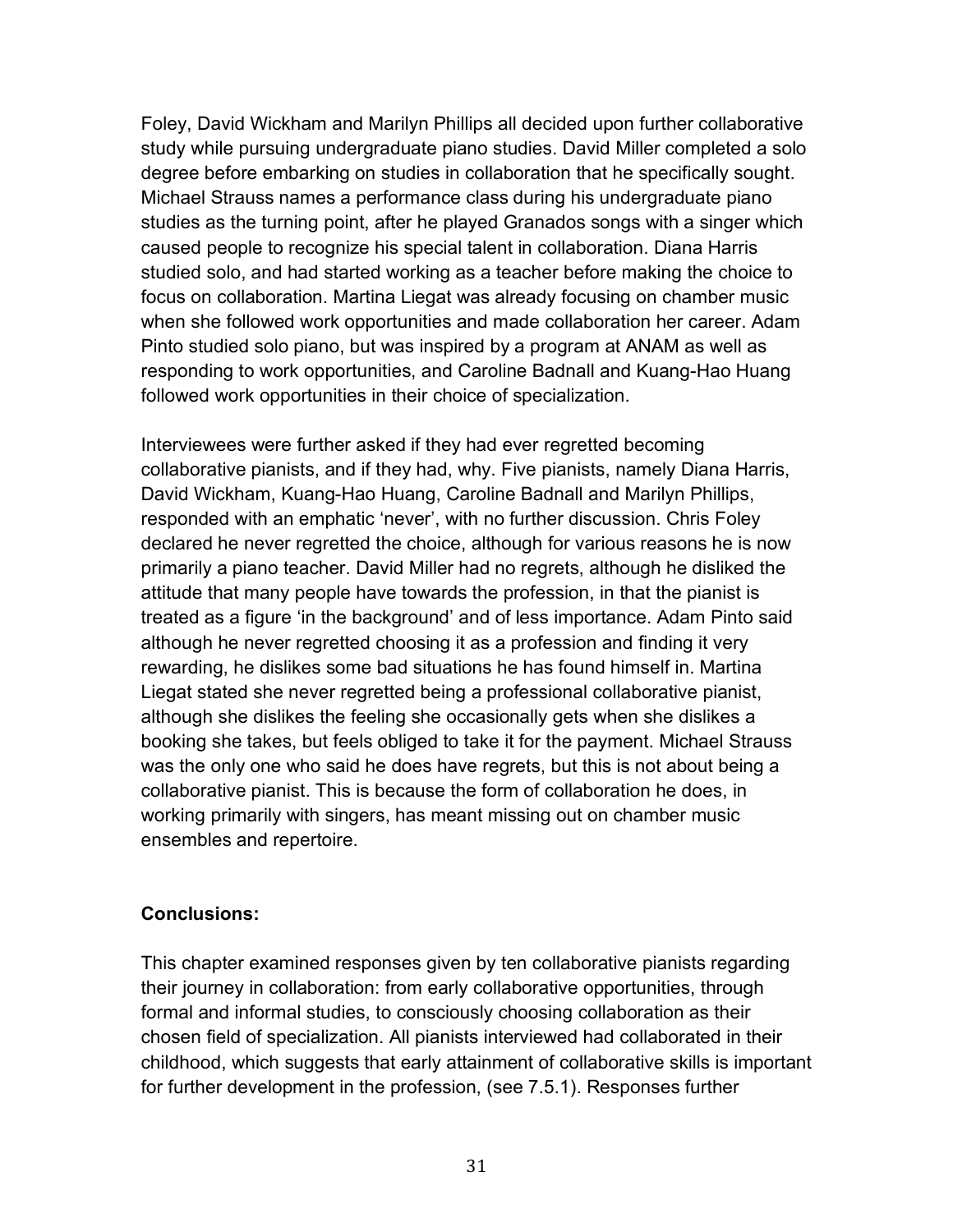presented the level of career satisfaction among pianists, as none said they disliked collaborative piano playing.

Chapter 5 addresses specific collaborative skills as viewed by pianists, instrumentalists and singers.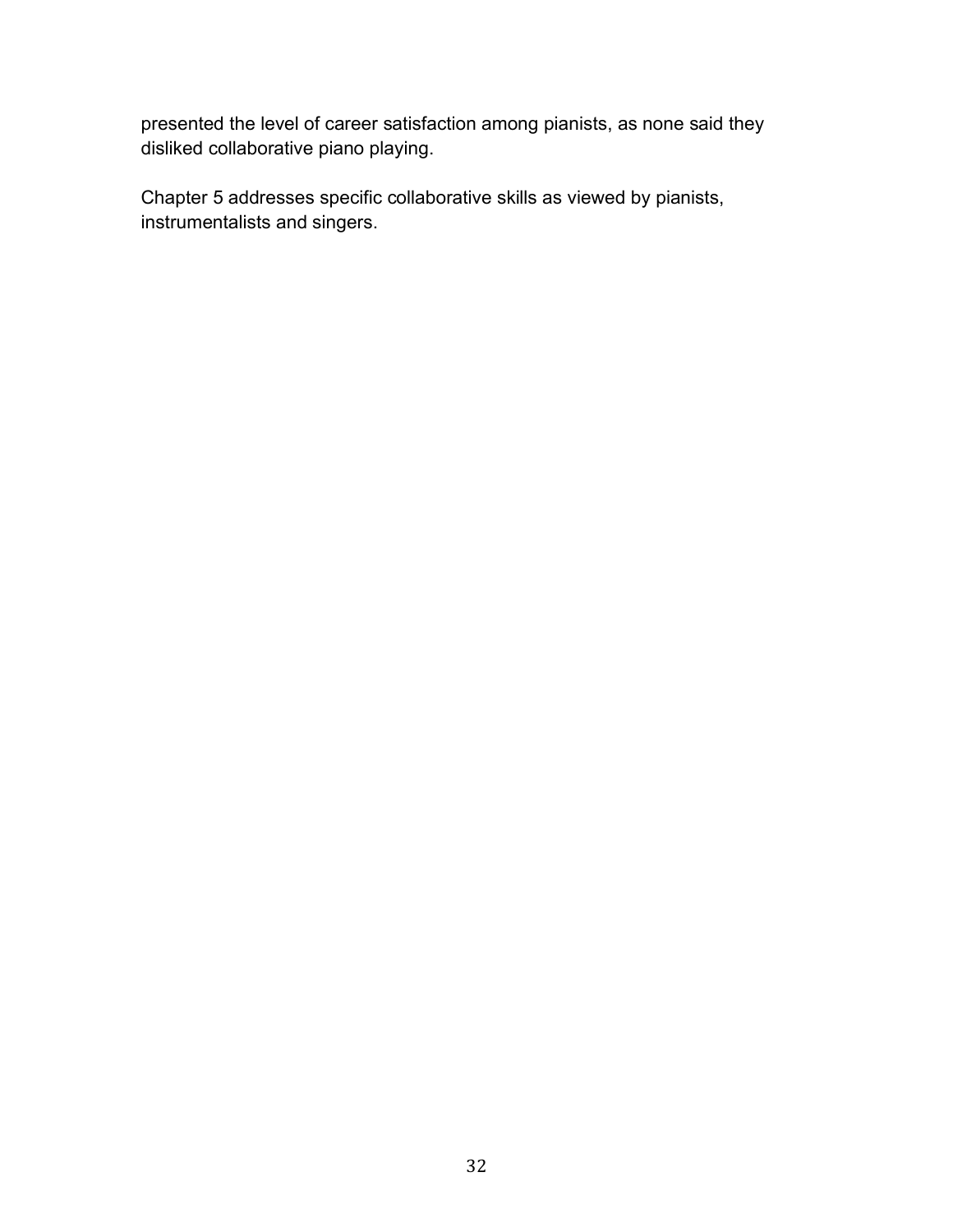#### **Chapter 5: Collaborative Pianistic Skills**

We communicate with each other through the way we play. (David Miller, February 15, 2016)

#### **Introduction:**

Chapter 2 contained a list identifying the main collaborative pianistic skills. This chapter deals with the skills necessary for effective pianistic collaboration from the points of view of collaborative pianists, as well as from that of the instrumentalists and singers who perform together with pianists. All interviewees were asked whether different skills were necessary for solo and for collaborative playing; they were asked to name these skills, and for their opinion regarding the most important of these skills. Later, they were all asked to rate skills on a Likert scale from 1 to 10. This final list of skills was preceded by the direction: 'what are you looking for in a collaborative pianist?' This approach provided an understanding of how differently performers view the same form of art. The differences were apparent between groups, as well as within the same groups. The following is a brief discussion of some of the skills discussed in interviews.

#### **5.1 Listening**

All musicians regard the skill of listening as vital. It is understood to be at the core of all other musical skills. Most musicians interviewed named listening when asked which collaborative skill they regarded as the most important for a collaborative pianist to possess. On a Likert scale of 1 to 10, with 10 highest in importance, seventeen out of the twenty musicians gave listening a clear '10', one singer gave a '12', one pianist a '15' and only one pianist gave it a '9'. When naming the skills necessary for effective collaboration, many interviewees connected listening with other skills, stating that all skills rely on listening. Common among the respondents was the notion that listening is the primary ingredient necessary for the blend in sound that is the aim for all collaborators.

Clarinetist Ashley Smith said that listening had to be a collective product and is necessary for subtleties of ensemble, such as balance, uniform rhythm and timbre. Percussionist Louise Devenish spoke about the importance of being able to listen to all collaborators, and coupled it with the ability to both lead and to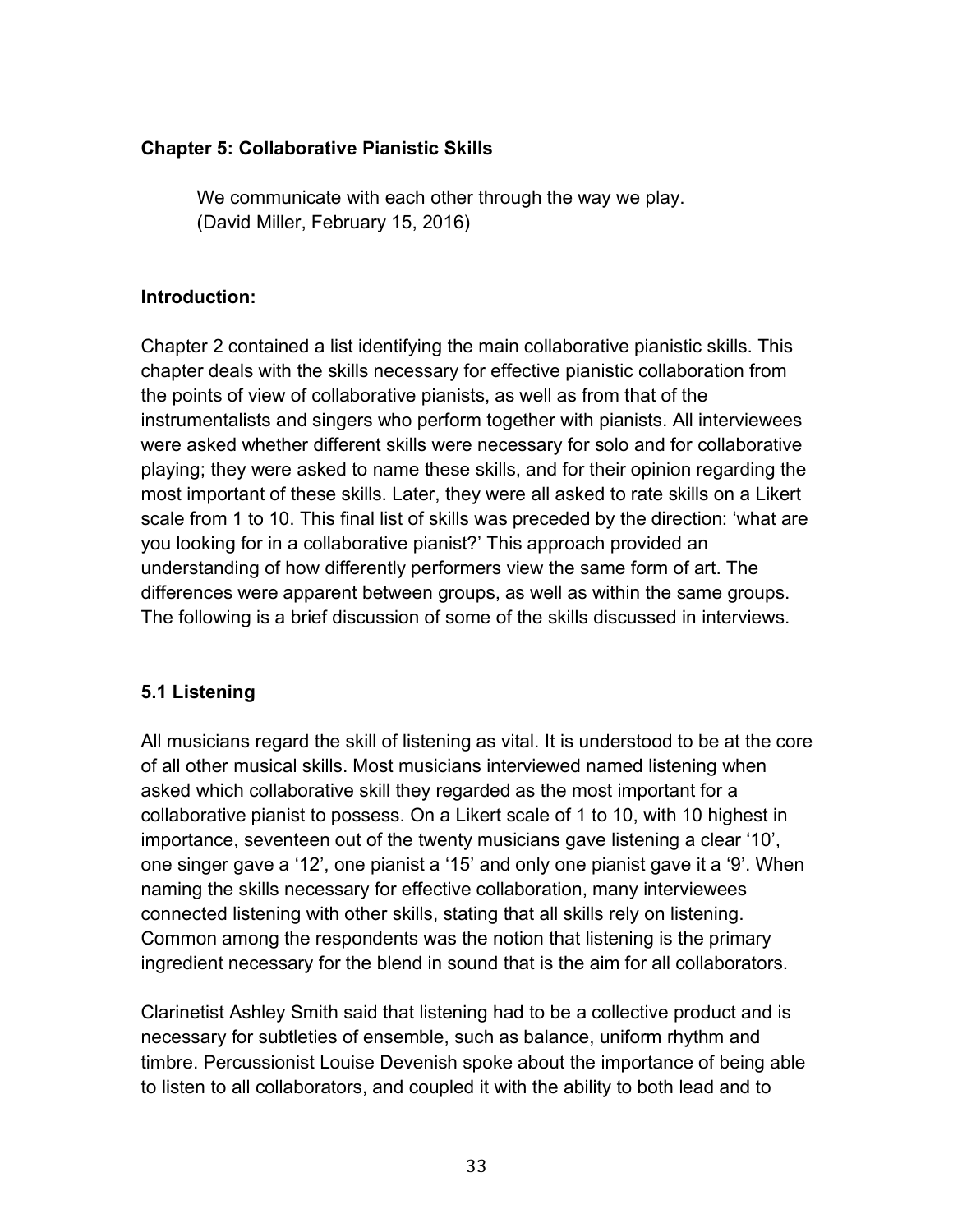follow. Pianist David Miller explained that listening in collaboration is like thinking for two people instead of one. Singer Rennae van der Laan explained that listening is to be done differently than in solo piano playing, as one has to bring out lines in a different way and breathe with the singer. Pianist Marilyn Phillips mentioned that for pianists, playing one's part, while listening to the other instrument or voice, required coordination for matching the parts together. Pianist Adam Pinto spoke about the importance of listening to instrumental colour and to the balance within the texture. Pinto further spoke about being receptive to the direction of the performance through listening, as did pianist Michael Strauss, who spoke about listening and having quick reflexes in performance. Pianist David Wickham claims that a collaborator's listening should be sharp and quick, yet should be done in a relaxed way, stepping outside the pianist's own part to blend in the whole. Wickham suggests a collaborating pianist should absorb their own part so well that they are really only reading the other parts while playing. He claims that the pianist should really become the other person, and pour themselves into the amalgam of all four: the pianist, the singer, the composer and the poet. Singer Andrew Foote points to the necessity of a pianist working with singers to listen in a way that allows them to provide honest, constructive and direct feedback. Singer Linda Barcan says that the pianist has to listen with awareness to language when working with singers.

Pianists, singers and instrumentalists alike stressed the importance of listening. Pinto echoed many others' sentiments when naming the most important collaborative piano skill: "Aural skills. No good having others if you are not listening."

#### **5.2 Keyboard skills: technical, rhythmic and expressive**

Being rhythmically flexible…. It is almost a case of having the rhythmic impulse of the music being driven by someone else, and you are along for the ride. (Pinto, March 7, 2016)

This section discusses pianistic skills, which, although diverse, together refer to the pianistic quality of the collaborator. Comparing musicians' views regarding these skills was important as, until the middle of the  $20<sup>th</sup>$  Century, attitudes towards 'accompanists', as they were known, were that they only had to follow the soloist, and their own skills were therefore of lesser importance.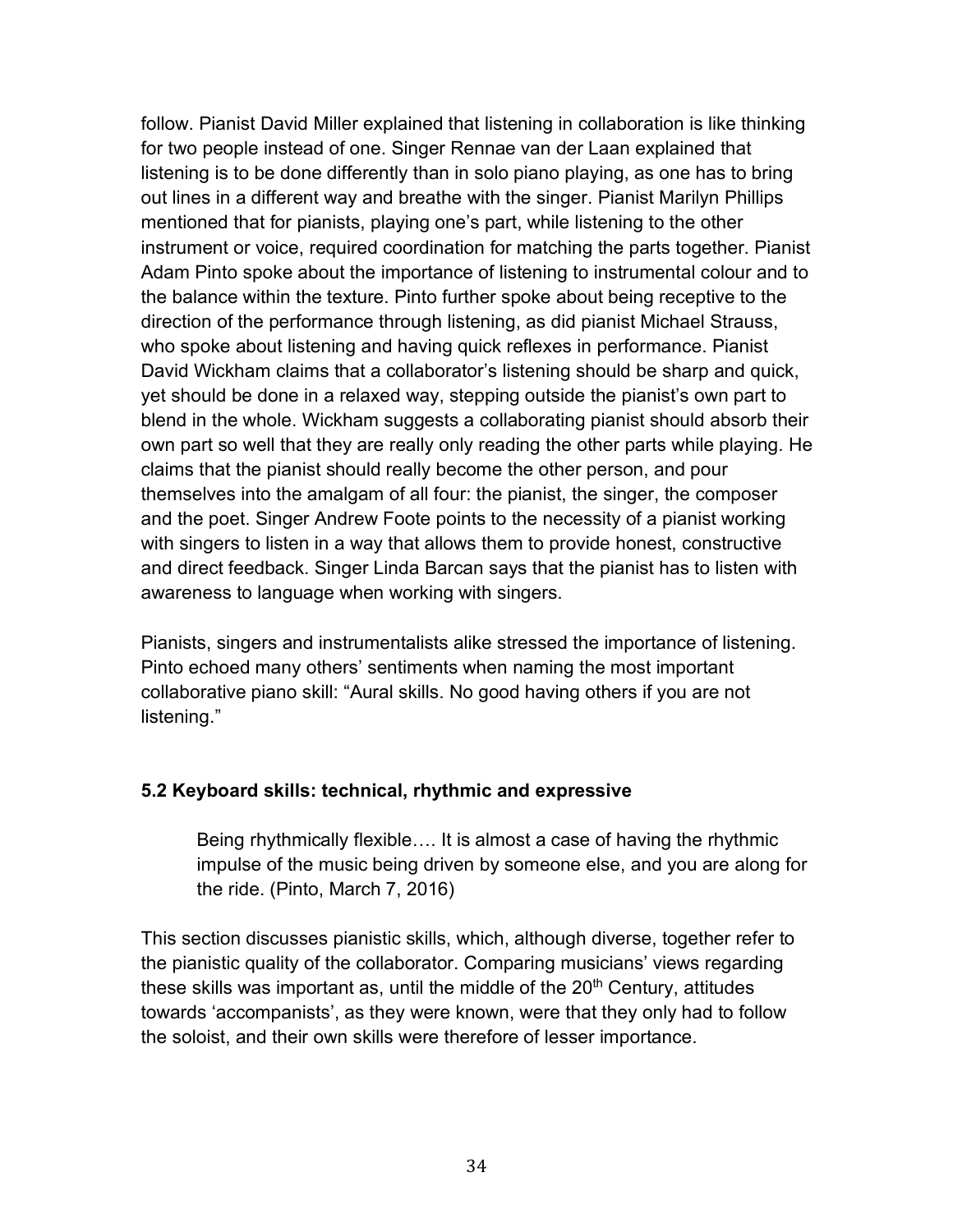If a collaborative pianist is to be able to make a living, they need technical skills of a degree which would enable the pianist to manage any collaborative repertoire, from simple harmonic accompaniments, through to orchestral reductions to complex chamber works.

Out of the three groups interviewed, the pianists had the highest regard for the necessity of developed pianistic technique for collaborative work. The expectation of a good pianistic technique was higher among instrumentalists than among singers. That may be due to the fact that the technical demands of the piano part is often higher in chamber music and sonata repertoire, than it is in vocal repertoire, whether written for piano, as in art song, or transcriptions from orchestral parts, as in repetiteur work for opera.

Rhythmic skill was considered a necessity for collaboration among all interviewees, with the majority rating it with 10. Different expectations regarding rhythm in collaboration were evident when comparing responses. Louise Devenish spoke about the placement of the note within beats, mentioning piano and percussion instruments as two types who place the downbeat in the middle of the beat, unlike woodwind and string players, whose downbeat has to be a little earlier. Devenish further explained, "in collaboration, there is no perfect metronomic beat". Ashley Smith claims he dislikes being rushed by pianists, and says "you know a good pianist if they know what you need, breathe with you and give time". Singer Sharon Rostorf says that playing with singers, the pianist has to do much more than breathe with them. She explains that in singing, there is a delay when the consonant has to sound before the note; the role of the pianist is to understand that delay and, together with the singer, create the delay in a way that no one will hear it. Rostorf further claims that playing with singers is far more complex than playing with instrumentalists, and that pianists have to be both intuitive in their approach and possess intelligence to manage the demands. Pianist Martina Liegat raises a common collaborative challenge, namely that of playing *rubato* together. Liegat says that one of her biggest concerns in collaboration is that the timing and *rubato* will be played organically together with her collaborating musician. Pianist Michael Strauss' biggest concern in collaboration is also rhythm-related, as he says that he always worries that people will rush the music and compromise his opportunity for expression. Pianist David Miller acknowledges the importance of a pianist possessing excellent rhythmic skills, but adds that it is as important to have flexibility for matching, for phrasing and for breathing together.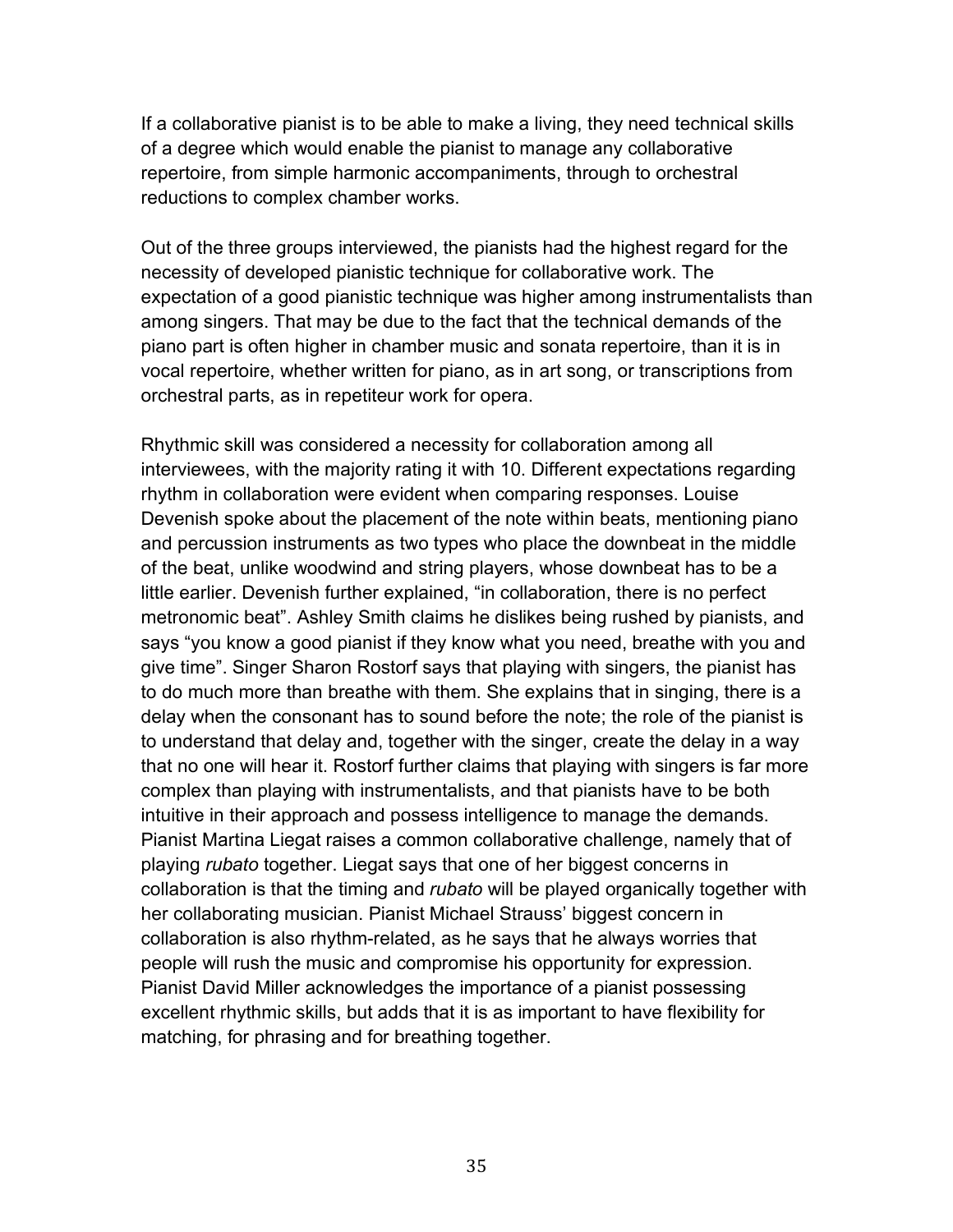Interpretive skills are, for many musicians, the most important skills to have, without which music is but notes. Comparison of interviewees' rating of a pianist's interpretive skills is interesting, as it raised the question of the value placed by instrumentalists and singers on the pianists' opinions regarding interpretation. The results in this section were surprising, as the notion that the pianist is just there to follow the soloist's wishes, would appear to be clearly outdated, as would be the notion of instrumentalists regarding pianists more as equals than singers do. Only four pianists rated interpretive skills as vitally important (10), with one Perth pianist according these skills a low '5' in importance. Further, among five singers, four rated interpretive skills as '10', as opposed to five instrumentalists, only one of whom rated pianists' expressive abilities a '10', (see Table 2). This comparison is fascinating, especially considering traditional perceptions of singers that pianists have to follow them, (see 5.6).

| How important, from 1 to 10, are expressive abilities for a collaborative pianist? |              |                          |  |  |  |  |  |  |  |  |
|------------------------------------------------------------------------------------|--------------|--------------------------|--|--|--|--|--|--|--|--|
| (1=least important, 10=vitally important)                                          |              |                          |  |  |  |  |  |  |  |  |
| Pianists                                                                           | 10           | 10<br>5<br>10<br>9<br>10 |  |  |  |  |  |  |  |  |
| Instrumentalists                                                                   | 10<br>9<br>9 |                          |  |  |  |  |  |  |  |  |
| 10<br>10<br>10<br>10<br><b>Singers</b>                                             |              |                          |  |  |  |  |  |  |  |  |

Table 2: Interviewees' Ratings for Expressive Abilities

Comparing pianists', instrumentalists' and singers' views regarding expressive, technical and rhythmic skills proved insightful. Rhythmic and technical skills contribute towards an accurate rendition of the score, and are, understandably, a concern for all musicians in order to be 'correct'. It seems that regarding expression, musicians prove to be committed to equality within the ensemble, where all musicians' interpretations are of equal importance. In *The Technique of Accompaniment*, Phillip Cranmer writes: "The accompanist must discuss interpretation on an equal footing with his partner, remembering that his first duty is to the composer and his second to the singer or instrumentalist. He must, in fact, remain artistically honest. At the same time, he must learn the art of subtle compromise…In an ideal performance…..the audience will have the feeling that the interpretation has been conceived by one composite mind…."(Cranmer, 1970, p.10). Wickham qualified his rating of 10 for this, saying that it is vitally important, but like rapport, cannot exist only in you, but needs the other person; you must be able to intuit what the other person does, you become the other person and together serve the music.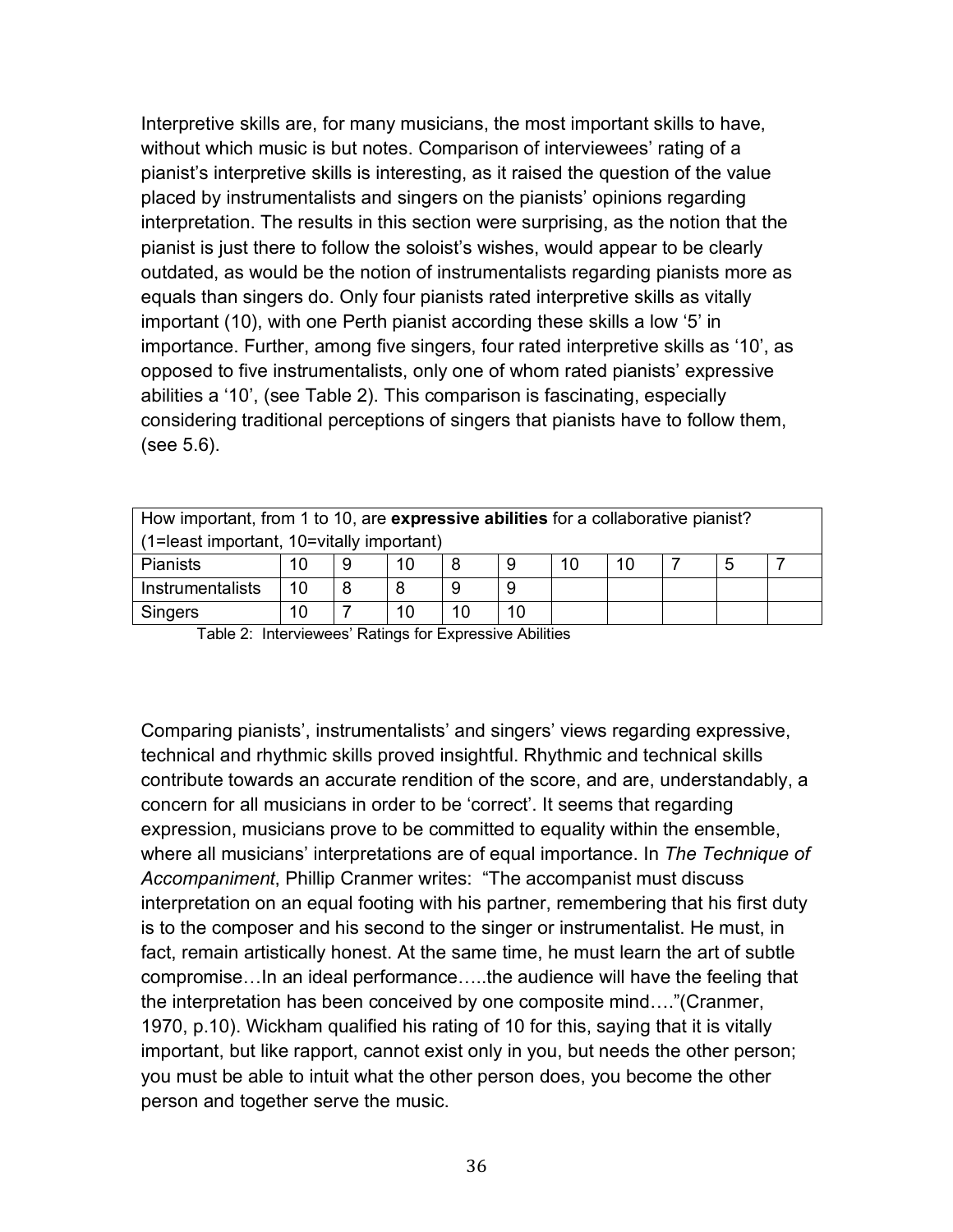### **5.3 Sight-reading**

"….above all, (I have to) sight-read *anything*, anywhere, any time." Robert Spillman (Spillman, 1985, p.xv)

Sight-reading has been regarded as a vital accompaniment skill for many decades, with much research devoted to it. Lindo wrote in a century ago: "Of all the qualifications that go to the making of an accompanist, the ability to read well, that is, to play music fluently and correctly at first sight, is by far the most important" (Lindo, 1916, p.6). Lehmann and Ericsson published numerous articles on its importance, and on ways to improve sight-reading, as well as comparing the sight-reading abilities of solo performers and of accompanists. They further tried to isolate specific components of this skill, and designed targeted tasks to improve these components of sight reading (Lehmann & Ericsson, 1996). Nielsen Price devotes a whole chapter to sight-reading in *Accompanying Skills for Pianists.* She credits Rita Fuszek for the term *sightplay*, which she asserts defines the skill better, as it is devoid of reference to a verbal process (Nielsen Price, 2005). Nielsen Price focuses on expanding the field of visual focus, termed by her 'soft focus', as the assured way for improving sightreading, and, at the same time, being able to include other players and a conductor in one's field of vision, while playing at sight (Nielsen Price, 2005).

Five pianists rated sight-reading as 10 in importance, as compared with only one singer and one instrumentalist. Only one pianist named sight-reading as the most important collaborative skill: Badnall said "Sight reading has to be, because if you can sight-read anything you can focus on what they are doing". Badnall further stated that "if you can sight-read anything and perform it on the day with confidence, then you are worthy of whatever you charge". Pianist Michael Strauss, although naming flexibility, focus on others, languages and quick instincts as the top skills, gave sight-reading one hundred on a scale of one to ten. Pianists Foley and Liegat said they were not very strong sight-readers and had to devote much work to its development. Violists Tuckey and Friedl both explained the reason they gave sight-reading a low number was that they preferred the pianist to be better prepared than simply relying on their reading skills. Pianist Miller similarly rated sight-reading a 3, explaining that although he had always been a good sight-reader himself, he found that excellent sightreaders tend to devote less time to thorough preparation of the repertoire. In addition to that, Miller lamented the lack of respect given to collaborative pianists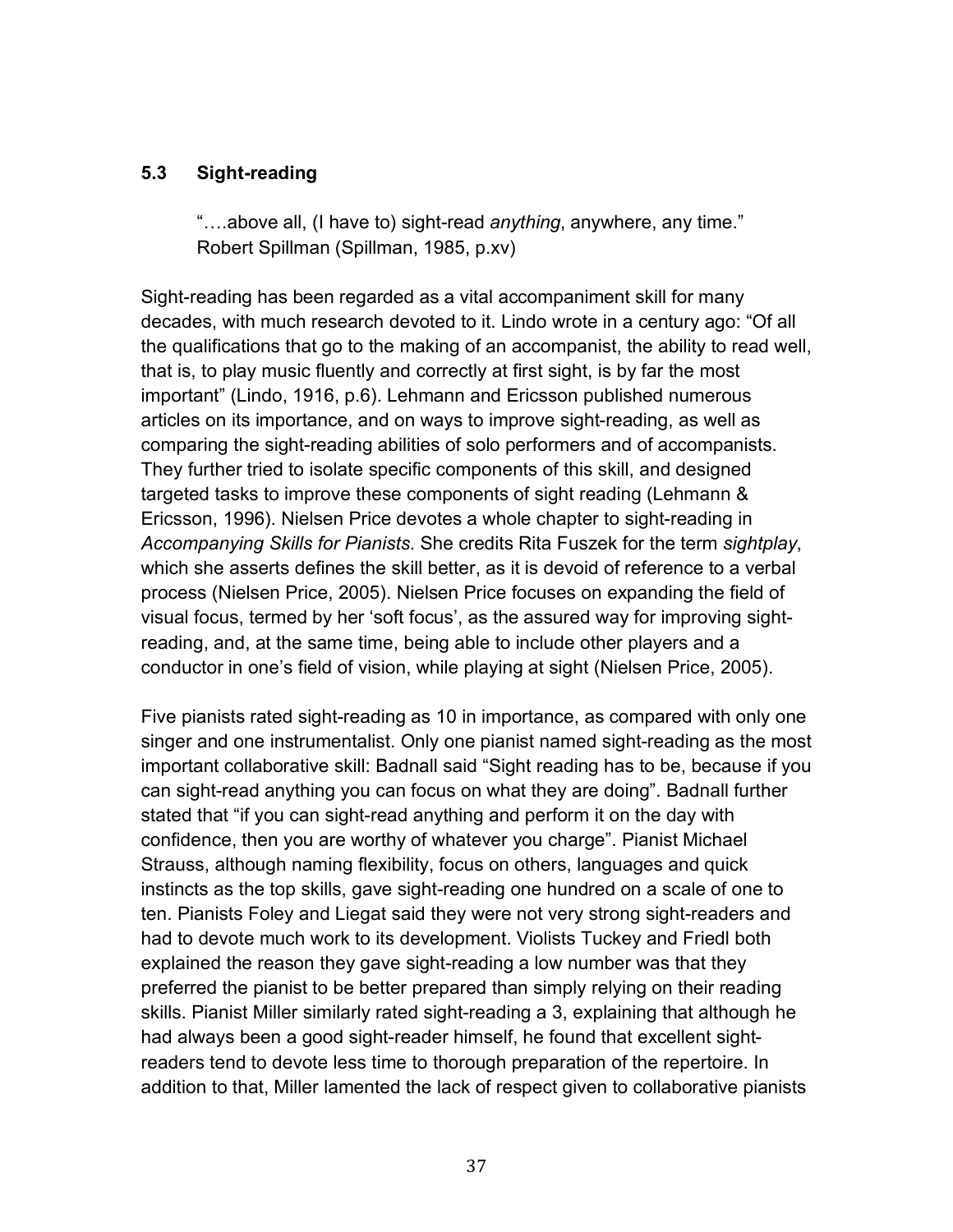by singers and instrumentalists who would encourage a pianist to just take a booking at no notice because they are such good readers, disregarding the importance of their process of preparation and its importance for the quality of the performance.

It seems obvious that the better pianists are at sight-reading, the higher their income would be, as they would need less time to prepare repertoire for performance, and could therefore take more bookings. In *The Complete Collaborator*, Martin Katz writes: "For a collaborative pianist… the ability to grasp things quickly and deliver an unpolished perhaps but very acceptable reading for a rehearsal, audition, or lesson is essential. Life for a successful collaborator is life in the fast lane, which would be impossible without this special skill" (Katz, 2009, p. 278).

Most illuminating were comparative ratings given to sight-reading and to thorough preparation of the repertoire (see Table 3). Several participants declared the low number given to sight-reading was because they wanted the pianist to have thoroughly prepared the repertoire. All but two Perth pianists gave a higher rating to sight-reading on a Likert scale of 1-10, and in several cases, the number was followed by exclamations such as 'absolutely a 10!' for thorough preparation.

From this data it would seem that pianists often find the need to make a living, (thereby relying more on sight-reading and rapid learning), difficult to balance with the need to maintain their professional excellence by preparing the repertoire well. Instrumentalists and singers, however, expect their repertoire to be learnt properly, as they pay for the service. Part of any collaborative pianist's task, therefore, is to be able to estimate correctly how many bookings they can commit to, as there is always new repertoire arriving for them to learn in a limited space of time.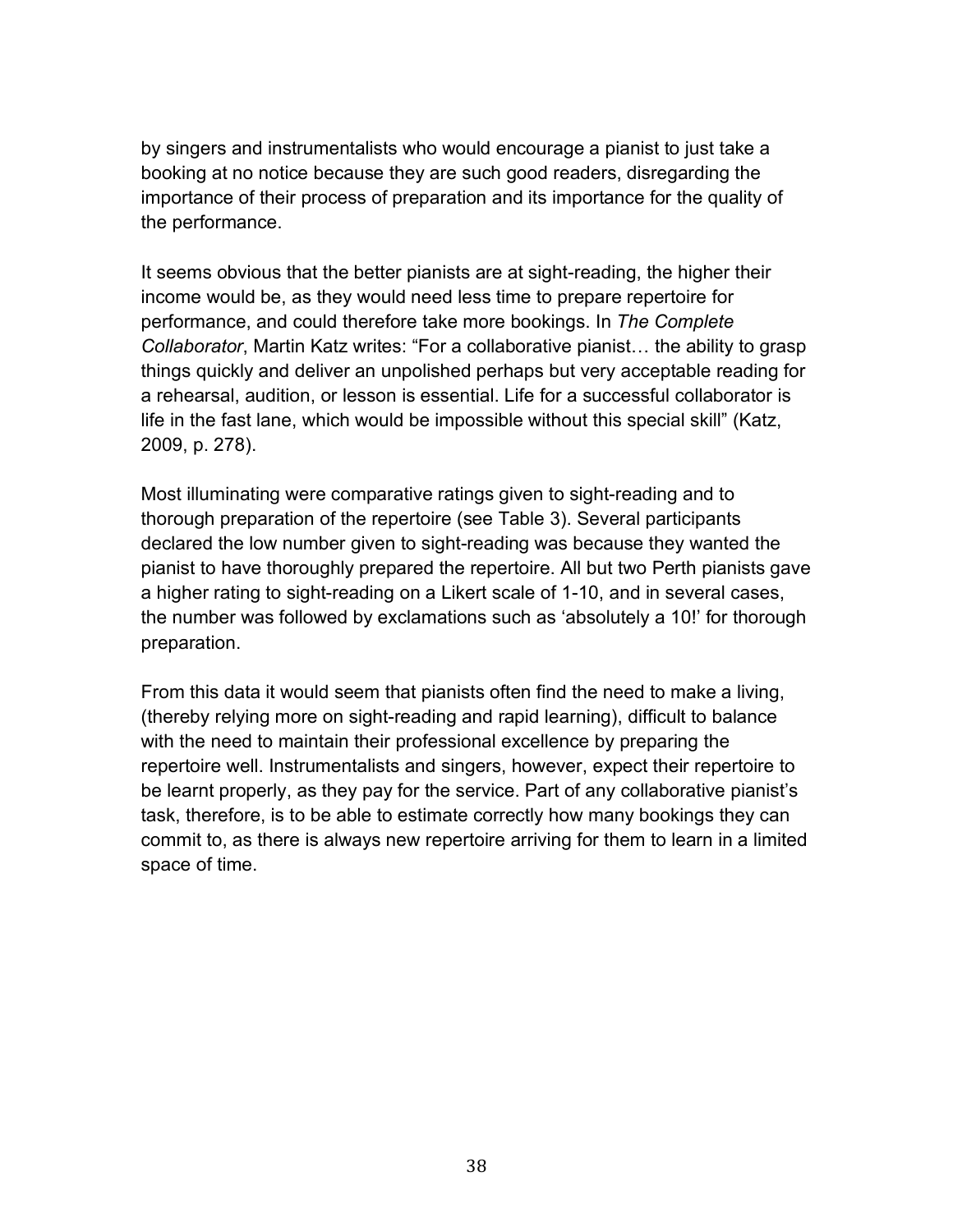|                  | Comparison of ratings from 1 to 10, of sight-reading and |                      |  |  |  |  |
|------------------|----------------------------------------------------------|----------------------|--|--|--|--|
|                  | thorough preparation of the repertoire                   |                      |  |  |  |  |
|                  | (1=least important, 10=vitally important)                |                      |  |  |  |  |
|                  | Sight-reading                                            | Thorough preparation |  |  |  |  |
|                  |                                                          | of the repertoire    |  |  |  |  |
|                  | 10                                                       | 10                   |  |  |  |  |
|                  | 10                                                       | 10                   |  |  |  |  |
|                  | 8                                                        | 10                   |  |  |  |  |
|                  | 3                                                        | 10                   |  |  |  |  |
| <b>Pianists</b>  | 8                                                        | 10                   |  |  |  |  |
|                  | 5                                                        | 10                   |  |  |  |  |
|                  | 10                                                       | 10                   |  |  |  |  |
|                  | 6                                                        | 10                   |  |  |  |  |
|                  | 10                                                       | 7                    |  |  |  |  |
|                  | 10                                                       | 5                    |  |  |  |  |
|                  | 10                                                       | 10                   |  |  |  |  |
|                  | 5                                                        | 8                    |  |  |  |  |
| Instrumentalists | 9                                                        | 10                   |  |  |  |  |
|                  | 4                                                        | 9                    |  |  |  |  |
|                  | 4                                                        | 5                    |  |  |  |  |
|                  | 6                                                        | 10                   |  |  |  |  |
|                  | 6                                                        | 9                    |  |  |  |  |
| Singers          | 4                                                        | 10                   |  |  |  |  |
|                  | 6                                                        | 10                   |  |  |  |  |
|                  | 10                                                       | 10                   |  |  |  |  |

Table 3: Comparison Between Interviewees' Ratings for Sight-reading and for a Thorough Preparation of the Repertoire.

## **5.4 Flexibility**

The most important skill a collaborative pianist has to have is flexibility, in any way – technical, interpretive, personal. Any bit of stubbornness can get you into trouble. (Kuang-Hao Huang, May 26, 2016)

Three of the interviewees named flexibility as the most important skill a collaborative pianist has to have. Pianist Strauss said that one has to have flexibility coupled with one's own strong personal vision. Pianist Huang said that flexibility was required in technique, interpretation and personality. Percussionist Devenish said that the necessary flexibility was in the awareness of never doing something twice the same way with another person.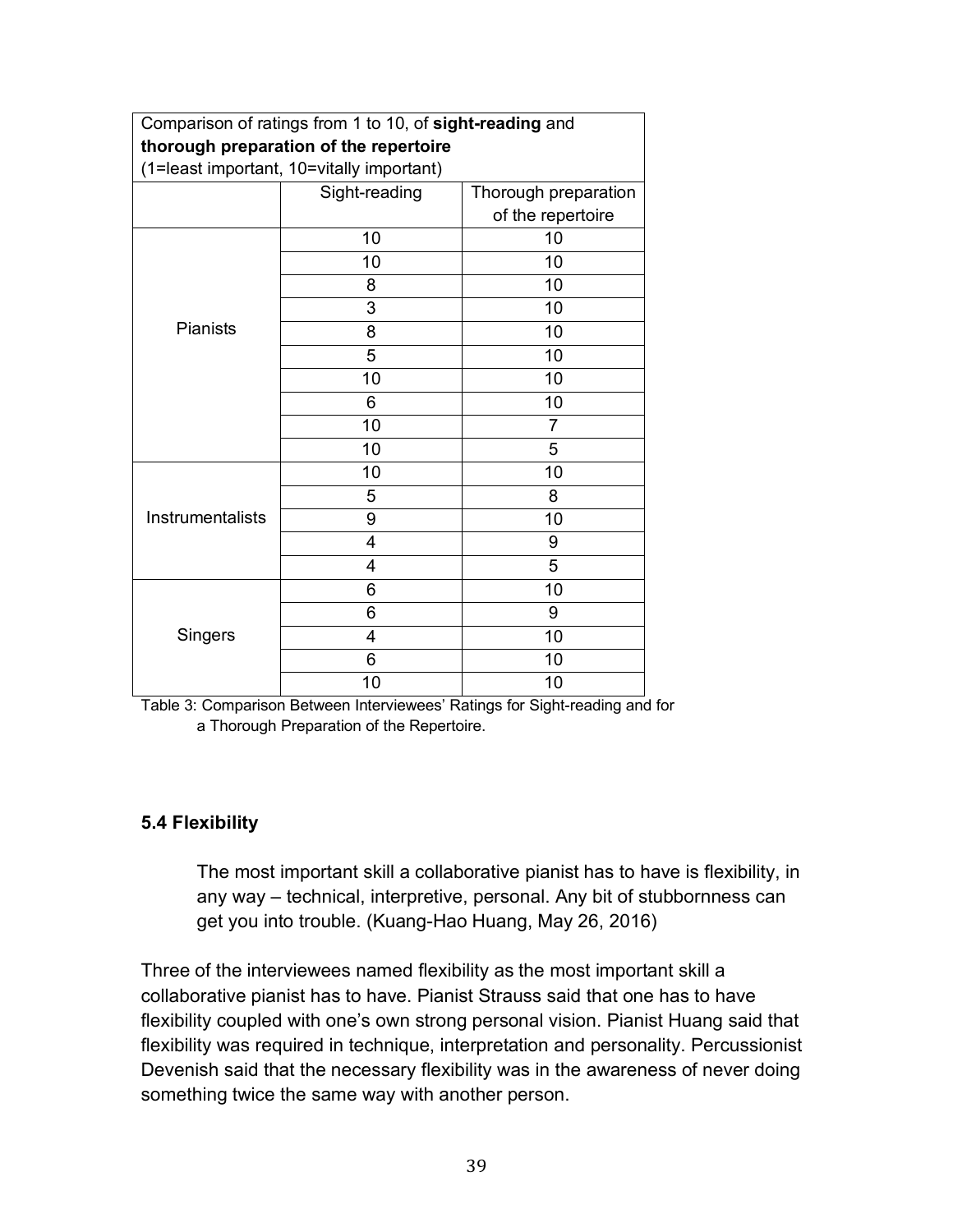Several other pianists discussed the need for a pianist to be able to adjust the interpretation to their collaborator when playing the same piece with different people. Discussions also arose regarding personal flexibility, which is further addressed in 5.5. Some mentioned different types of flexibility requiring the ability to instantly adjust when an associate artist makes a mistake or has a memory lapse.

Musicians from all three groups also discussed rhythmic flexibility, including phrasing, *rubati* and different tempi used at any performance. As described by pianist Adam Pinto: "Being rhythmically flexible. Being able to…. it is almost a case of having the rhythmic impulse of the music being driven by someone else, and you are along for the ride, so to speak. You are there in support".

# **5.5 Personality talks: Rapport and Team Playing as collaborative pianistic skills**

I am unashamed to use the word marriage – that it is like an artistic marriage when you work with a collaborative pianist. There is that open kind of communication, and a real mutual giving back and forth, and when that doesn't happen….and when you have a little less, then it just makes you aware of how lucky you are to have somebody where the communication is just so 150%. (Kurt Hansen, July 18, 2016)

Personality aspects of collaborative pianists were raised at different parts of interviews, and were often given equal importance as musical skills. When asked if any good solo pianist could be a good collaborator, most interviewees said they could not due to personality reasons rather than for pianistic reasons. Singer Barcan reasoned that collaboration was more about personal affinity and approach to music than interpretive or technical pianistic skills. Violist Tuckey explained that collaborators have to want to work with other people, and that sometimes soloists do not have that wish. Pianist Phillips said collaborators had to have a sixth sense and an extra ear for other people. Pianist Miller said they had to be able to work together and communicate on an equal basis. Singer van der Laan mentioned that being sensitive to other people, being together and breathing together were essential factors for collaborators. Percussionist Devenish said a soloist's success in collaboration would depend on how much they like working with other people and what they wanted to give and take in the collaboration. Pianist Badnall's opinion is that if someone has a selfish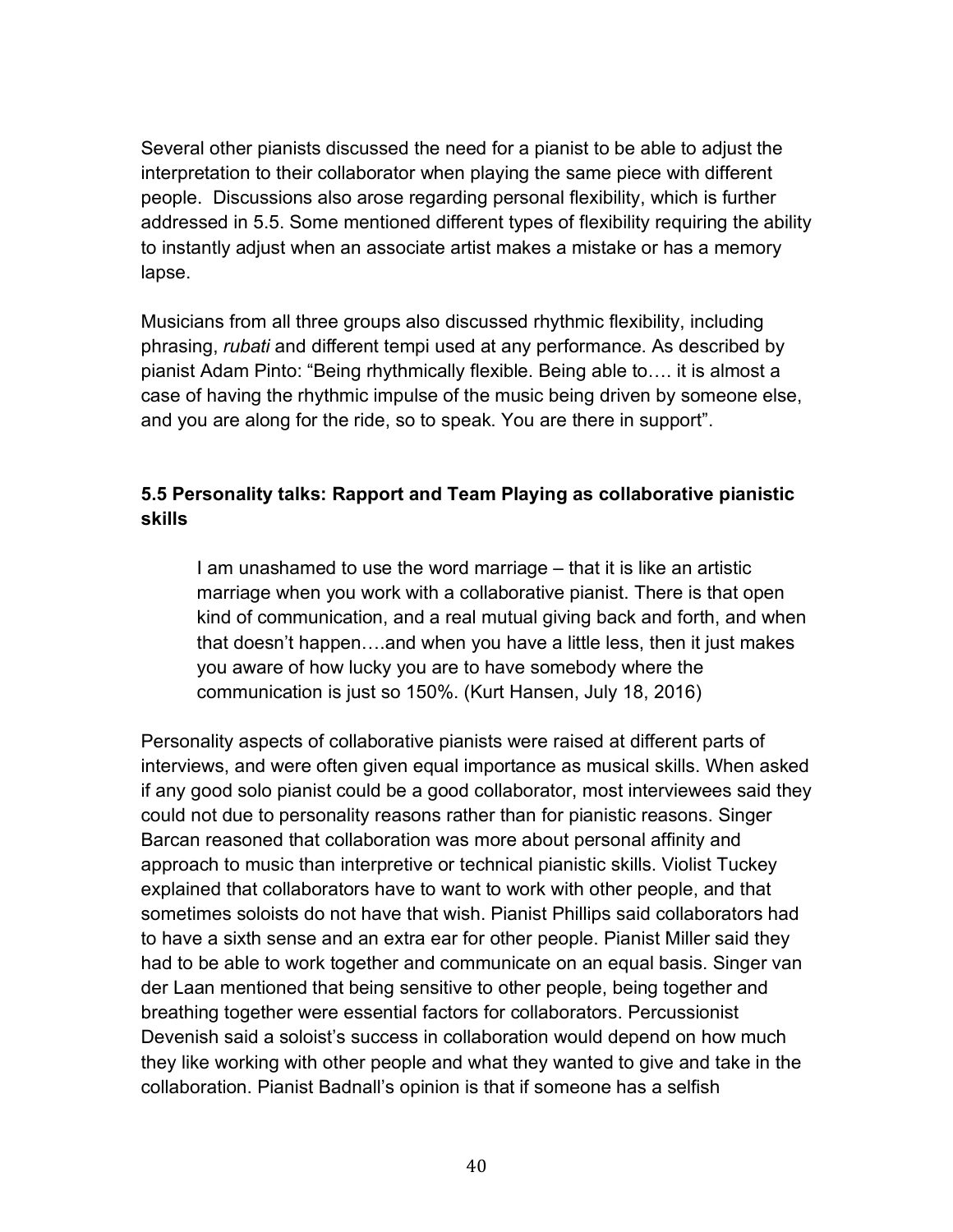personality, it is all about them, and as a collaborator one should be able to remove the focus off themselves and pay attention to the other person. Similarly, singer Foote agreed that in solo playing it is all about them, while in collaboration, it is all about 'us'. Pianist Wickham says it is about overcoming one's proud independence. Pianist Huang says: "To be a solo pianist you need to have a big ego….. you have to be that convinced that everything that you do is the right thing and the best way… That is just not the attitude that you can take into a collaborative situation". Singer Rostorf describes the difference between solo pianists and collaborators in the context of undergraduate and postgraduate pianists playing in her singing studio: "…it is like wearing a second skin. You either have it….it is really difficult to teach it if it is not in your body". Violinist Kossov states that "if you have two people who play together but do not collaborate, then the music suffers". Pianist Liegat speaks about close connection, stating that chamber musicians should want to play each other's parts for that level of closeness to be attained. Violinist Kossov relates to pianists' solitude: "(the) existence of a pianist is solitary. Suddenly they play with other people; some develop the ability and do both and some do not find the way to get out of their shell".

When asked to rate **rapport** from 1 to 10, the diverse replies were interesting as well as the marked difference between the groups, (see Table 4). Pianists' rating ranged from 3 to several 10's, with Miller stating its importance with an 'absolute 10'. Wickham said it was not vitally important as it could be faked and lack of rapport he feels would not harm the performance, while Liegat claimed rapport was vital with everyone, including the page-turner. The major difference was between ratings given by singers and by instrumentalists, with singers finding rapport far more important than do instrumentalists.

| How important, from 1 to 10, is rapport for a collaborative pianist? |  |  |  |  |  |  |  |  |  |  |
|----------------------------------------------------------------------|--|--|--|--|--|--|--|--|--|--|
| Pianists                                                             |  |  |  |  |  |  |  |  |  |  |
| Instrumentalists                                                     |  |  |  |  |  |  |  |  |  |  |
| Singers                                                              |  |  |  |  |  |  |  |  |  |  |

Table 4: Interviewees' Ratings for Rapport

**Communication** proved to be an aspect important for interviewees, with both musical and verbal communication considered a significant aspect of collaborative piano by pianists Harris and Pinto. Pianist Miller clarified that this type of musical and verbal communication required the musicians to get rid of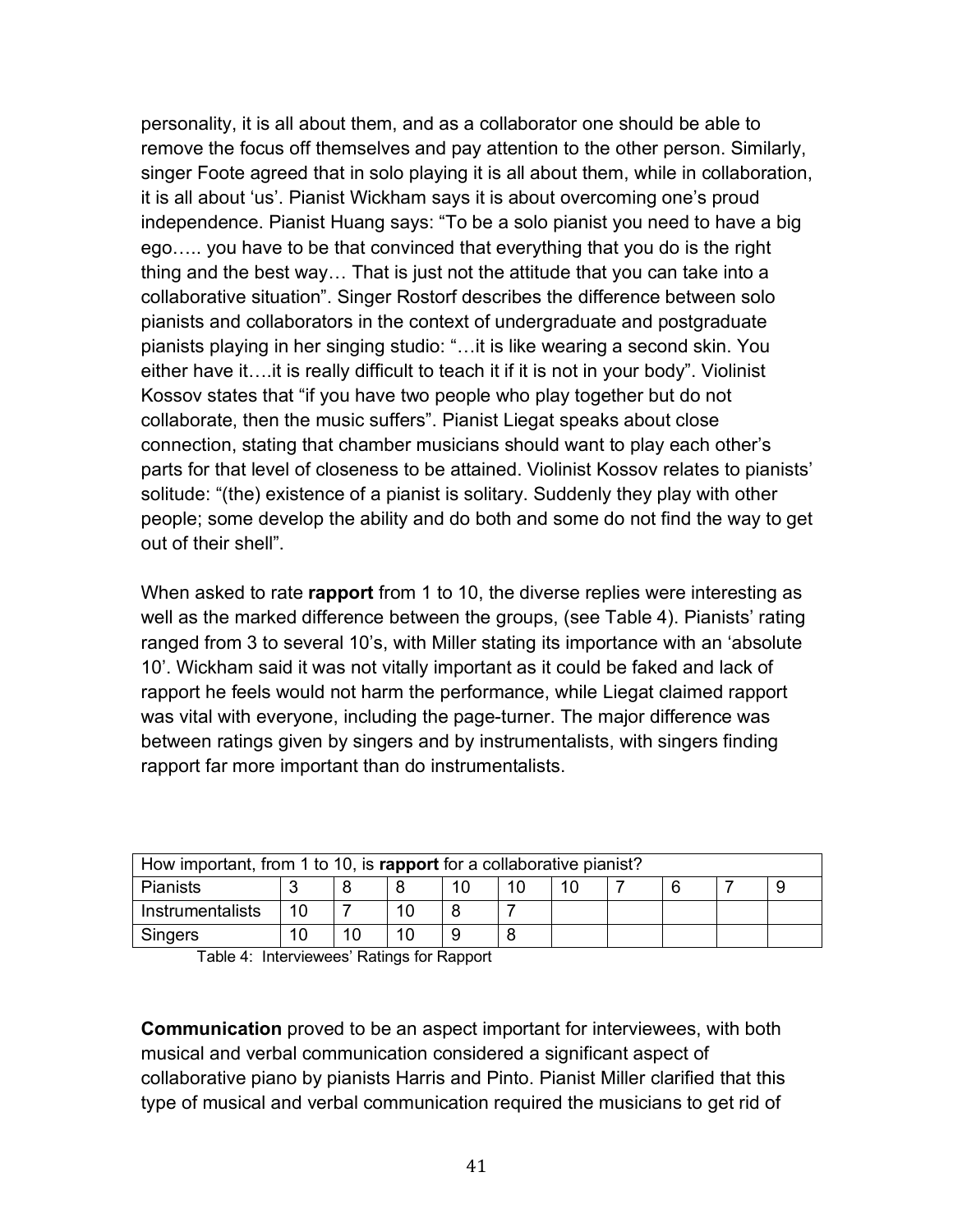their own ego to become part of the partnership. Several pianists spoke about **patience** as being necessary in collaboration, with Liegat speaking specifically about collaboration with children, and Badnall about collaborating with singers. The necessity for **compromise** was also raised: clarinetist Smith saying: "(the) first thing any musician who is collaborative has to have is the ability not to be stubborn and to be open about what the musical possibilities are". Percussionist Devenish explained one had to be prepared to go with another person's idea, and singer Foote spoke about 'give and take' in collaboration, avoiding any rigidity of ideas. Pianist Huang stated that, by compromising, a pianist had to be able to put their own personality aside. The view held by some collaborators, that in compromising the pianist always has to follow someone else's vision, is contested by others such as Kossov and Strauss. Strauss says that alongside flexibility one needs a strong vision of one's own. Kossov and Miller both clarify the different experience of collaborating with conductors as one devoid of compromise, as the pianist purely obeys the wishes of the conductor.

Interviewees again differed when rating **team playing** as a necessary collaborative skill. Most singers and pianists gave it '10', while only one instrumentalist gave it 10, (see Table 5). Violist Tuckey mentioned her low rating was related to her dislike of the term, and singer Rostorf stated that there are pianists who are great despite lacking team-playing skills; she says that some pianists are complete individuals who, by ignoring the singer's direction, 'drag' the singers behind them and allow the singer to then achieve new things. Singer van der Laan says that in order to be a team player, one has to be less selfish and arrogant, and aim to blend together without any notion of showing off.

| How important, from 1 to 10, is <b>team playing</b> for a collaborative pianist? |    |  |  |  |  |  |  |  |  |  |
|----------------------------------------------------------------------------------|----|--|--|--|--|--|--|--|--|--|
| <b>Pianists</b><br>10                                                            |    |  |  |  |  |  |  |  |  |  |
| Instrumentalists                                                                 | 10 |  |  |  |  |  |  |  |  |  |
| Singers                                                                          |    |  |  |  |  |  |  |  |  |  |

Table 5: Interviewees' Ratings for Team Playing

Views about the necessity for a collaborative pianist to give **support** were most interesting, as can be viewed in Table 6. Two of the pianists would not rate support: Miller is adamant that support has to be given mutually, and Wickham does not find the term support suitable. Violist Tuckey stressed the need for giving support when playing with students, and singer van der Laan claims that things fall apart when support is not given. Most interesting is the marked difference in rating between instrumentalists and singers, where instrumentalists'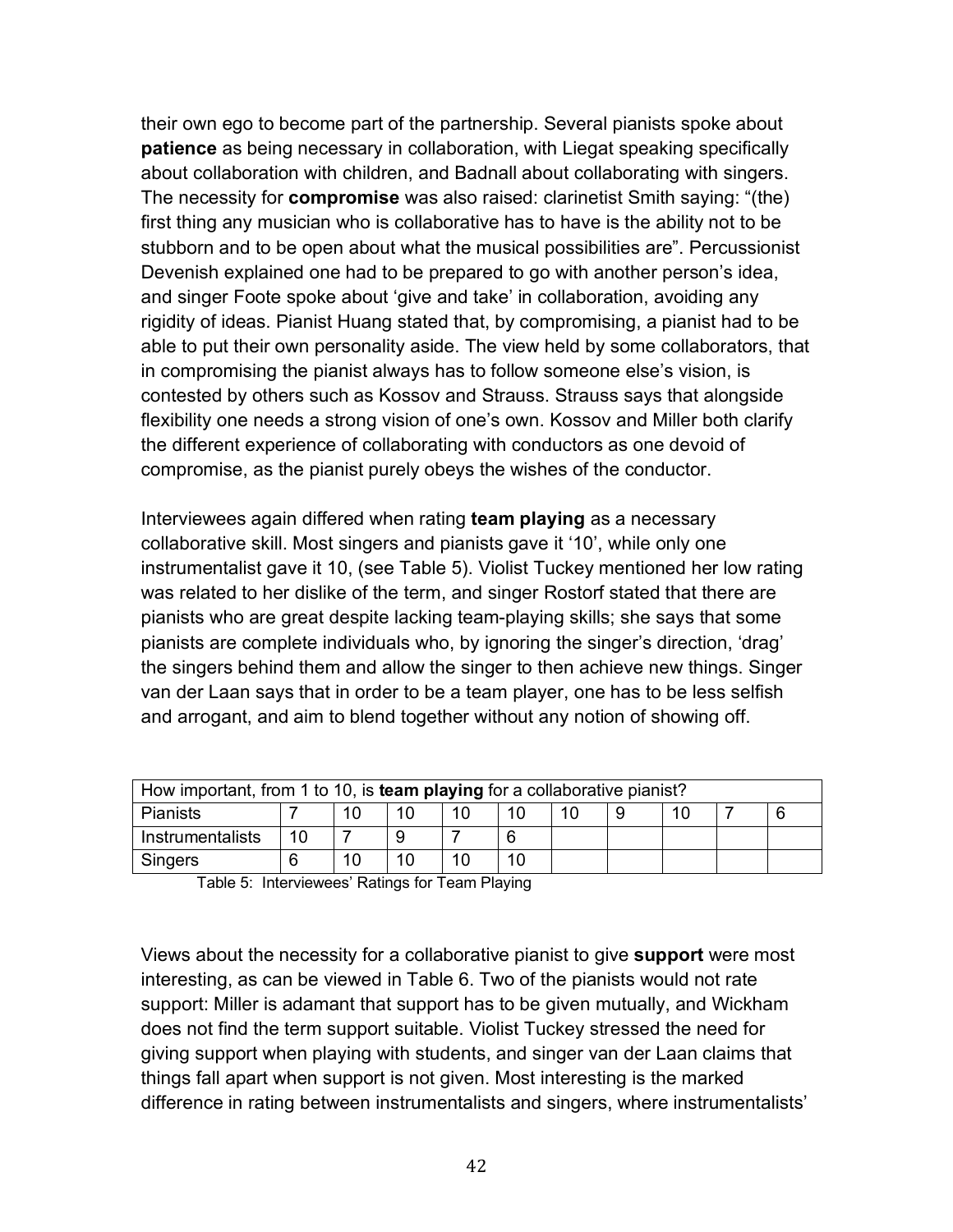ratings are substantially lower than those of singers, who all marked it as a vitally important skill.

| How important, from 1 to 10, is for a collaborative pianist to be supportive? |    |  |  |  |  |  |  |  |  |  |
|-------------------------------------------------------------------------------|----|--|--|--|--|--|--|--|--|--|
| <b>Pianists</b><br>--<br>--                                                   |    |  |  |  |  |  |  |  |  |  |
| Instrumentalists                                                              | 10 |  |  |  |  |  |  |  |  |  |
| <b>Singers</b>                                                                | 10 |  |  |  |  |  |  |  |  |  |

Table 6: Interviewees' Ratings for Support

This section demonstrated the importance of collaborative pianists' personality traits and skills for musical collaboration. It clarified specific views of individuals as well as highlighting differences between groups of musicians.

## **5.6 Who is following?**

"A good accompanist does not 'follow', for following means 'going after'….We rehearse in order that we shall not have to follow, that we shall be able to anticipate, and march abreast of the soloist." (Moore, 1959, p. 43)

In his book *The Complete Collaborator*, Katz names *fusion* as the most important goal in collaboration (Katz, 2009). Musicians often speak about *merging* of sounds, with some giving a simile of creating a new colour, while others speak about not sounding like oil and water, which cannot really become one. However, in many a rehearsal situation, the word *follow* appears, and with it, raises the clear image of a person following, and, therefore, another person leading, one at the front while another is trailing behind.

All interviewees were clearly concerned with merging together. When asked to rate the ability to follow in importance from 1 and 10, most gave it 10, with the lowest being 9. However, much discussion ensued regarding this topic, especially among pianists. Huang said it was a loaded question, and that following sounded derogatory. On the other hand, Barcan said "whilst I think following is an important part of collaborative piano, it doesn't for me, imply a lesser status. It is just another way of collaborating." Badnall saw following as the ability to give the collaborating musicians what they 'need'. The necessity for pure following in the case of working with a conductor, was explained by Miller, and Kossov, who both clarified the necessity for directly respond to the visual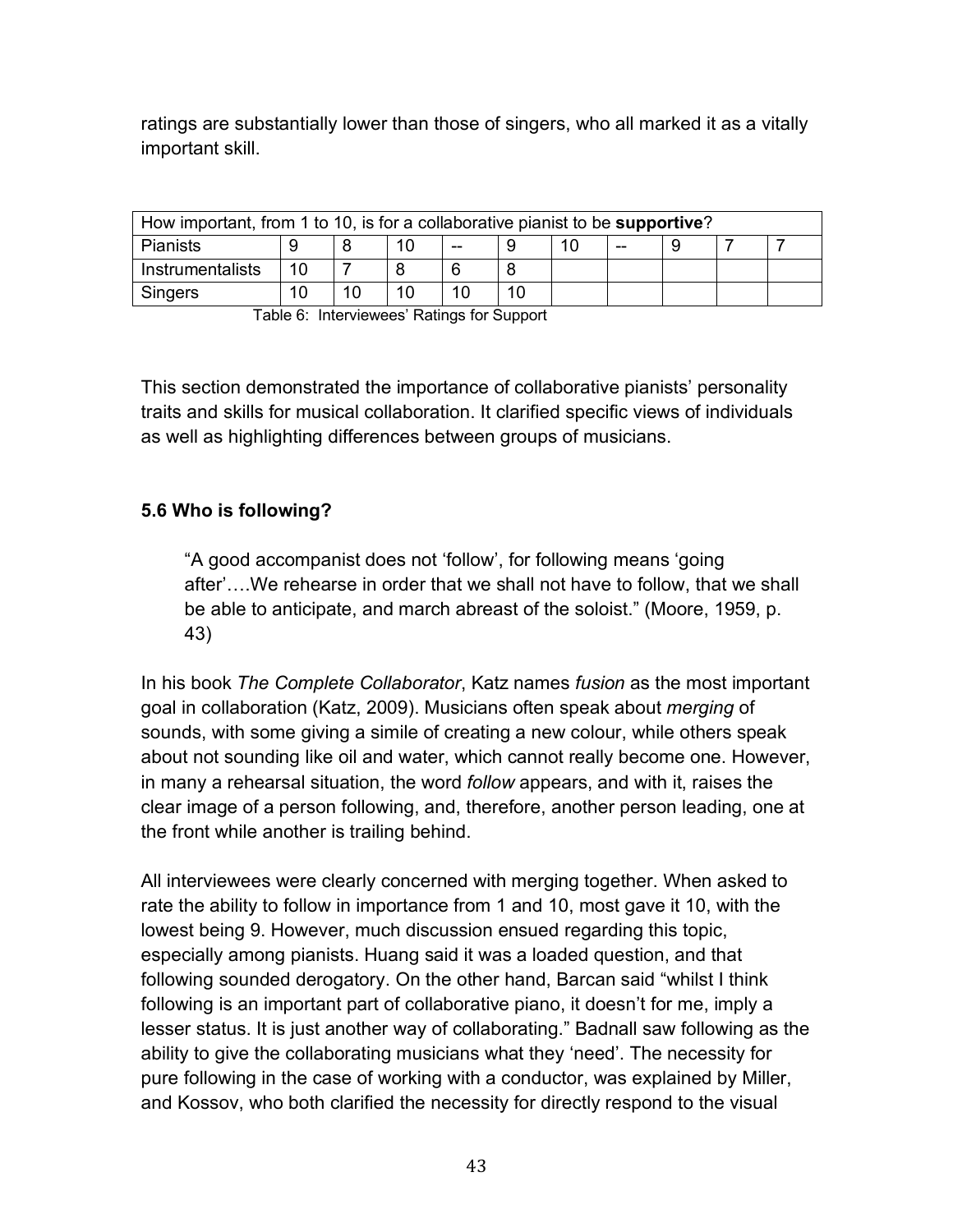cues of the conductor without any interpretive freedoms being taken. Foley, Wickham and Devenish all stressed the necessity of knowing when to lead and when to follow in terms of the musical score at hand. Violist Friedl, on the other hand, said there was a need to lead when playing with a student, but that leading when playing with a professional would 'ruin the performance, as it would tie the soloist down'.

There was, again, a clear disparity between instrumentalists and singers in responding to this question. Similarly to other instrumentalists, Smith replied with a chuckle: "I don't want to be followed!", however, he said there had to be a sense of 'uniformity'. On the other hand, van der Laan, after having accorded the ability to follow a '10', said she could share some 'scary stories' about pianists who couldn't follow. Rostorf replied with a '10, obviously!', while Hansen said that although pianists had to mind the rhythmic flexibility of language while playing with singers, he nevertheless disliked the attitude of 'follow me no matter what'.

It thus appears that, among these participants, the views surrounding the word 'following' are somewhat similar to the views presented when the word 'accompanist' is discussed. The necessity for a seamless union is obvious to all, but the lack of equality in that union as implied by the word 'follow' seems to bother some musicians. Pianist Miller would not rate it as a skill at all and said: "….it is never following, because following implies one person after the other; and the last thing that an instrumentalist or singer is going to want is a pianist who thinks of something just after they do. So, essentially I would say no, not at all to follow... The partnership is a partnership where you both work together. I think this whole idea of saying 'oh, he follows well' is a real insult, and I would prefer that to be forgotten completely."

## **5.7 Fine Balance**

If a pianist gives too little, you cannot sing. If a pianist gives too much, you cannot sing. (Sharon Rostorf, March 13, 2016)

Balance is a challenging aspect of all types of piano playing because several layers of sound are often played at the same time. Even when playing solo, the pianist has successfully to balance layers, hands or voices so that the listener's ear is focused on the constituent musical lines. In collaboration, balance is further complicated, as some of these sound layers are not controlled by the pianist. Nielsen Price compares it to focusing a camera lens (Nielsen Price, 2005), and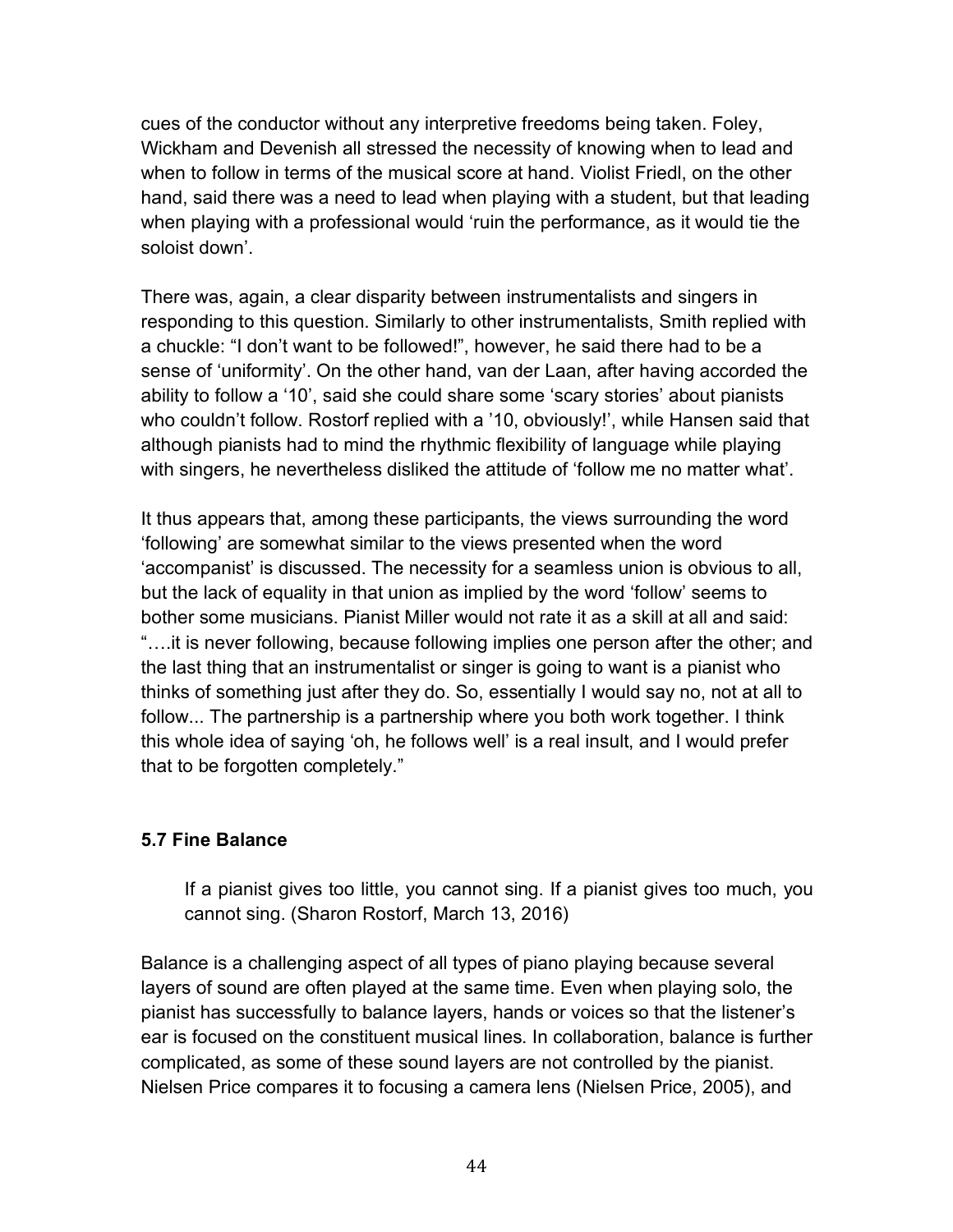pianist Strauss said a collaborator "has to be comfortable with the counterpoint of other people." Katz wrote that he hated writing the chapter about balance in his book, and called it 'The Bother of Balance', in which he states: "…since the performer cannot be in two places at once, helpful guidance can at best take the form of unscientific suggestions and intuitive guesswork" (Katz, 2009, p. 137). The title of Gerald Moore's first book *Am I Too Loud?* clearly points out that balance is a contentious issue (Moore, 1962).

During the interviews, most respondents raised the issue of balance when asked to name collaborative pianistic skills. However, the rating given to balance was overall lower than the numbers given to personality traits. Fewer than 50% of interviewees rated balance as vitally important, (1/10 pianists, 2/5 instrumentalists and 2/5 singers). In describing collaborative skills, Wickham stated a collaborative pianist needed a 'sharp balance thermostat'. Wickham added, similarly to Miller and Devenish, that balancing was not just the task of the pianist, but should rather be the responsibility of all collaborators. In fact, Wickham said that, as is the case in rapport, 'you cannot balance with yourself', and that everyone should rather attempt to 'become one' with the other person.

Balancing is especially complex when one considers that different instruments and voices require different voicing, as the balance has to be adjusted by the pianist. Violist Tuckey narrated an experience she had with a pianist playing the same sonata movement with different voicing, the pianist reducing the intensity of sounds in the middle register where she was playing, which made the playing much easier. Violinist Kossov explained that the piano part of the Franck violin sonata should be played completely differently when played with a violin, a 'cello or a flute.

Several people recognized rehearsing in the venue and on the piano as a prerequisite for balancing well in performance, although the true balance cannot actually be heard from the stage. Katz suggests bringing a friend, and hastens to say that "this attempt too can be maddening", as their opinion would clearly depend on whether they are pianists or singers (Katz, 2009). Miller goes even further, and says that, when preparing for a sonata recital with a violinist, if you bring two friends, one a violinist and one a pianist, the violinist would undoubtedly say the piano was too loud and the pianist would say the piano was too soft, even if they were sitting side by side.

Balance in recording was discussed by pianists as an added challenge. Miller specifically mentioned that pianists devote so much attention to balance being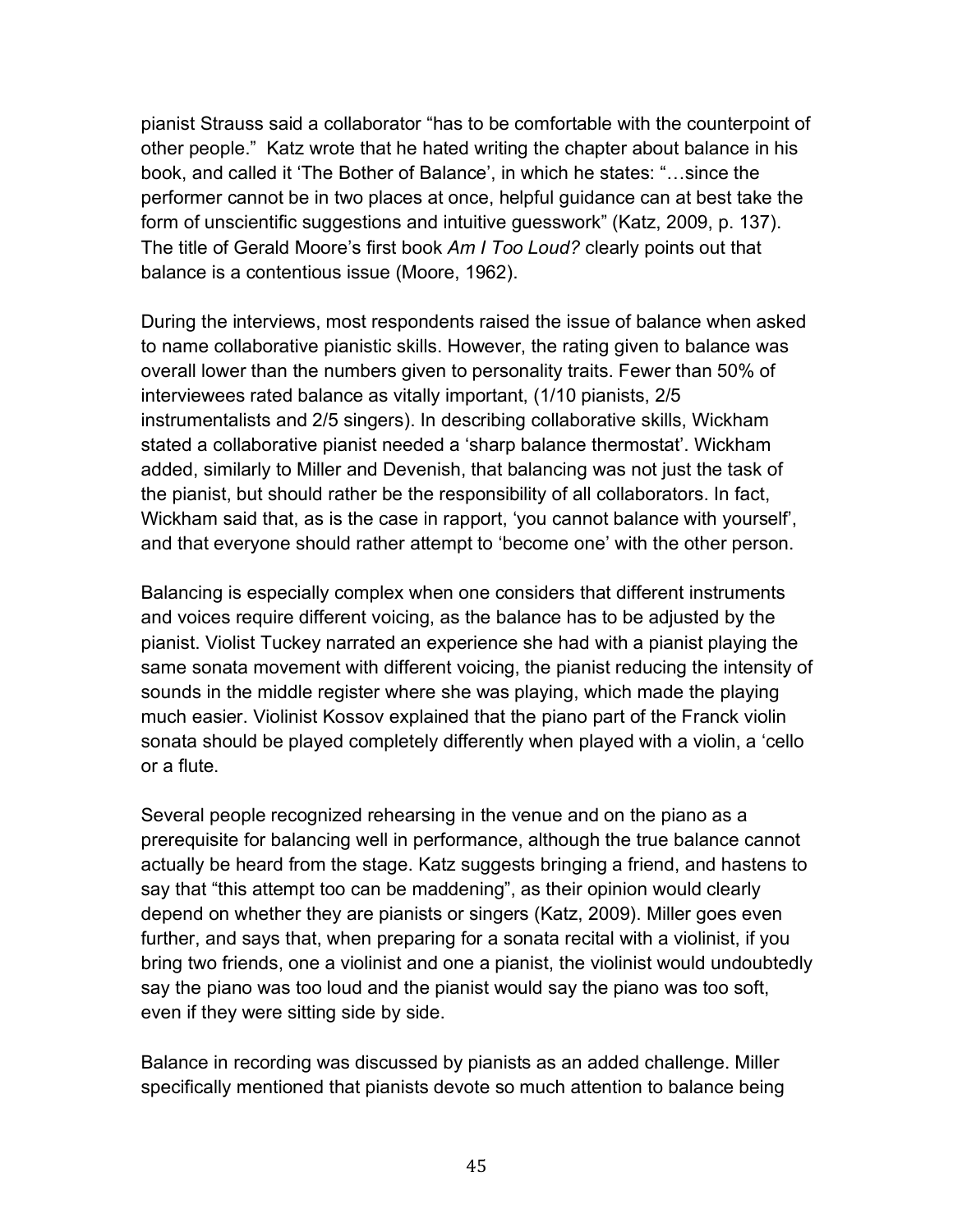perfect, and at the moment the sound engineer puts a separate microphone inside the piano, the pianist can no longer have much input into balance.

Piano lids and their position are another point of discussion between collaborators, and, at times, not a friendly discussion. Some singers and instrumentalists recognize the fact that an open lid allows clarity of sound, and a pianist may play as loudly with a closed lid as with an open one. Smith professes to always requesting for the lid to be open as well as standing at the wing of the piano to use the resonance for his clarinet sounds. Katz discusses the clarity granted by an open lid, saying that closing the lid is like 'gagging' the piano (Katz, 2009). Miller goes further to say that the tiny stick available on some pianos, (smaller than the half-stick), should be broken off, and says that if asked to close the piano lid he simply would not play.

The psychological phenomenon of confirmation bias seems to be at play here. Confirmation bias is defined in the Cambridge Dictionary of Psychology as: "The observation that individuals selectively seek out and attend to information which agrees with their beliefs or presuppositions while failing to seek and tending to ignore or discount information which does not agree with them" ("EBL Reader - The Cambridge Dictionary of Psychology," n.d.). It seems that, out of all collaborative skills, balance is the one most affected by confirmation bias of instrumentalists and singers, most expecting the piano to be too loud. During a master class in Perth, a visiting viola professor told the student and the audience: "This instrument", (indicating the grand piano with open arms), "is meant to sound over a symphony orchestra, and we (viola players) always have to battle against it". It is regrettable that this is the terminology still used by musicians, as the confirmation bias, lack of trust, and lack of compromise is then continued, rather than the welcoming of open conversation enjoyable through compromise.

## **5.8 Knowledge of Languages**

There is no Art Song or Opera or anything that is imbued with language that the collaborative pianist must not understand. (Michael Strauss, February 8, 2016)

Much of the music performed by collaborative pianists with singers is in a language other than their native tongue. It is obviously critical for pianists to have a thorough understanding of the text and its poetic or dramatic meaning if they are to successfully set the scene and 'paint the picture' before and beyond the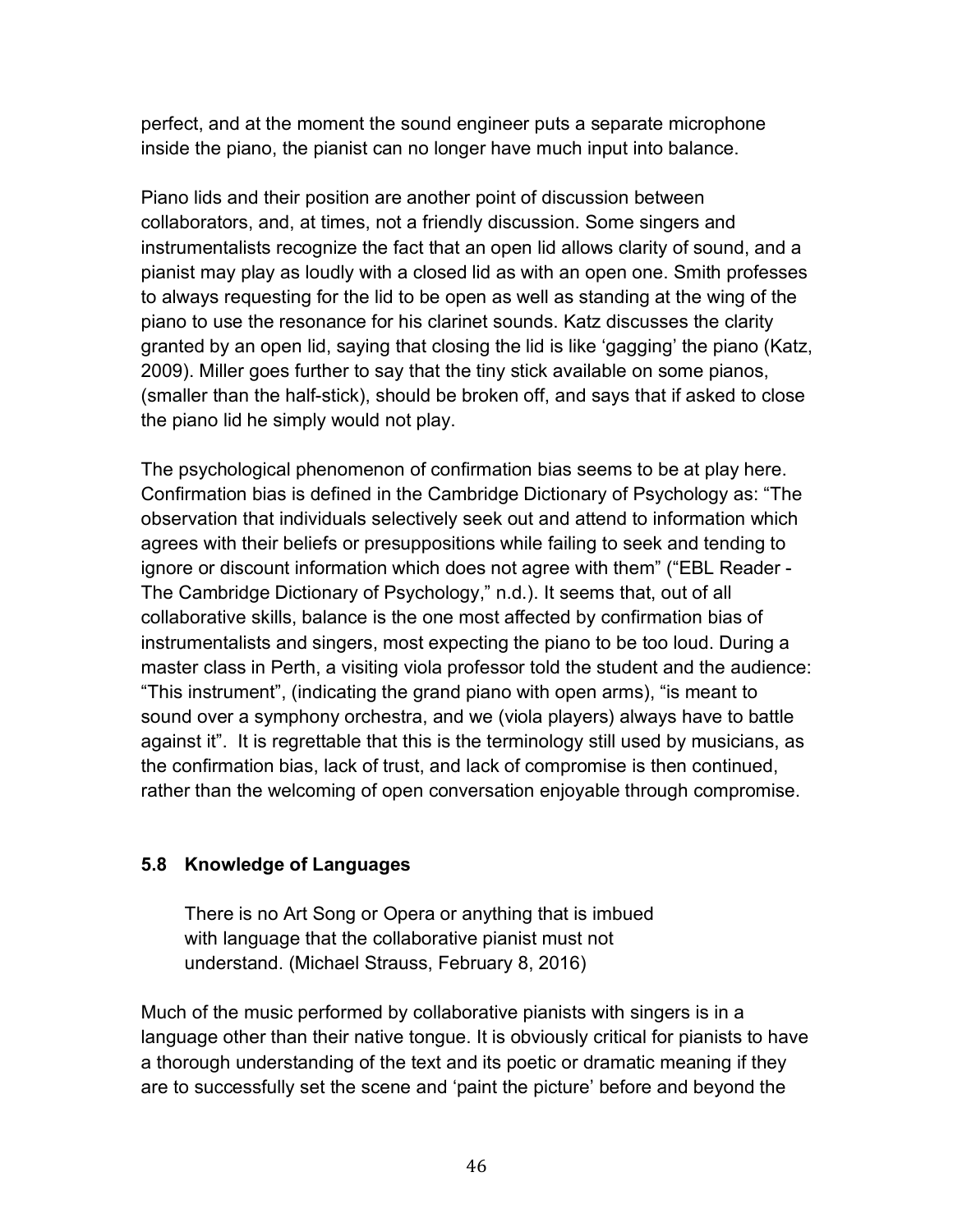words that are sung. Depth of linguistic knowledge varies among pianists from mere understanding of the text at hand to multilingualism.

Moore claimed: "the first thing an accompanist should study when he has to play a new song is the words" (Moore, 1959, p. 19). Nielsen Price lists the stages of studying a song accompaniment and says that understanding the text is the very first stage in the process (Nielsen Price, 2005). Strauss states a similar view in discussing his approach to scores. Wilson suggests that pianists cultivate a love of poetry (Wilson, 1997).

Katz likens the pianistic experience of not knowing the next word to driving in rush hour with closed eyes (Katz, 2009). He notes that beyond the meaning of the text, an understanding of diction is vital for the timing of both performers to be perfectly together (Katz, 2009). Rostorf stresses the importance for the pianist to understand the timing of vowels and consonants correctly with singers, although she claims that some pianists have an intuitive knowledge of this timing.

Most musicians interviewed named language as one of the principal differences between playing with instrumentalists and playing with singers. Foley and Hansen pointed out it is an important factor, which has to be added to existing pianistic skills. Rating of the importance of knowledge of languages differed among singers, with Barcan giving it a '10' and Foote clarifying that although it is important, he gives it a '5' as he can fill in the information in rehearsal. Singers Rostorf and Hansen point out that, although knowledge of the text and its diction are vitally important, the pianist does not have to be fluent in European languages in order to collaborate successfully.

An intimate knowledge of the meaning of the text is regarded by all as a prerequisite for a pianist to be able to convey the imagery and content of the poetry or drama in their playing.

## **5.9 Appearance and dress**

Whenever you walk on a public stage, people expect decorum…You should look for some kind of connection between the two of you, for example, match your tie with the singer's dress - it looks like you have taken some trouble...and gives the sense that the two of you work together…there is a sense of partnership in the eye of the audience. (David Miller, February 15, 2016)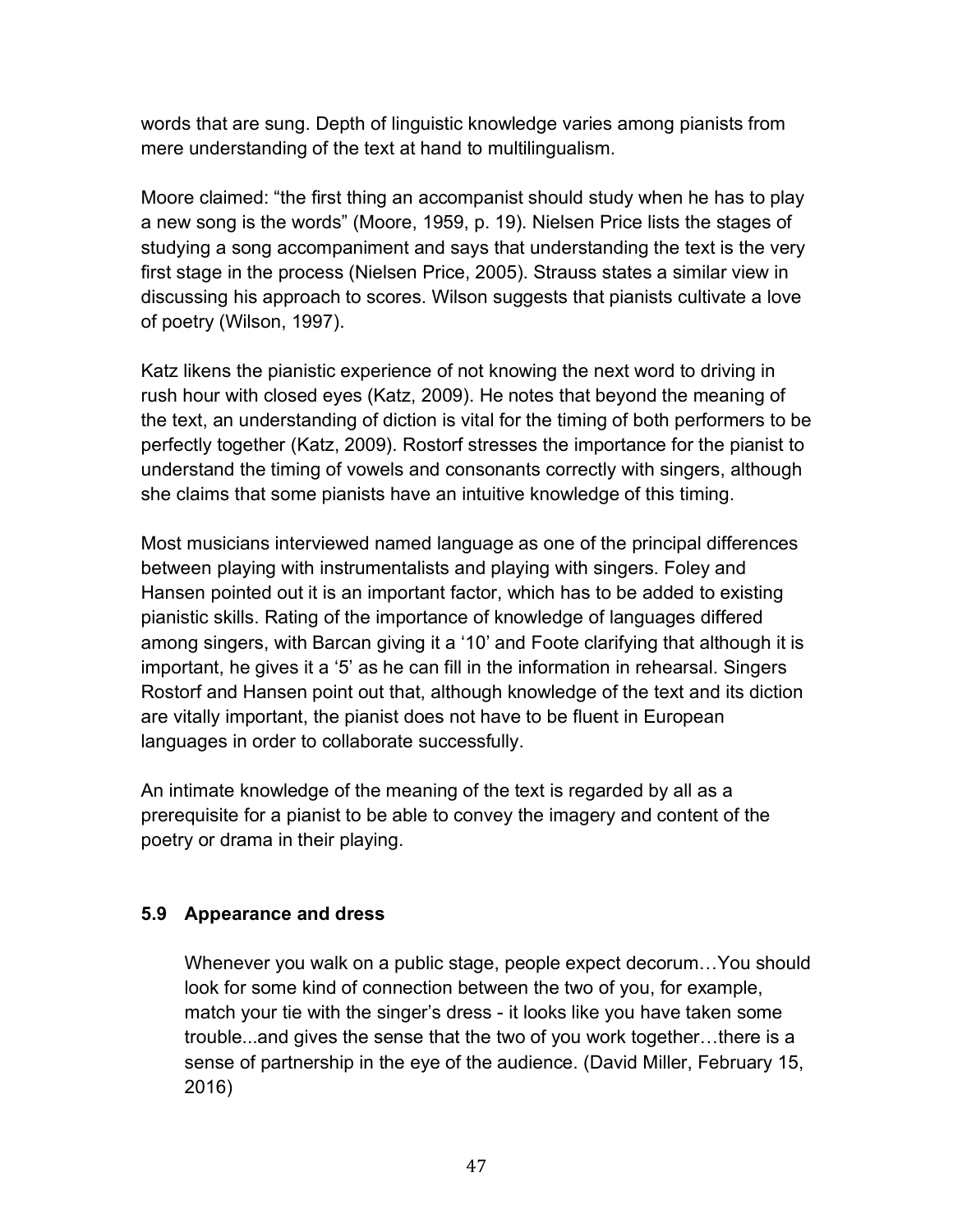Musicians' focus lies in the quality of the playing and singing, and to this end, countless hours of practice are devoted. However, the audience's experience in a live performance is not merely aural, but also visual. Some musicians are extremely aware of this point, and plan their dress carefully, while others claim it is of no significance, and that all attention should be addressed towards sounding good.

I attempted to find out if there is a division among groups in this regard, and the numbers are set out in Table 7.

| How important, from 1 to 10, is appearance and dress of collaborative pianists? |  |      |  |  |  |  |  |  |  |  |
|---------------------------------------------------------------------------------|--|------|--|--|--|--|--|--|--|--|
| <b>Pianists</b><br>հ<br>∽                                                       |  |      |  |  |  |  |  |  |  |  |
| Instrumentalists                                                                |  |      |  |  |  |  |  |  |  |  |
| Singers                                                                         |  | 10/1 |  |  |  |  |  |  |  |  |

Table 7: Interviewees' Ratings for Appearance and Dress

Rostorf rated it with '5', explaining that in the classical music world there are codes, and it is a given that the pianist would know what to wear, leaving her free from having to worry about it. Foote rated a '10' for concert and '1' for rehearsal, while Kossov rated it '1', clarifying that he did not care what the pianist wore. Van der Laan exclaimed that her '10' was very important to her in her teaching, from the very earliest levels; she explained that she regularly tells her young students "If you will dress special, you will play special".

Although it would seem that instrumentalists were least concerned about appearance and dress, it appeared, through discussion, that the significance placed upon the issue depended more on instrumentalists' reliance on decorum and performance practices.

## **5.10 Versatility**

Ironically, the more specialized you are in your field of pianism, the less likely you are to be able to contribute as a collaborator. (Michael Strauss, February 8, 2016)

Versatility is defined as the "ability to adapt or be adapted to many different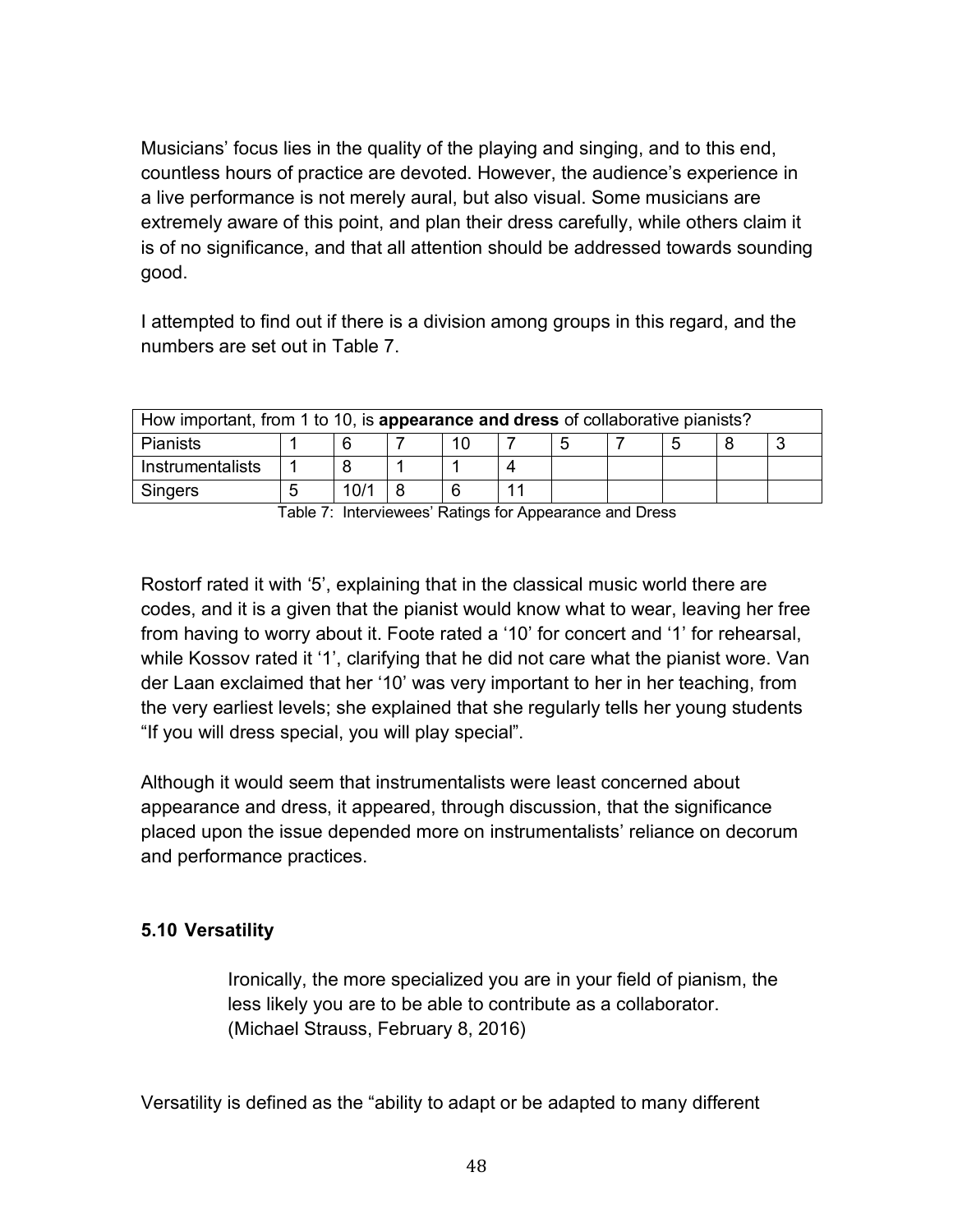functions or activities" ("Oxford Dictionaries Online," n.d.). This section asks the question whether it is important for collaborative pianists to be able to play diverse repertoire equally well with different voices or instruments in different settings. Back in 1930, Winn stated that "The accompanist must be prepared to accompany anybody or anything, and for such a task 'versatility' seems to be a mild expression" (Winn, 1930, p. 25). Katz claims that a pianist has to be prepared to play anything if they are to make a living (Katz, 2009).

Interviewees were asked to rate the importance for a collaborative pianist to be versatile, and their numerical ratings can be seen in Table 8.

| How important, from 1 to 10, is versatility for collaborative pianists? |    |  |  |  |  |  |  |  |  |  |
|-------------------------------------------------------------------------|----|--|--|--|--|--|--|--|--|--|
| Pianists<br>---                                                         |    |  |  |  |  |  |  |  |  |  |
| Instrumentalists                                                        | 10 |  |  |  |  |  |  |  |  |  |
| Singers                                                                 |    |  |  |  |  |  |  |  |  |  |

Table 8: Interviewees' Ratings for Versatility

Foley points out that being a collaborator in New York City requires the pianist to be very specialized if they want to be taken seriously, while in Toronto, in order to make a living, one would have to generalize. He explained that living in Toronto, had he wanted to specialize in coaching German Lied, he would not be able to make a living; equally, in NY, if a collaborative pianist would declare that he plays with all instruments, voices and styles, nobody would really trust them. Wickham reiterates that point, pointing out that unlike New York, in Perth people have to be versatile.

Interviewees pointed out different aspects of versatility: Huang discussed the difference between playing music which was written specifically for the piano, and music that was written for the orchestra and transcribed for piano. Harris pointed out the differences between playing instrumental and vocal music, and further explained that the choral and opera repetiteur role is still further different, with many such repetiteurs later turning to conducting. Miller and Liegat both discussed how different the playing has to be when following the visual cues of a conductor.

Smith discussed the difference in playing accompaniments from different periods, and Hansen mentioned how different it is for a singer to sing with a pianist who is used to playing with instrumentalists, stressing that it is better for the pianist to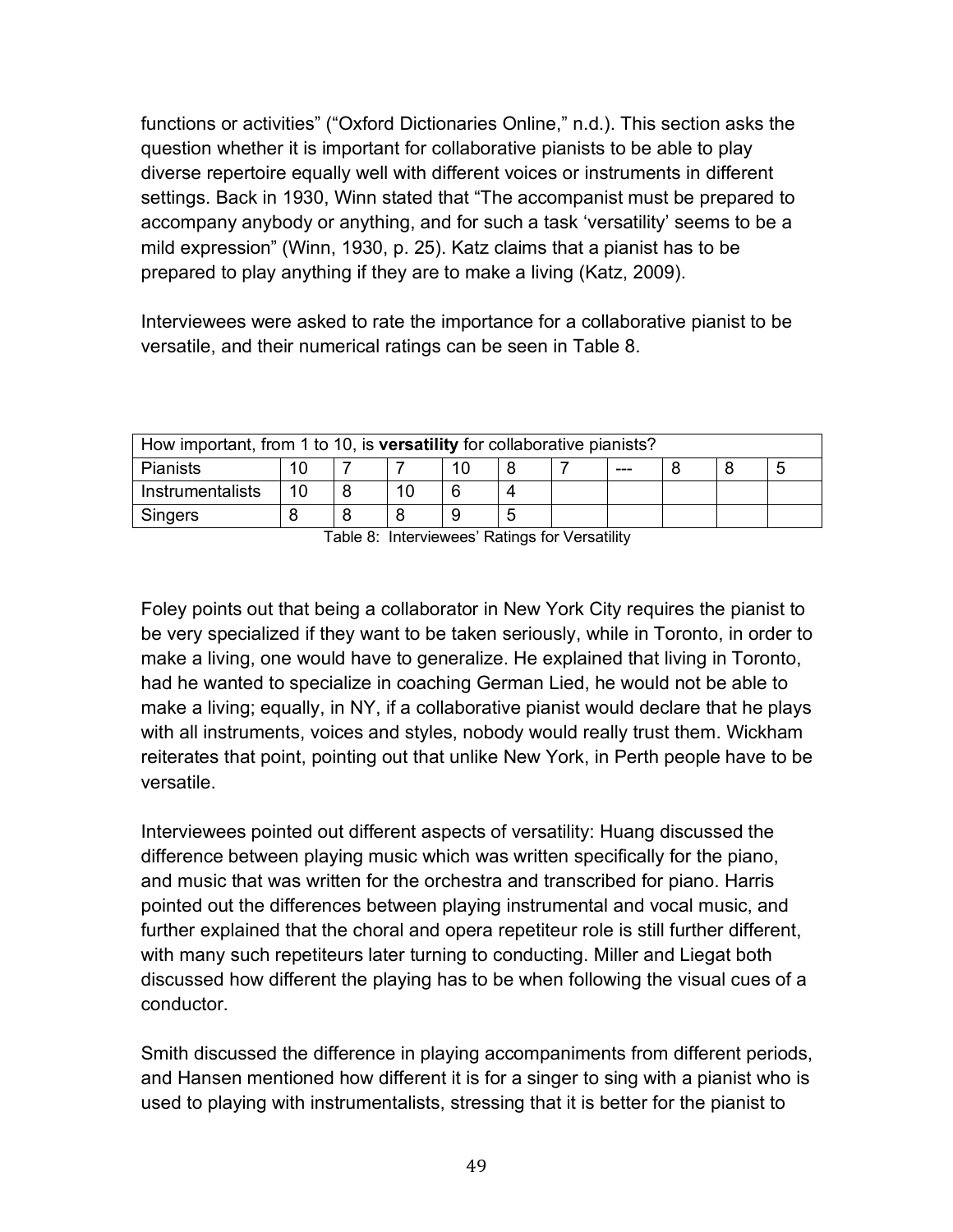have fluidity between the types of music. Kossov, who rated the skill with a '10', says he appreciates how difficult it is for pianists to have to know 'how to do everything'.

It would seem that pianists tend to specialize more in larger urban centers, and have more versatility in smaller places, simply due to work opportunities and demands. However, among the pianists who tend to play only with singers, there are those who lament the lack of time and opportunity to play chamber music, such as Strauss, who enjoys chamber music above all else, despite being a vocal coach, repetiteur, teacher and conductor for the majority of his working life.

It seems that most pianists have great versatility and experience, having played in many different settings, although many tend to specialize in a certain field due to work opportunities.

## **5.11 Understanding technicalities of voices and instruments.**

My breath has to work with the piano – I need a pianist who will breathe with me in the music. (Sharon Rostorf, March 13, 2016)

Each instrument or voice with which a pianist collaborates has its own technical peculiarities, which may influence the way the pianist plays. Katz claims "If you can't sing it, you can't play it!" (Katz, 2009, p. 7). He clarifies that by singing he means proper singing, not just knowing the part and humming it, and claims that all pianists who work with singers have to be able to sing properly. Many musicians do not share this view, although the importance of understating the vocal instrument and the experience of producing the sounds is undoubtedly beneficial. All interviewees were asked how important it was for a pianist to understand the technicalities of their voice or instrument, and their ratings are set out in Table 9.

| How important, from 1 to 10, is understanding of vocal and instrumental |                                   |  |  |  |  |  |  |  |  |  |
|-------------------------------------------------------------------------|-----------------------------------|--|--|--|--|--|--|--|--|--|
| technicalities for collaborative pianists?                              |                                   |  |  |  |  |  |  |  |  |  |
| <b>Pianists</b>                                                         | 5<br>6<br>$9 - 10$<br>8<br>R<br>6 |  |  |  |  |  |  |  |  |  |
| 10<br>6<br>Instrumentalists<br>9<br>-5                                  |                                   |  |  |  |  |  |  |  |  |  |
| 7-8<br>Singers<br>10<br>5<br>9                                          |                                   |  |  |  |  |  |  |  |  |  |

Table 9: Interviewees' Ratings for Understanding Vocal and Instrumental Technicalities

It would seem that most musicians rated it as lower in significance than other skills. Rostorf, however, asserted that a collaborative pianist had to have an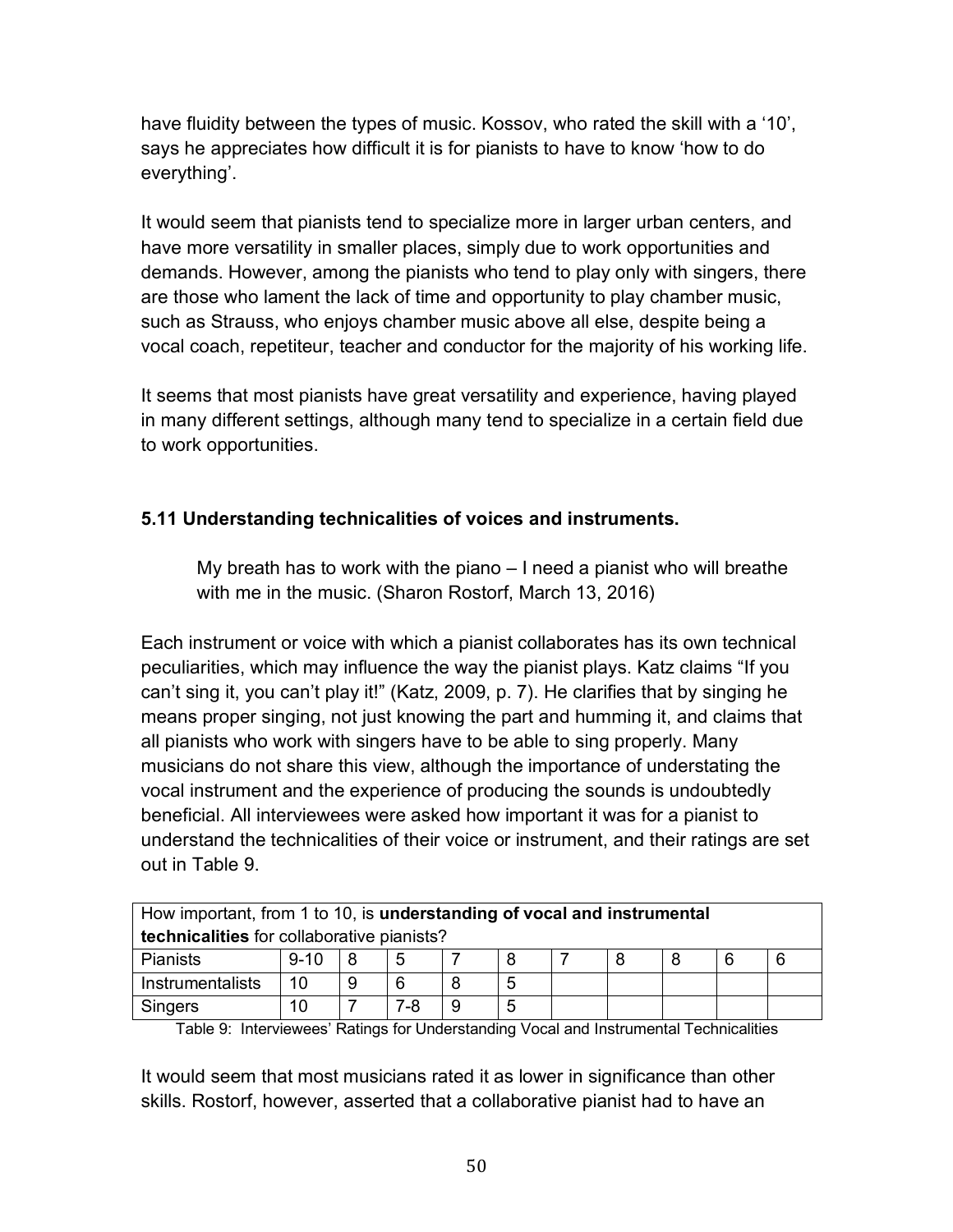intuitive understanding of the vocal instrument in order to be able to play suitably with a singer. Barcan gave a 7-8 rating, but clarified that it is essential that the pianist have the knowledge of breathing, register and tessitura but not in order to teach it. Percussionist Devenish rated it with a 6, explaining that that knowledge can be provided during the collaborative work. This view may be attributed to the vast number of instruments involved in percussion performance.

Collaborating with different stringed instruments requires an understanding of registers, as Nielsen Price explains: "Regardless of the printed dynamic mark, the accompanist must be particularly discreet when playing in the same register as a string instrument" (Nielsen Price, 2005, p. 46). She further discusses the use of pedals while playing with strings, suggesting that rich pedaling suits the string vibrato well (Nielsen Price, 2005). On the other hand, violinist Kossov tends to tell pianists to pedal lighter if he finds their pedaling too heavy.

Similarly to strings, playing with wind instruments requires an understanding of register and timbre, with instruments requiring different levels of support as well as very soft piano playing in registers where instruments cannot produce a sound with intensity, such as the bottom register of the flute. Clarinettist Smith spoke extensively about pianistic understanding of woodwind timing, both in note attack, (which takes longer than on other instruments), and in terms of their breath control. Smith explained that woodwind players are left at phrase-ends with stale air in their lungs, and, if not given the opportunity to exhale fully before inhaling, stale air collects and causes 'back-pressure'. He claims it is essential for a pianist who works with woodwind to understand that, and not rush phrases forward, rather giving sufficient time between phrases. Smith mentioned another habit of pianists who have no understanding of woodwind instruments, namely starting a rehearsal and immediately playing an 'A' for him to tune, while, in reality, the instrument is still cold and cannot be properly tuned for about ten minutes. Regarding pedaling, Smith says he enjoys playing with the pedal used liberally as he uses the sympathetic vibration for his own sound production.

Breathing proved to be an aspect of playing discussed by many musicians, those who require it for sound production, (wind players and singers), as well as pianists and string players. Miller, Foley, Hansen, Barcan, Liegat and Van der Laan all spoke about the pianist having to breathe together with the singer. Rostorf explains that a singer would appreciate a pianist who is intelligent and sensitive to breathing, and would rush a phrase if they sense that the singer did not have enough air to complete the phrase at the initial tempo.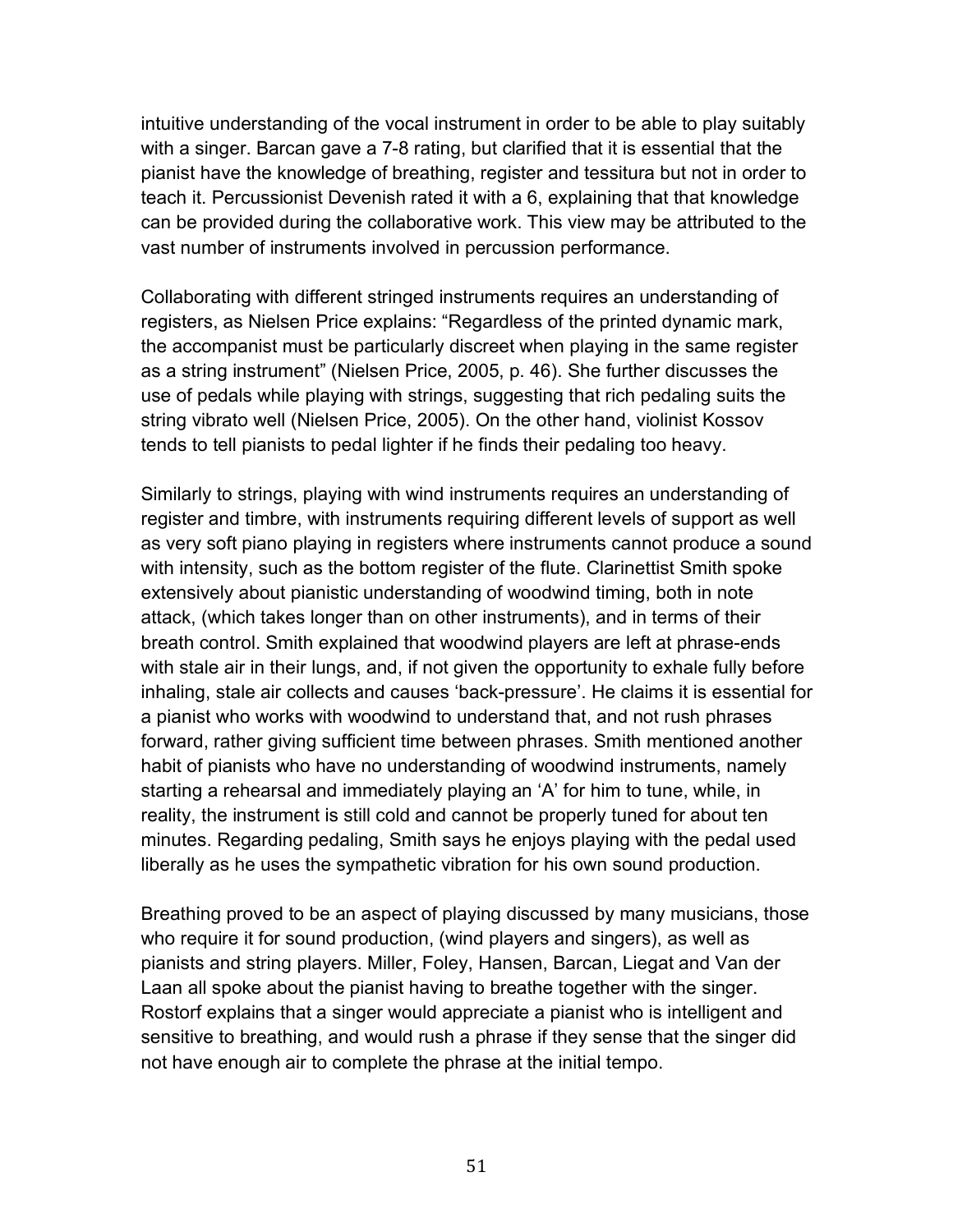#### **Conclusion**

This chapter examined some of the skills identified as necessary to collaborate pianistically, with comparisons made between groups of musicians regarding the significance they give to certain skills. The most comprehensive presentation of collaborative pianistic skills available is provided by Chris Foley in his website 'The Collaborative Piano Blog'. In his blog, Foley gives a full list of skills, and rates them from the essential (three \*), to preferable (two \*), and finally to the most difficult skills to master, (marked one \*) (Foley, n.d.-b). This chapter aimed to reflect on how different groups of musicians view a selected sample of such skills. Within the limited scope of this study, this examination of participants' evaluation of collaborative skills must suffice as a contribution to our understanding of the topic.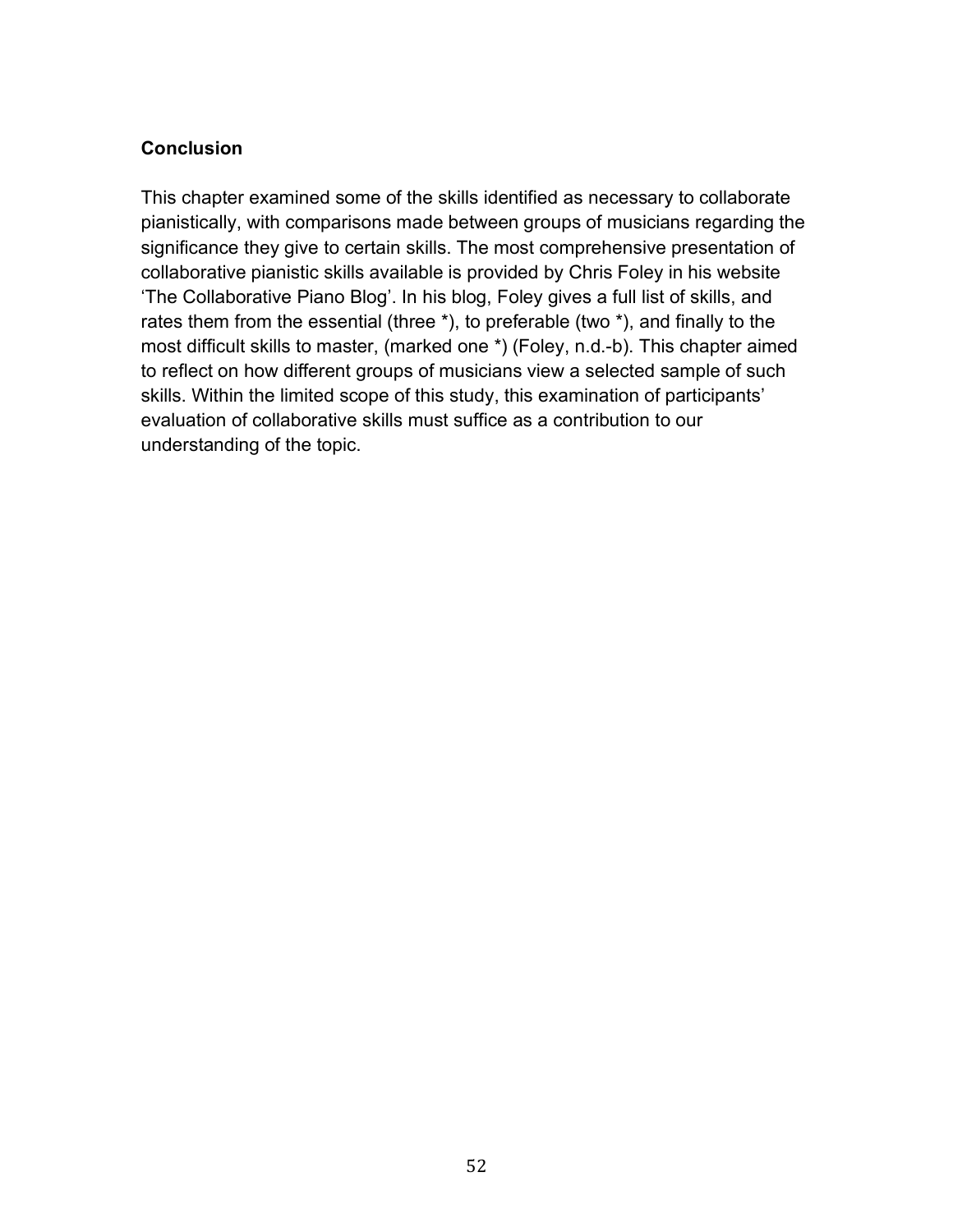#### **Chapter 6: Experiences of Collaboration**

We rehearsed the trio one way, and then, in performance, both of them just changed the interpretation completely – it was spontaneous and beautiful, as if we read each others' minds. (Martina Liegat, March 11, 2016)

Personal experiences about collaboration could fill a thousand pages of anecdotes and fascinating accounts. This chapter touches on aspects such as: opinions about the titles given to collaborators; rewarding and harrowing experiences; timely bookings; and blacklisting. This chapter includes responses to several questions from the interviews, and much of the response data had to be left out owing to the space limitations of the study.

#### **6.1 Is the term 'accompanist' tabooed?**

We have two members of our faculty [pianists]…and they are very good friends, they laugh at each other. One is insistent….on being a collaborative pianist, and just bristles at the term accompanist. The other one is a gentleman from Scotland…. who says "I have trained all my life to be an accompanist and I am very happy to say I am a very good one". It's so interesting to see how polarizing those terms have become….It depends who you are talking to. (Kurt Hansen, July 7, 2016)

Section 2.1.1 discussed the shift in terminology within the field, the origin of the term 'collaborative piano', and possible problems using the term 'accompanist' in the 21st Century. All interviewees were asked about this terminology. Pianists were asked if they find the term 'accompanist' disturbing or demeaning, as well as whether they stipulate a term in programmes and publicity; singers and instrumentalists were asked what term they used for pianists in programmes, publicity and speaking during their concerts. Pianist Strauss finds no offence in the term and said, "It is the political correct prim of life, where apparently I was insulted all these years and didn't realize by being called an accompanist". Pianist Foley finds the term 'accompanist' offensive, and laments the fact that collaborative piano is so slow in becoming internationally accepted. Huang says it is probably due to him being 'old school' that he is not bothered by the term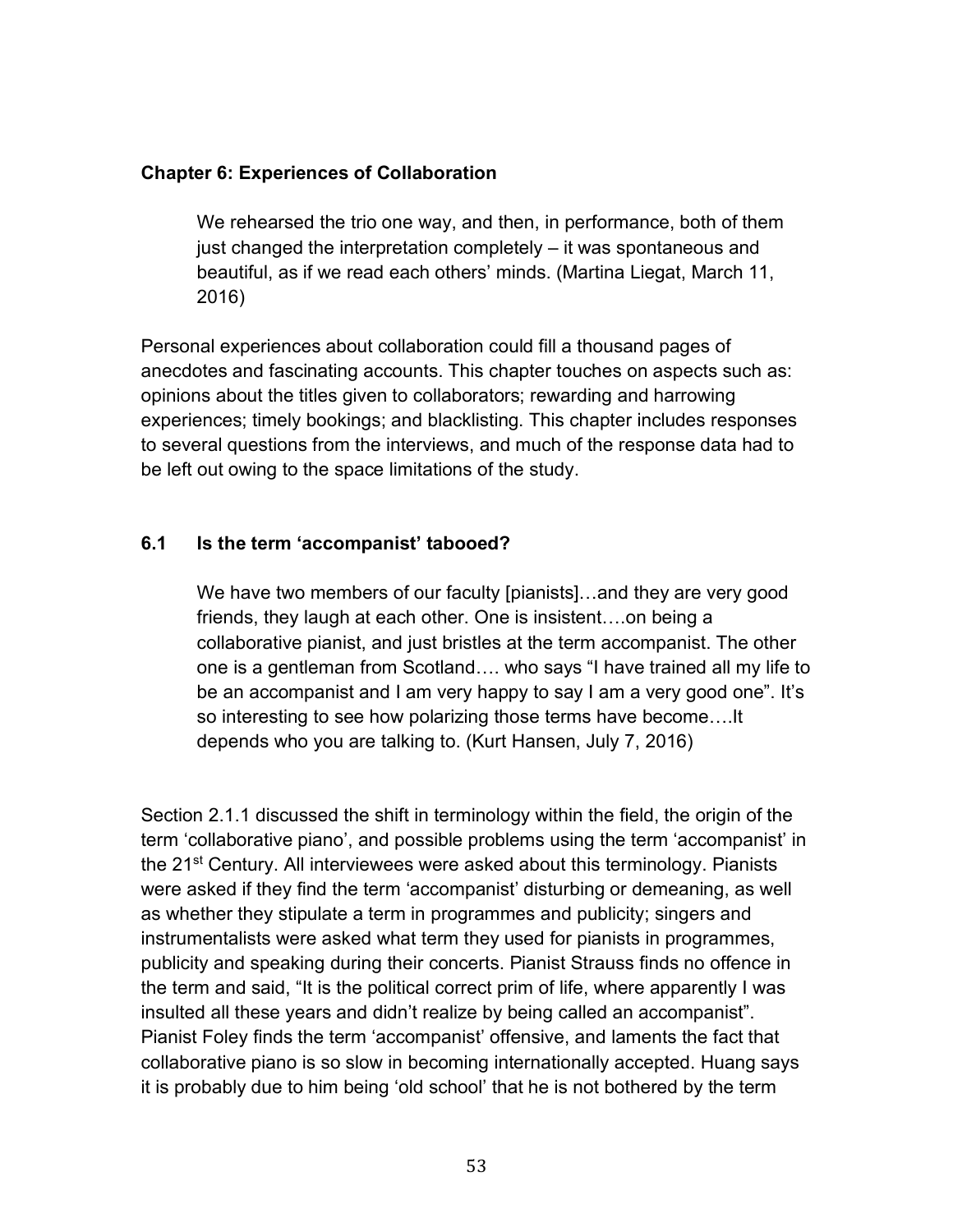'accompanist'. Miller prefers being called 'pianist' and is disturbed by the lack of equality, even in the use of 'collaborative pianist', explaining that when he plays a sonata recital with a violinist, he would think 'collaborative pianist' a suitable term if the violinist was called a 'collaborative violinist'. He further feels the term 'accompanist' denotes an 'accessory-like' status, and wonders why it is that instrumentalists generally use the term 'pianist', while singers tend to use the term 'accompanist'. Harris is not bothered by the term, and Liegat says it depends on the repertoire, although she prefers the term 'associate artist', as does Phillips, who insists upon it. Wickham, however, says he detests the terms 'associate artist' and 'collaborative pianist', as they portray anxiety about terminology. He is happy with the term 'accompanist', and says the German word 'Begleiter', meaning 'companion' would be best. Pinto says he is not bothered by the term, but mentions the lack of understanding of all it entails, and suggests that some education is needed for a true understanding of the term. Badnall finds the term disturbing, as it does not portray the equality of the duet, and requests that 'pianist' be written in programmes.

Instrumentalists and singers were asked what title they give the pianist and whether the title ever changes. Only Tuckey uses the term 'accompanist', but said she would be delighted if 'collaborative pianist' was suggested by the pianist. Kossov, Devenish and Friedl use 'pianist' and Smith uses 'associate artist'. Among the singers, Barcan uses 'accompanist' and says it is with the utmost respect to the profession that she does that. Similarly, Rostorf, although using the term 'pianist' claims it is very difficult to be a good accompanist, an ability which, in her opinion, is "like wearing a second skin" and is nearimpossible to teach if the pianist does not possess the personal inclination and instinct. Foote uses the term 'pianist', while, in the past, he used to use the term 'accompanist'. Van der Laan uses the term 'pianist', and stresses the importance of equality. Hansen acknowledges the shift through time, where, in the past, the pianist would be called an 'accompanist' and their name would be in a far smaller font than that of the singer. Nowadays the font would be similar, and Hansen insists on the pianist walking side by side with the singers on and off the stage, bowing together, rather than the first bow being taken by the singer and a hand then gestured to the pianist inviting him or her to bow, which he claims to detest.

In his blog post of 7/11/2005, Foley compared the terms 'collaborative pianist' and 'accompanist' by explaining that the term 'accompanist' implies inferiority and subservience. He adds that while playing collaboratively, we play 'with' our partner, while when accompanying, we play 'for' our partner (Foley, 2005). The younger generation of collaborative pianists tends to be highly offended by being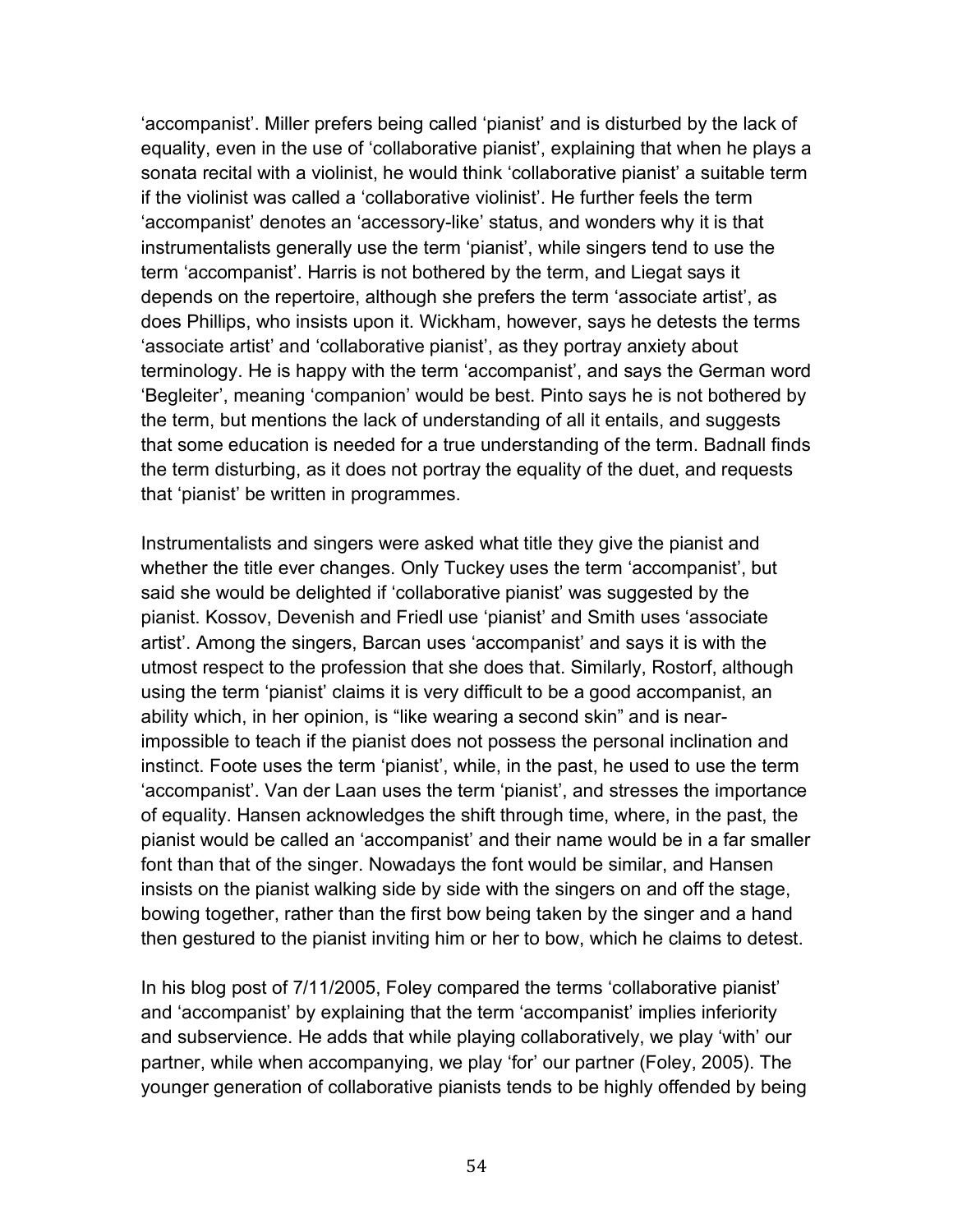called 'accompanists', which strengthens the assertion that there has been a chronological shift in terminology.

> Pianist, to me, is the most noble thing to be called. (Michael Strauss, February 8, 2016)

## **6.2 Most rewarding collaborative experiences**

He is a much less 'pianistic' pianist, but we make music the same way. It starts with breathing and colouring – we don't need to talk. He feels where I am going to breathe, how I move the phrase, on which words I am going to stop even if it is totally different from how it was yesterday. He just understands everything I do from the moment I breathe until I finish the last note. It's a connection. (Sharon Rostorf about her work with pianist Hagai Yodan, March 13, 2016)

All interviewees were asked to cite the most rewarding collaborative experience they ever had. Some declared they had many rewarding experiences, while others pinpointed specific performances, and most explained what made that collaboration a standout experience. Several mentioned the rehearsing process being their favourite part of collaborative work and two spoke about collaboration with composers. Clarinettist Smith mentioned several pianists, and specified what pianistic aspects he enjoys in each, from timbre matching, through timing to 'honest, generous music making'. Pianists Strauss and Wickham both declared that there were many rewarding experiences both in vocal and chamber repertoire, and that pinpointing one would be impossible. Wickham, however, mentioned a few highlights, including a Swan Song recital with Greg Yurisich, where he says the score was but a starting point and the performance went far beyond the page.

Singers Barcan and Hansen spoke about the element of trust, which they developed with pianists in long-term collaborative work, where Hansen says that no verbal communication is necessary. Miller described that feeling which is shared by many collaborators as "when all performers just 'click'".

Most musicians seem to enjoy that feeling where there is little need for discussion as collaborators have a similar understanding of the music and are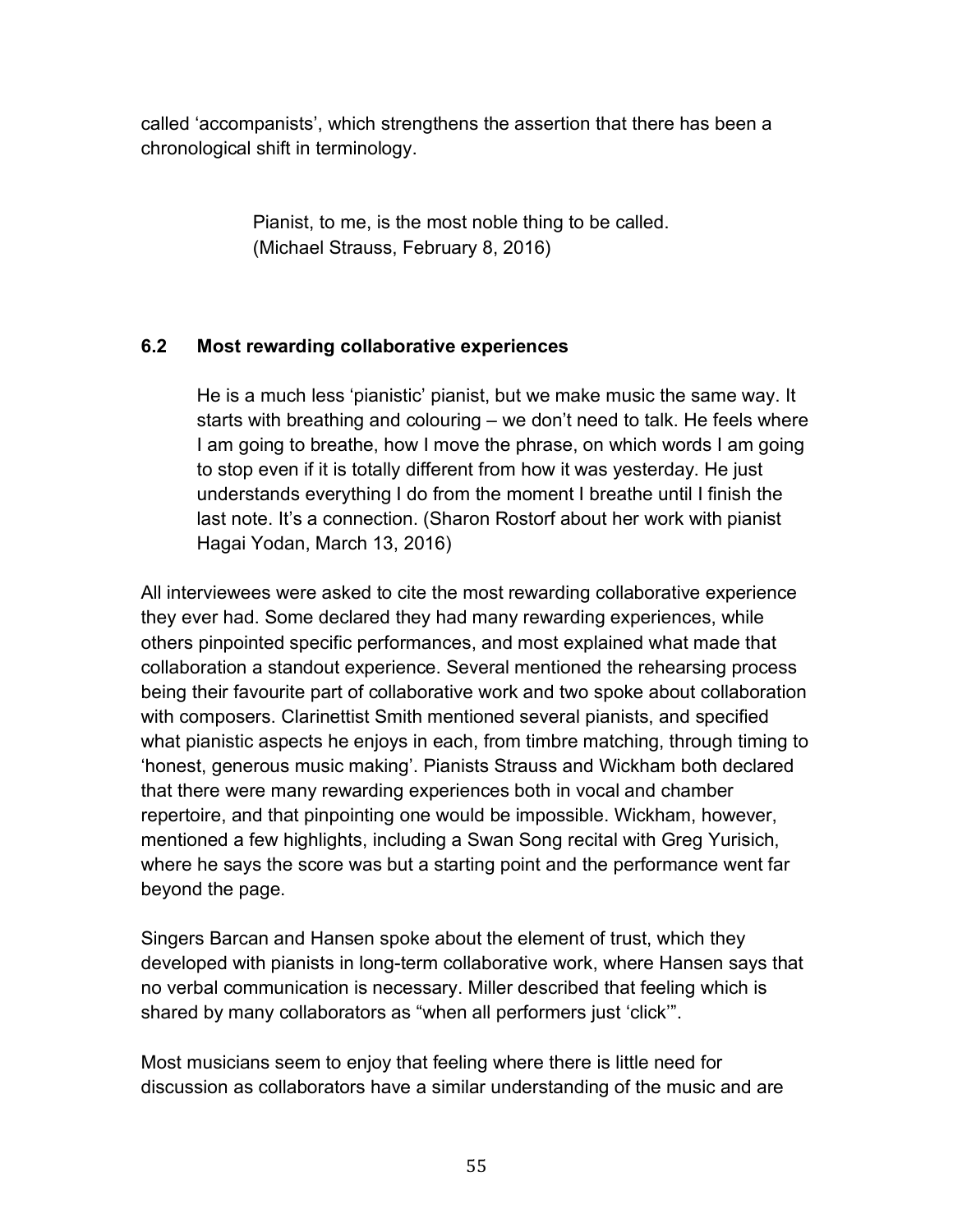sufficiently 'in tune' with one another to just be inside the music.

## **6.3 Most Harrowing Collaborative Experiences**

When someone is making music with you, but he is in fact making music with himself and you are standing there on your own. (Sharon Rostorf, March 13, 2016)

Following replies regarding the most rewarding collaborative experiences, interviewees were asked about the most harrowing. It was interesting to note that there was a clear difference between the groups. Instrumentalists and singers generally named a specific incident and a specific reason, whereas pianists replied in terms of type of performance, and some mentioned inter-personal issues as causing their unhappiness in the union. In fact, Huang said "You know, it's funny, because in the end it never comes down to the music. It is about the interpersonal interaction and how awful that can be".

Instrumentalists Smith, Tuckey and Friedl all named witnessing harrowing performances, where pianists' lack of understating of the register of their instruments and of timing completely ruined the performances. Foote named two incidents, one of which involved lack of preparation where the pianist had the pages in the wrong order, and the other, where the pianist could not properly play the parts. Three singers discussed working with solo pianists as harrowing: Hansen explained that the pianist was not listening to anything other than what he himself was doing, and it was up to him (Hansen) to fit in with the pianist, mentioning that it felt like a 'one-way relationship'. Rostorf says that all her harrowing experiences have been with concert pianists, which is the reason she admits being biased again them. She explains that they are concerned with their own playing and their own ego, and she is left having to 'find solutions'. Barcan names a concert she was invited to do in another city as the most harrowing, as she got very little rehearsal time, and had to perform with a pianist who was a soloist and had very little collaborative experience. She says the experience was very unpleasant as she was frustrated and the pianist could sense her frustration.

When pianist Strauss was asked about having harrowing collaborative performances, he replied: "Oh numerous. Every day. It's more of a question of when the collaboration is not a collaboration but becomes a job that you have to be guiding people and supplying gaps.…" Foley similarly says he has had many harrowing situations, but says that people don't care, and laments the fact that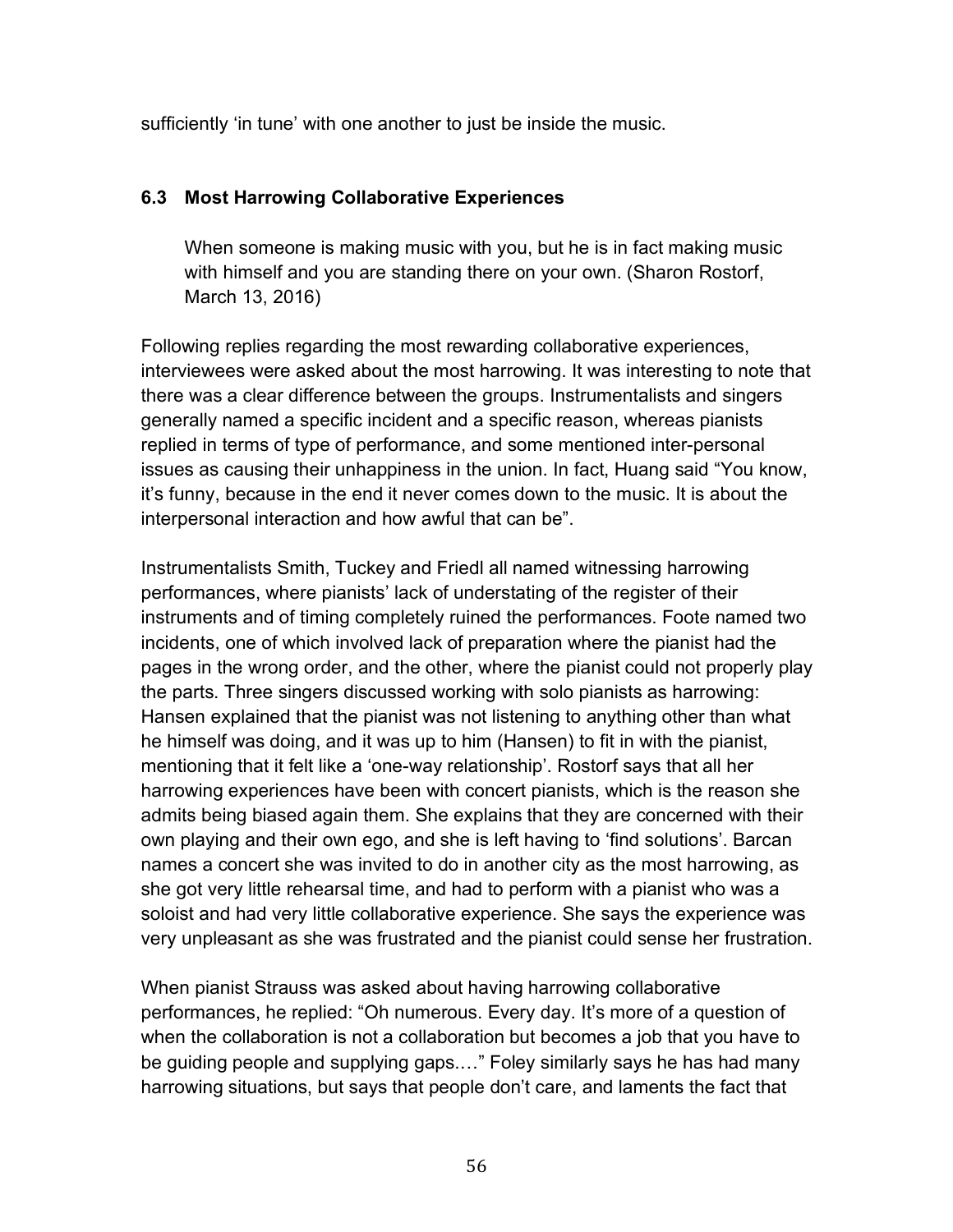people do not really care when he plays very well either which is one of the reasons for him gravitating towards teaching in recent years. Wickham finds being unprepared causes performances to be remembered as harrowing. Liegat dislikes collaborating with students who have no idea of the piano part at all, as well as when the interpretation is 'pre-planned', rather than freely created in the moment. Miller gave several situations as harrowing: insufficient rehearsal time, communication among collaborators being problematic, contemporary scores which are difficult to read, his musicality being questioned, (for example, in questions of balance), and, finally, inexperienced students who are 'unpredictable'. As he says: "you never quite know what's going to happen. The student will get nervous, will forget all the things that you have discussed together, this sort of thing, they might skip bars, they might skip pages, you know, and it is our responsibility to make sure, in a recital situation, that that student is playing as well as they are capable of playing. Not that we shine as performers."

#### **6.4 Do pianists tend to specialize in one form of collaboration?**

I like working with all instruments, as long as they are good. (Chris Foley, March 14, 2016)

Interviewed pianists were asked whether they specialize in one form of collaboration, and whether that was out of choice or circumstance. Most replied that they tend to specialize, and most said their specialization was driven by circumstance. Strauss and Miller both said that they mostly work with singers, although they love chamber music repertoire. Huang said he nowadays works increasingly with singers and that he loves the repertoire. Wickham's work is predominantly with singers, which started as circumstance and became a choice, although he admits he loves the instrumental repertoire. Phillips works with singers by choice, and Badnall, who has worked predominantly with singers, is progressively increasing her work with instrumentalists.

Harris, on the other hand, worked predominantly with instrumentalists prior to her retirement, although she enjoyed working with singers. Liegat works predominantly with instrumentalists, although she used to work with singers in the past, and Pinto only works with instrumentalists out of preference.

Considering the ten interviewed pianists, one could say that most became specialized following work opportunities; however, most seemed happy with their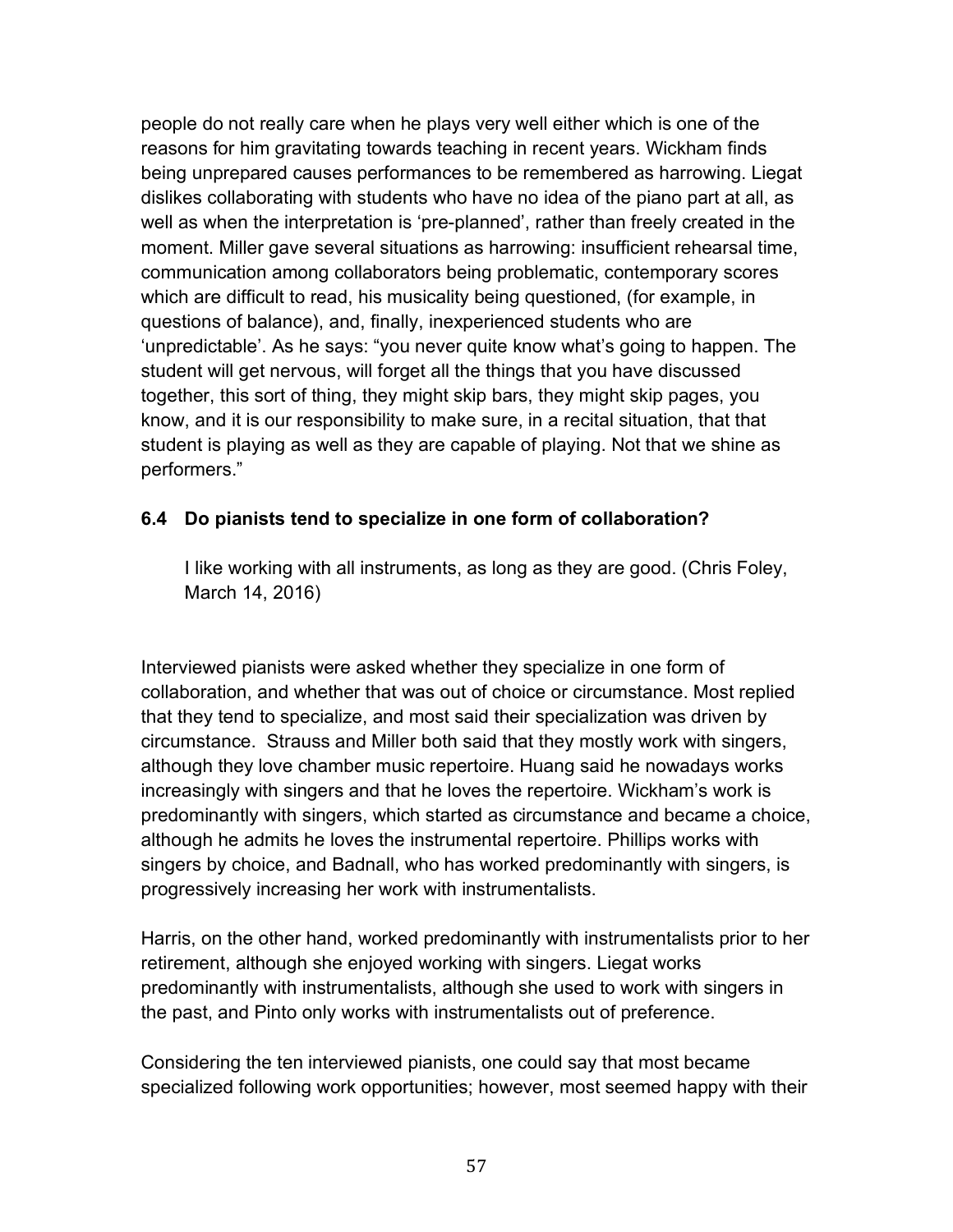work choices and circumstances.

### **6.5 When are pianists booked for collaborations?**

I guess the gauge would be, if you are giving music to somebody else, would you feel comfortable receiving something in the same time frame? (Devenish, March 23, 2016)

Every instrumentalist and singer would like the pianist to have the piano part thoroughly prepared for performances. In order to achieve that level of preparedness of concurrent programmes, the pianist needs to receive the booking and the scores ahead of time. The question is: what constitutes a reasonable amount of time?

Singers and instrumentalists were asked two questions:

- 'How late do you think is acceptable to hand over the music for a concert?' and,
- 'What is the latest you ever started rehearsing with a pianist in preparation for a concert?'

Pianists were asked:

- 'What is the minimum notice period you would accept for a booking?', and,
- 'What was the latest you ever accepted music prior to a concert?'

There were clear differences among the groups in terms of the initial booking time. Singers generally said that at least two months were necessary for a recital, and a few weeks for part of a programme. Instrumentalists said that as soon as the booking was made, they spoke with a pianist and both had the same preparation time. Nearly everyone spoke about last minute bookings, 'rescue' concerts, where they themselves were approached at the last minute due to another performer's illness, and, if both had previously done the repertoire, they agreed to perform at very short notice.

Pianists generally said that a few weeks were necessary, and longer for contemporary works and complex, previously unknown repertoire. Miller mentioned that a few weeks' notice was necessary, and a longer period for students, as they needed more rehearsing together. He clarified that their saying "but you have played it all before" is not an excuse, as he hadn't played these songs with them. Foley mentioned the fact that in the USA and in Canada, staff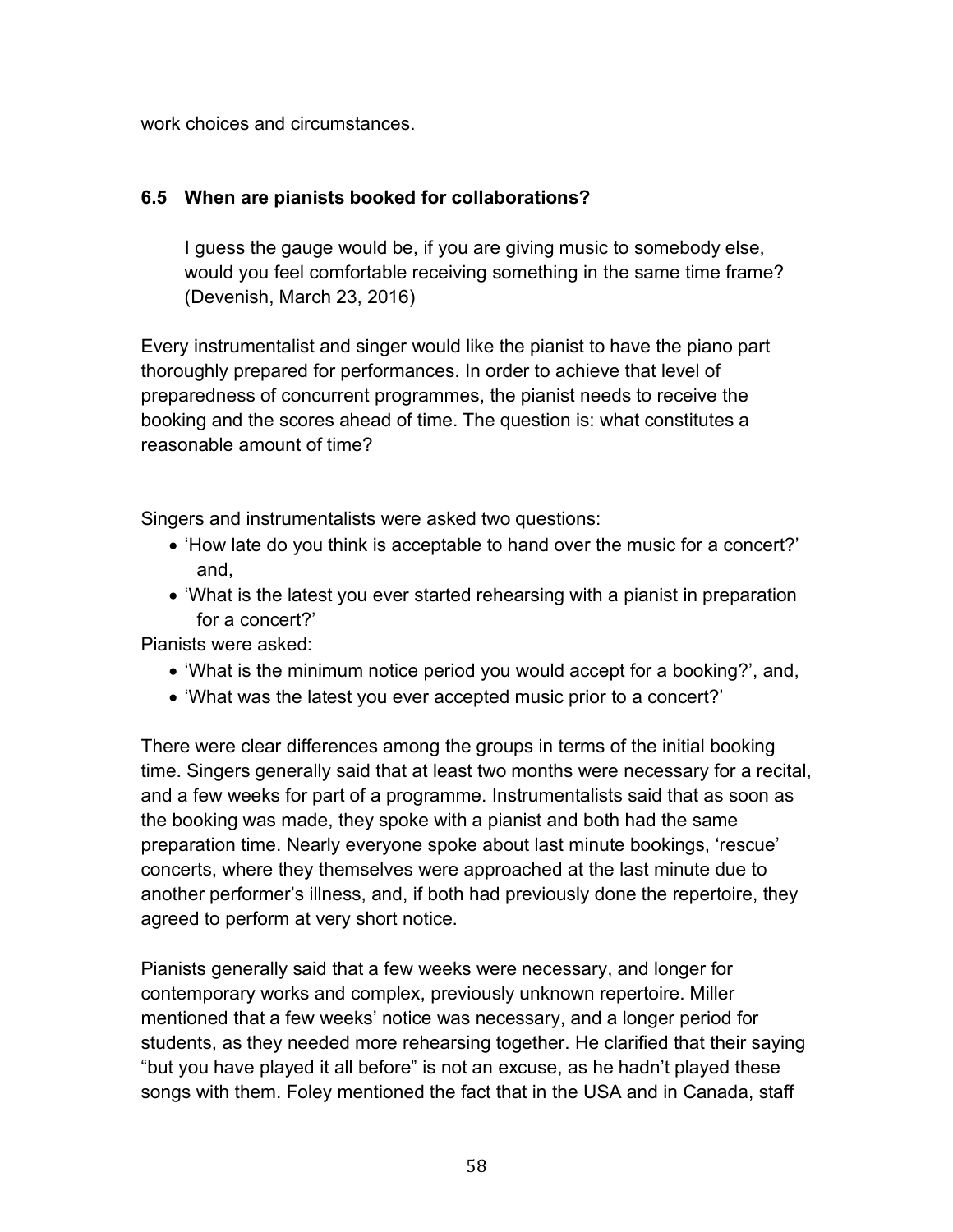pianists often do not get a choice, and are compelled to receive a lot of music at the very last minute and play the performances, an aspect of the profession which he found extremely unpleasant. There is very little doubt that this phenomenon is problematic, in that it exacerbates the problem of the disregard from which collaborative pianists often suffer from. In Australia, David Miller and Diana Harris are both influential figures in actively trying to change these attitudes towards accompanists, where performers deem it acceptable to hand the music in last minute and then complain that accompanists are not good pianists.

Every single pianist responded to the second question with a reply ranging from 'on the day' to 'on the stage'. There was not one pianist who had not been in a situation where they practically sight-read the music in performance, mostly with singers, where an encore is suddenly produced, or songs are changed at the last moment due to illness.

Responses to these questions seemed to highlight the dilemma which pianists are often faced with when offered late bookings: while being aware that they would reach a limited level of preparedness, they feel it would be better to still accept the booking, so they do not lose a potential regular collaborator.

## **6.6 Mutual 'Blacklisting'**

There are people that I would prefer not to work with... but it usually has to do with how I am being treated by them…. There are people who are very fine musicians and, you know, for me, that is not good enough. (Kuang Hao Huang, May 26, 2016)

Collaborations between musicians can be successful to a greater or lesser extent, and pleasant to a greater and lesser extent. Section 6.3 dealt with that which makes a musical collaboration to be remembered as 'harrowing'. This section deals with what it is that would make a musician blacklist a colleague, and explores the differences between groups of interviewees.

Singers and instrumentalists were asked if they had ever blacklisted a pianist, and what would make them do it. Pianists were asked if they had ever blacklisted a singer or an instrumentalist, and what would make them do it. Several respondents admitted to having a blacklist of people with whom they would not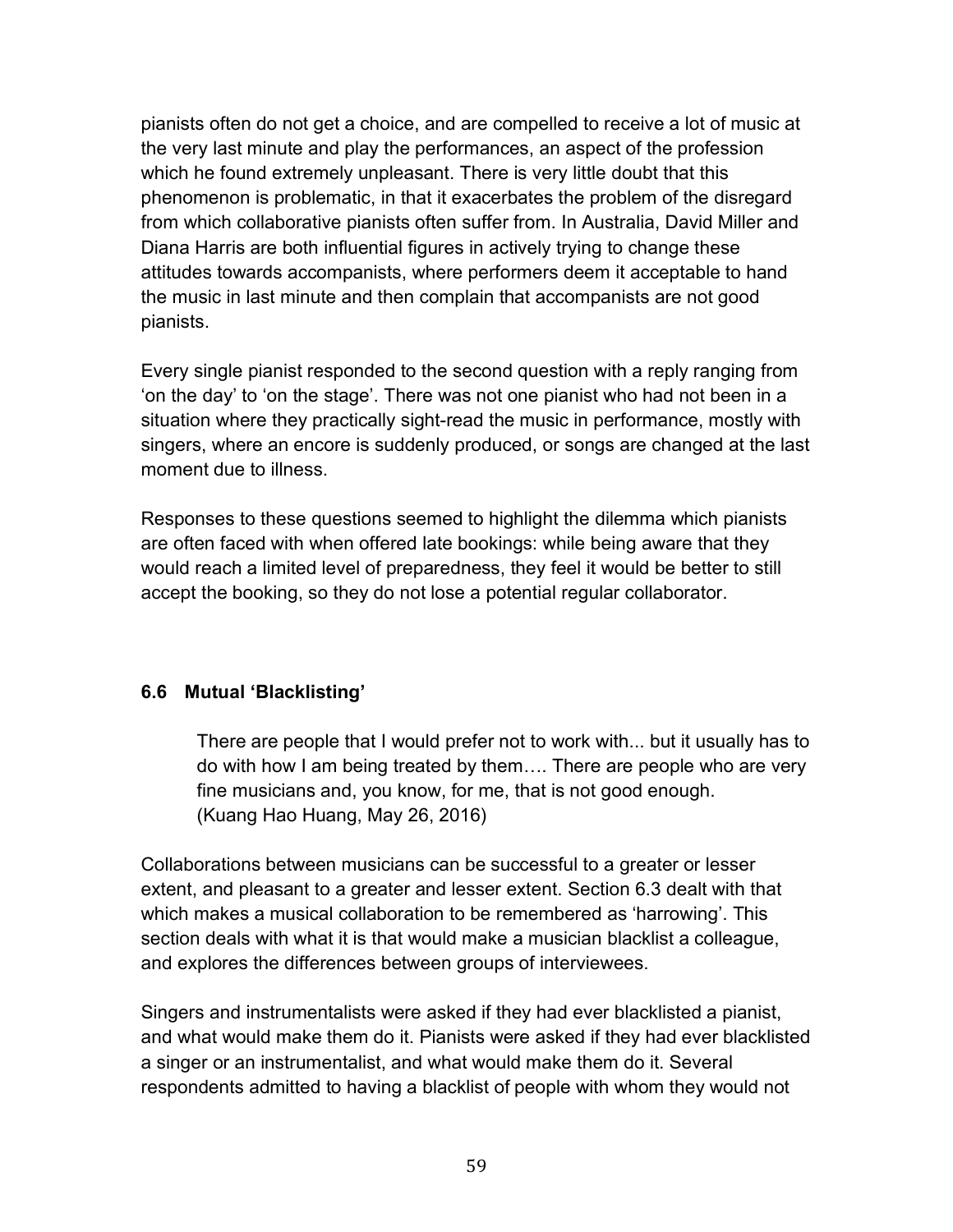perform, while others said there were people they would choose not to work with, but preferred not to use the word 'blacklist'. This question displayed a clear difference in experience and attitude between the three groups.

Singers were most concerned about lack of collaborative pianistic skills, with three singers describing performances where they felt unsupported by the pianist. Only one instrumentalist mentioned collaborative skills: violinist, Kossov, stated that if the pianist did not have a score of '10' in all skills mentioned in the rating questions, he would not want to work with them. Violist Tuckey said she would not play (or let her students play), with pianists who bang and are insensitive in their playing. Two instrumentalists and one singer mentioned 'negative attitude' as a reason for them to decline working with a pianist. Significantly, the biggest reason for blacklisting pianists was unreliability and lack of preparation. If a pianist arrived late or did not show up, or if their part was illprepared for rehearsing, many instrumentalists and singers felt that would result in them being blacklisted.

Pianists, on the other hand, had a very different list of reasons for blacklisting instrumentalists and singers. Not one pianist mentioned musical or interpretive aspects of the collaboration as a reason for blacklisting. Unreliability, which was a major issue for their collaborators, was mentioned by only two out of the ten respondents. Far more important were problems with payment and personality issues, both mentioned by five pianists. The issue raised most by pianists when discussing blacklisting was lack of respect from their associate artists. Some spoke about being unwilling to tolerate people disrespecting their musical skills, and the lack of appreciation given to the profession. Miller gave an example, and declared that if any musician had so little respect for his collaborative skills (specifically balancing), as to request he play with the piano lid down or on the tiny stick, he will not play with them at all.

It should be noted here that many a collaborative pianist may dislike working with certain people, yet, unlike their associate artists who would just choose another pianist, they cannot do so for financial reasons. Collaborative pianists who depend on each booking for a living are often somewhat disgruntled, which can easily be seen in communication in online communities, where they are free to 'vent' their complaints. However, in the interest of making a living, they feel obliged to take the bookings, especially in the early stages of their career. In addition, faculty pianists do not have the option of blacklisting when specific bookings are part of their job description.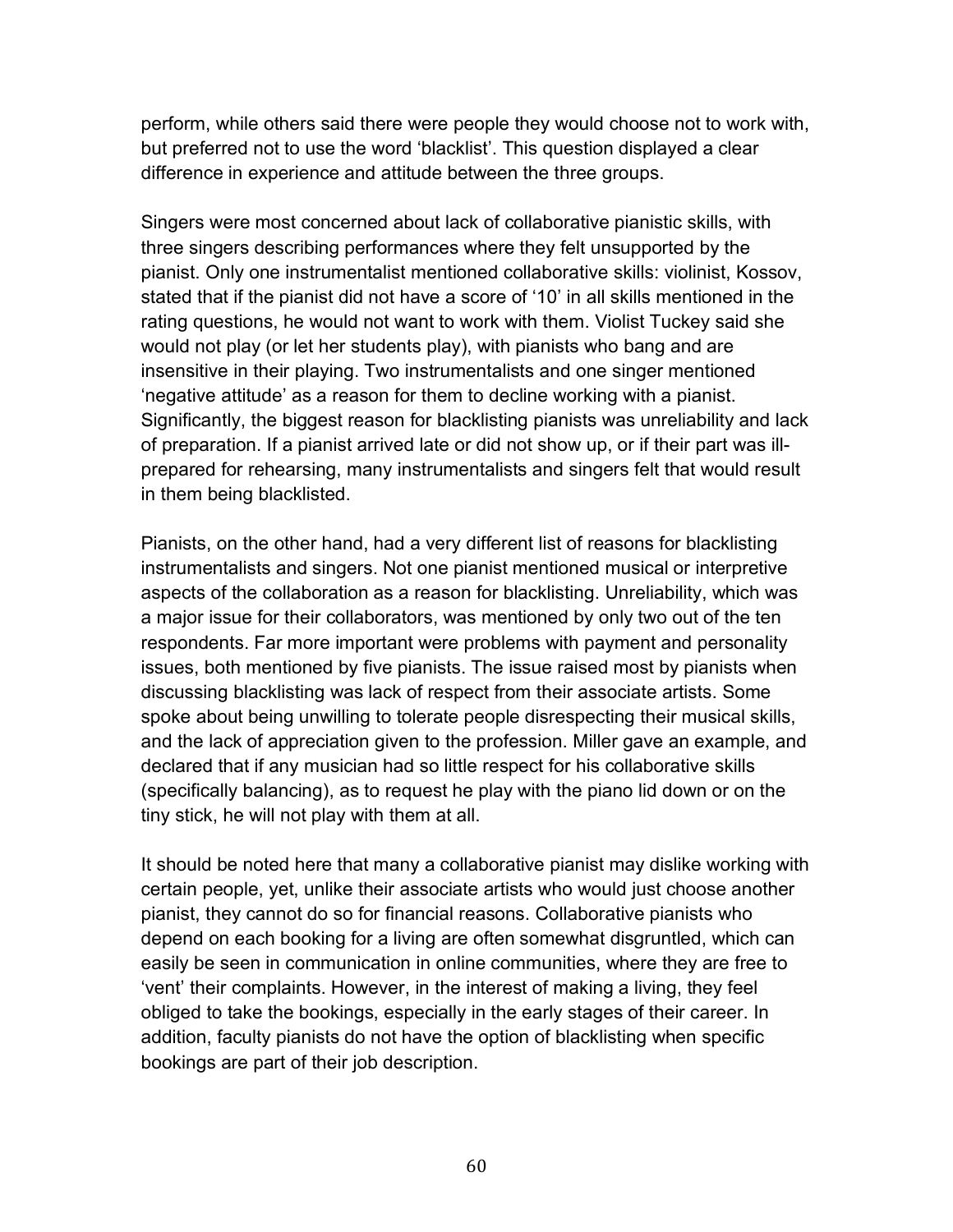From the reasons listed by musicians as 'black-listable', pianists can learn that being unreliable is not an option in this profession, and that a decent scheduling system is essential. Equally, pianists can learn that overbooking for the sake of a decent monthly income puts them in danger of being underprepared, which could then get them blacklisted. As pianists progress in the profession, they tend to have enormous amounts of repertoire 'under their fingertips', which allows for a heavier workload while still being well prepared.

Instrumentalists and singers can ensure that they avoid the 'trap' of thinking that, if they pay the pianist, they can disrespect their artistic contribution to the ensemble and treat them as subordinates. Most working collaborative pianists are highly qualified and trained, specialized musicians who, as a group, have developed intolerance to this kind of attitude towards them.

This section also confirms a point previously raised in this dissertation, namely that musicians could derive great benefit from a more open and direct, yet respectful, communication with one another. As in any inter-personal connection, the ability to communicate expectations in a non-confronting manner, and, at the same time, accept this kind of communication, would enhance the end result, the level of satisfaction, and, undoubtedly, minimize the possibility of blacklisting.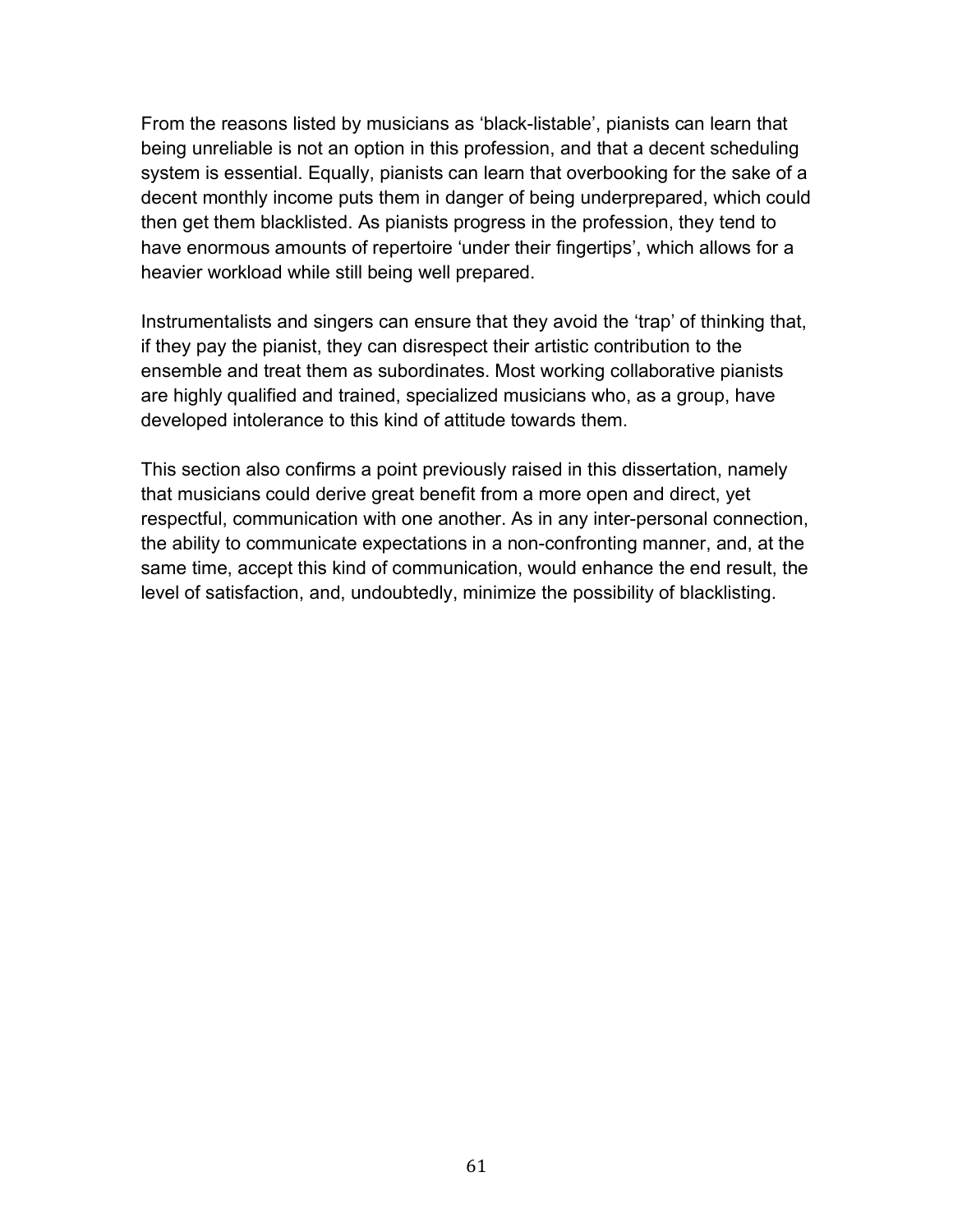## **Chapter 7: Conclusions**

"*There are many great accompanists who are very good pianists, but there are not many pianists who are good accompanists*." Irwin Gage (Scaife, 2013, p. 21)

Interviewing musicians for this research project proved illuminating, inspiring and, of course, thought-provoking. Participants in this research proved to be extremely generous in sharing their knowledge and experiences. Each of the interviews left me thinking there was so very much more to explore with that musician.

## **7.1 Are these views right?**

Diverse and even opposing opinions were presented in interviews. Regarding certain topics, a clear division in views could be detected between groups of respondents, and at other times, people within the same groups stated opposing views. It is important to note that this study does not offer an interpretation regarding these views, but merely presents them. There is no notion of 'right' and 'wrong', but rather of presenting different perspectives.

I have endeavored to keep my own opinions out of this dissertation, as the object was to examine colleagues' views, and try and compare and reflect upon them. This study includes no discourse among participants, as that would have exceeded its permissible scope. Many different aspects of collaboration could have induced a fascinating discussion, and that is left for later studies.

## **7.2 Are the results really that important and what can we do with them?**

When planning this research project, I set out to define the expression collaborative piano, what skills were needed by the pianist, and what the different terms given to pianists mean, all from different points of view. In the planning stages of the interview questions, I thought much about backstage conversations, online discussions containing mutual complaints, and general 'green room gossip'. Many of the questions were a result of the notion that if I set out to find out about the mutual complaints in an interview, our understanding of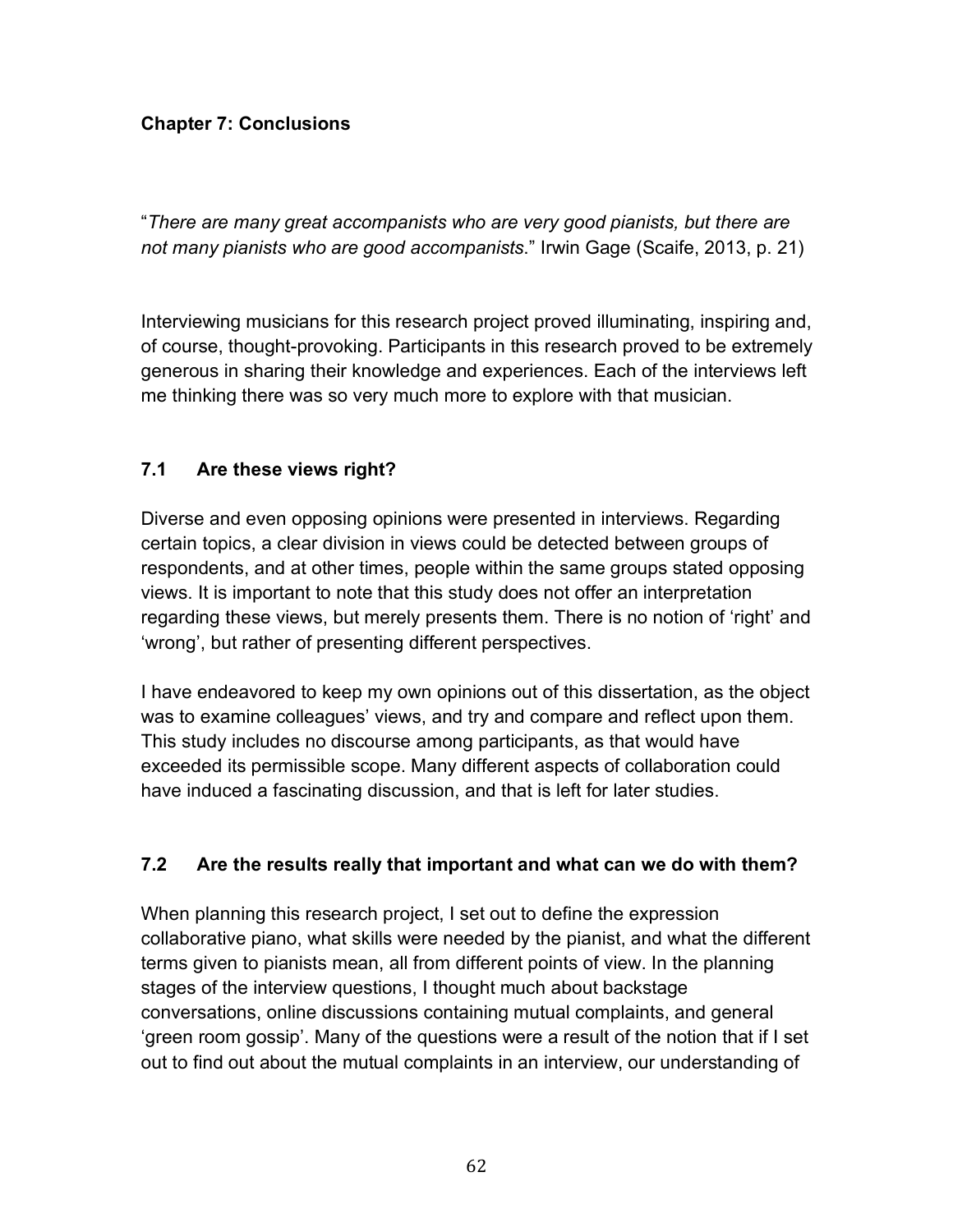these issues would no longer be limited to gossip and general 'behind the back' conversations.

This information is both important and useful. It is important in promoting a culture of '**talking to each other'** within the collaborative piano profession, rather than '**talking about each other**'. These may seem like obvious human communication skills; however, during interviews, several people admitted to not communicating their 'complaints' to the pianists. The result is always that the pianist is not chosen again, yet remains ignorant of the reason. These conversations are essential if we are to truly collaborate and work together towards our aim, to become one in representing the music of the composer as best we can.

Singers' and instrumentalists' views exposed what they like and what they dislike in working with pianists. Pianists' views exposed what they enjoy and what bothers them in the collaborative process. I would venture to suggest that, in teaching collaborative piano, we could highlight some of these issues, and guide our young pianists accordingly. Similarly, our young instrumentalists and singers could certainly enjoy, as part of their training, advice and instruction on how to work with and relate to a collaborative pianist. We should aim for a stage where pianists accept bookings not just for the income, but rather for the experience which they would know will be a positive one on a personal level as well as the musical one. This could certainly be the case when collaborative pianists are treated by all their collaborating musicians with equal appreciation of their artistry.

# **7.3 That which is yet to be done**

The interview questions posed to participants included many more than could be included in this study, and discussions proved rich in insights, some of which had to be excluded from this volume.

As mentioned in 7.1, prospective discussions between respondents could be interesting; for example, several Perth musicians stated that, when working with singers, there is no need for the pianist to understand the poetry, as this could be 'filled in' in rehearsal. The great majority of respondents when asked the same question categorically opposed this view. An interesting discussion could result from such conversations as it would give an opportunity for opposing views to be challenged, clarified, justified and explored more deeply.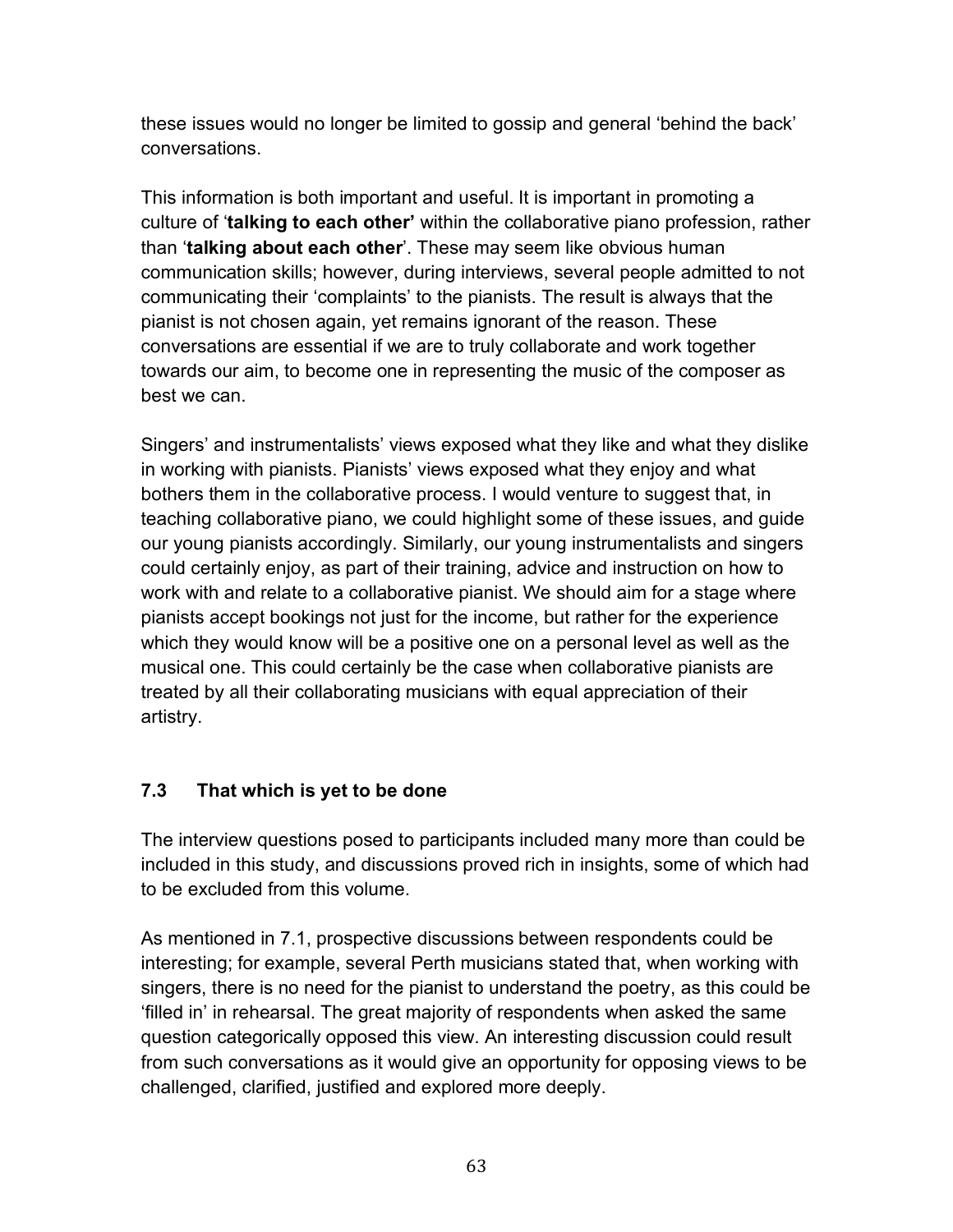Singing and instrumental teachers could be made aware of the necessity to teach their students about the nature of this art form and the necessity of etiquette. Singing and instrumental students will be far less likely to be blacklisted by pianists if they are treated as partners in the pursuit of making music together. As an example: in one of the interviews, I remarked that many of the students' recital posters had omitted to mention the pianists' names, to which the pianist replied: 'I let them make their own mistakes'. I find that attitude unfortunate, as pianists outside that university would be likely to be offended by such an omission, and, possibly, blacklist the singer.

Pianistic training should include much more collaboration than is currently the norm. All pianists who were interviewed had played collaboratively in one form or another while growing up, some within their teachers' studios and some outside, as seen in 4.1 and 4.2. Nowadays, music making in the home is far less common, and as people become time-poor and results-oriented, the focus lies increasingly on exams. In his book *The Brain that Changes Itself*, Norman Doidge writes about **critical learning periods**, namely the developmental periods in a child where learning certain skills is accelerated (Doidge, 2007). Doidge specifically speaks about learning of languages and musical instruments. Much work is yet to be done in terms of highlighting the importance of learning collaborative skills as part of the training when piano students are still children, as to discovering the necessity for these skills later in life makes them complicated to learn. Internationally, many young pianists are not afforded that opportunity before their tertiary studies, yet then they are exposed to collaboration both as part of their undergraduate work in piano performance, as well as the availability of MMus and DMA degrees in collaborative piano.

All interviewees from Perth were asked the question: 'Why do you think there is such a shortage of collaborative pianists in Perth despite the number of graduates in piano performance?'. Although one person responded by saying there is no shortage, the majority explained that this is due to the lack of training here. Barcan, when posed that question, laughed aloud, and said, in a tone of voice suggesting this was self explanatory: "Because we do not teach it!" Perth singer Watson said that regrettably, we do not have a recital culture in Perth in which playing opportunities for collaborative pianists would be provided. It is therefore unfortunate, that MMus and DMA degrees in collaborative piano are not available in either of the two tertiary music courses in Perth.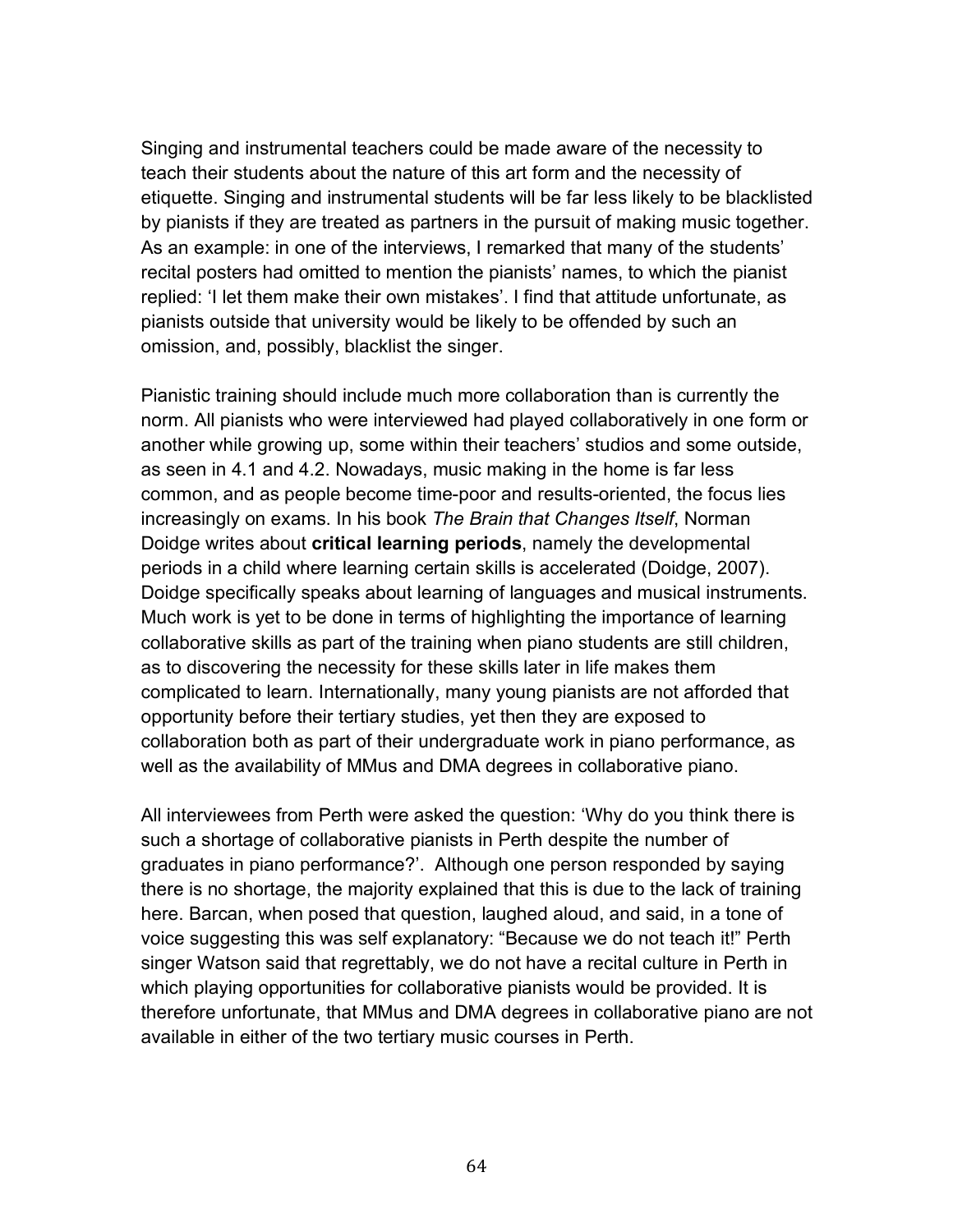An aspect that emerged as fascinating from interviews was the apparent difference between playing with instrumentalists and playing with singers. Although the intention was to deal with this aspect in this research, the data was so voluminous that I recognized I cannot do it justice here, and it will follow as my next research project.

It is my hope that this study will create a shift in the conversation where we discuss, communicate, cooperate, and enjoy the absolute joy of making music together.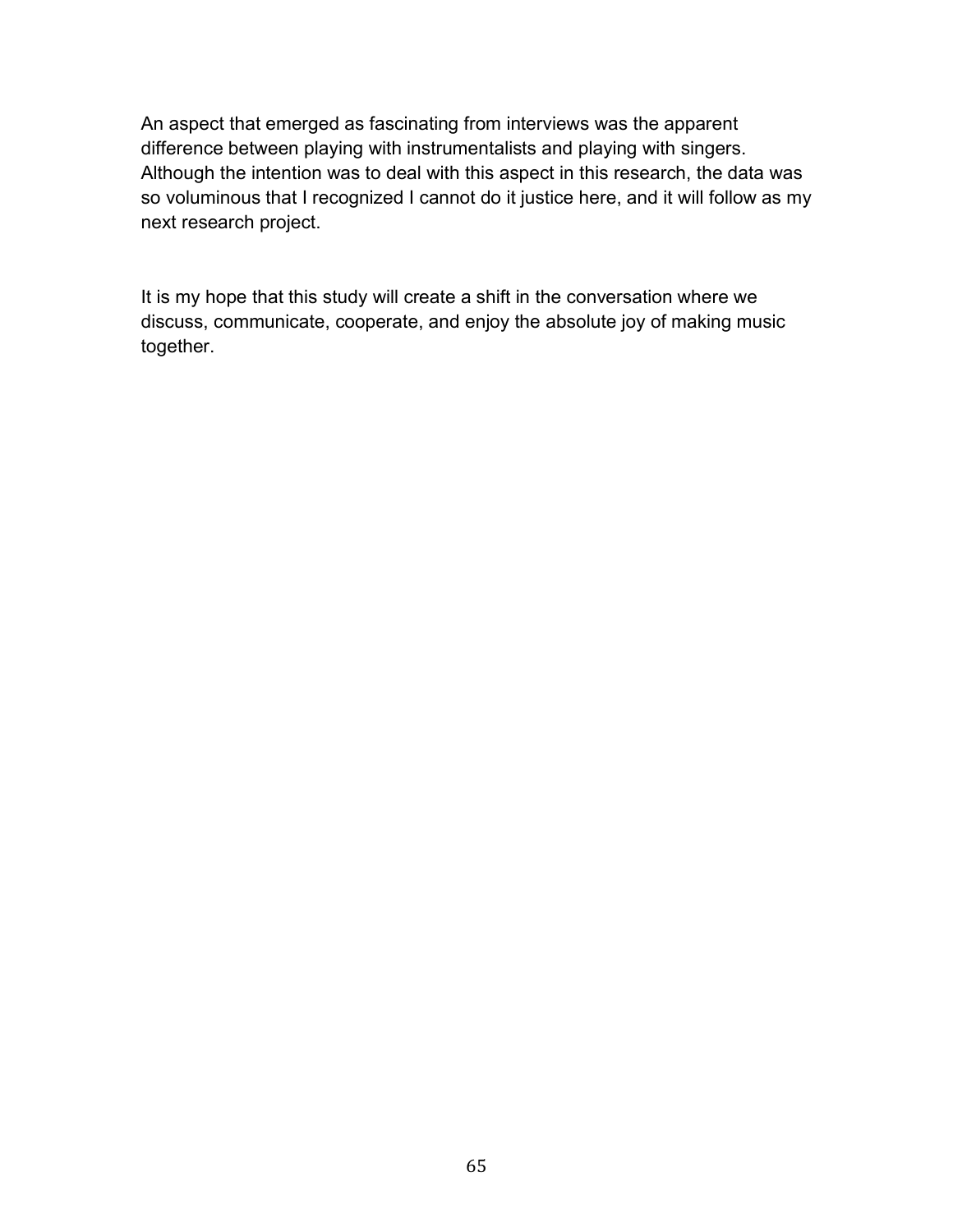"Without a love of other people and a sincere desire to help them do their best, collaboration cannot exist."(Katz, 2009, p. 279)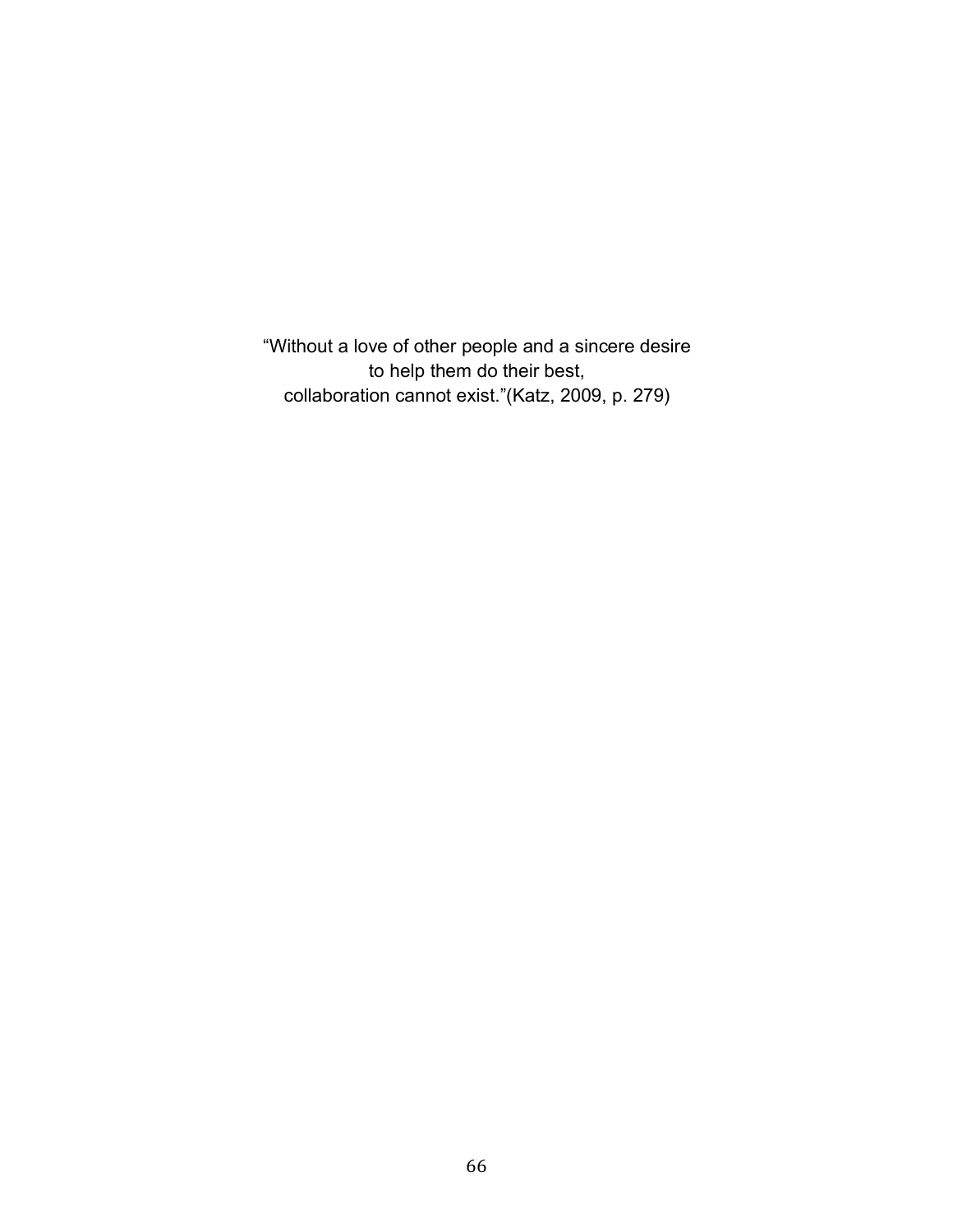# **Appendix 'A': Interview questions for pianists:**

# General:

- 1. In your opinion, can any good solo pianist be a good collaborator?
- 2. In your opinion, are different skills necessary when playing solo piano and when playing collaboratively?
- 3. What skills should a collaborative pianist have?
- 4. Which, out of these skills, is the most important skill that a collaborative pianist has to have?
- 5. In your opinion, are the different types of collaborative piano playing?
- 6. What was the most rewarding/satisfying collaborative experience you have ever had?
- 7. What was the most harrowing collaborative experience, you have ever had, (if any)?
- 8. For Perth interviewees only: why do you think there is such a shortage of good collaborative pianists in Perth despite the number of graduates in piano performance?
- 9. What is your biggest concern in a collaborative performance?

# Pianist-specific questions:

- 1) Do you perform both as a soloist and as a collaborator, or are you exclusively a collaborative pianist?
- 2) At what age did you start collaborating pianistically and in what form?
- 3) At what age did you decide to focus on collaboration, and why?
- 4) Did you become a collaborator by choice, recognizing special talent and planning it as a career, to did you just follow work opportunities?
- 5) Which collaborative pianistic skills would you say you were always strong at, and which ones did you have to develop? How did you develop these skills?
- 6) Did you take any formal study in collaboration?
- 7) If you had not specifically taken a course in collaboration, had there been an MMus course or units within your BMus, would you have taken them?
- 8) Have you ever regretted being a collaborative pianist, and, if yes, why?
- 9) What would you say is the difference between vocal coaching and accompaniment? How do you regard yourself in terms of this distinction?
- 10) Do you find the term accompanist disturbing or demeaning?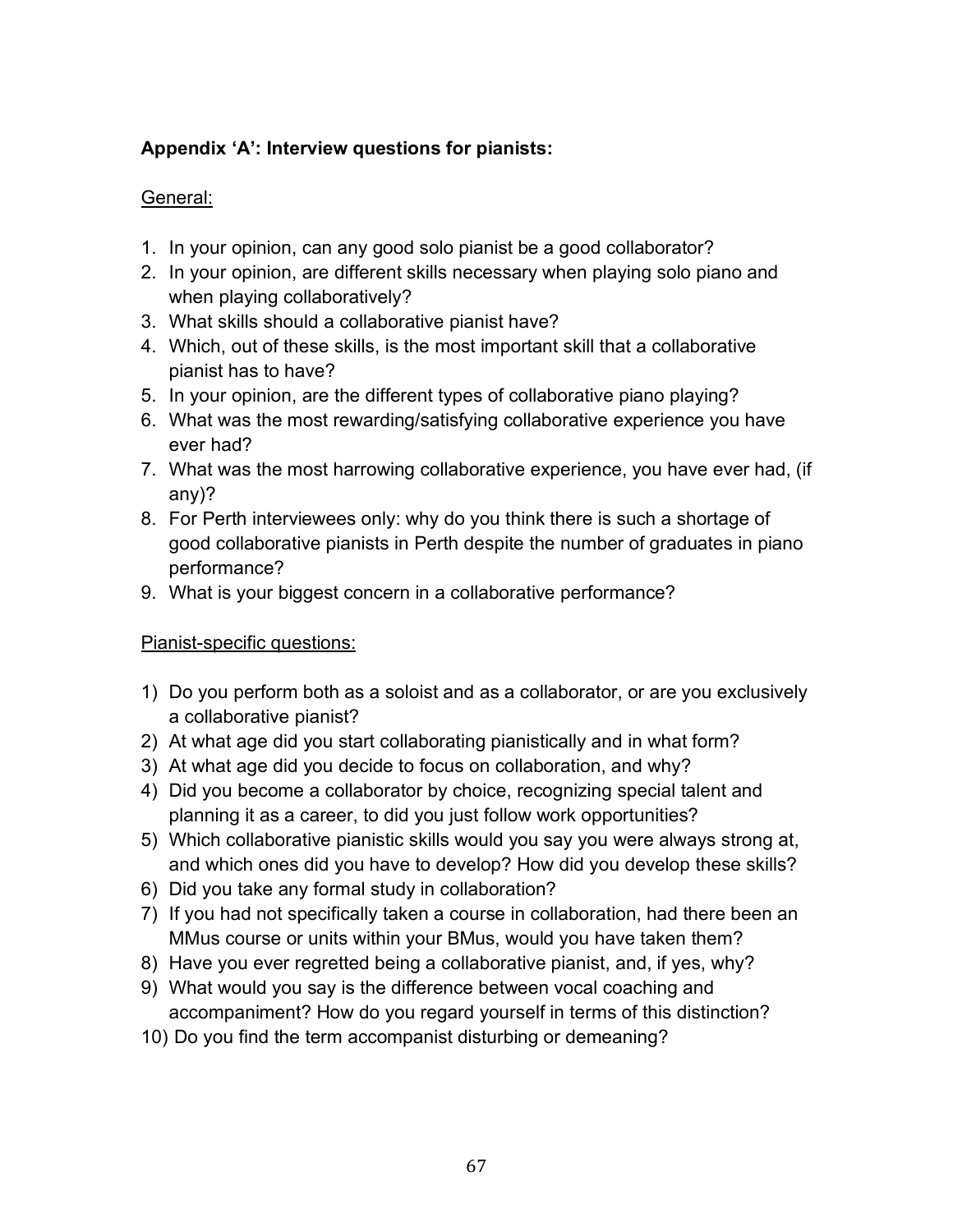- 11) When approaching a new score, do you play through the instrumentalist/singer part first, listen to a recording or just learn the piano part?
- 12) Do you stipulate what title would be given to you in the programme?
- 13) What is the minimum notice period you would accept for a booking?
- 14) What was the latest you ever accepted music prior to a concert?
- 15) What would make you 'blacklist' an instrumentalist/singer, and have you ever done it?
- 16) Would you say there is a difference between playing with instrumentalists and playing with singers?
- 17) Do you specifically work with instrumentalists or singers, and is this out of preference or circumstance?
- 18) Going for a moment back to the question of skills, I have here a list of 14 skills, which I would like you to grade from the point of view of the instrumentalists and singers. In other words, what do you think they are looking for, grading from 1 to 10, where 1 is of little significance and 10 is of vital importance:
	- a) Pianistic Technique
	- b) Ability to 'follow'
	- c) Listening
	- d) Support
	- e) Versatility
	- f) Sight-reading
	- g) Rapport
	- h) Expressive abilities
	- i) Rhythmic abilities
	- j) Appearance and dress
	- k) Balance
	- l) Thorough preparation of repertoire
	- m) Team player
	- n) Understands technicalities of your instrument / voice
	- o) Prices charged per rehearsal/concert
- 19) Do you think this grading should be different for professional and for student instrumentalists and singers?
- 20) What is the biggest compliment you have ever been given for your collaborative work?
- 21) Have you got a dream or goal as a collaborative pianist?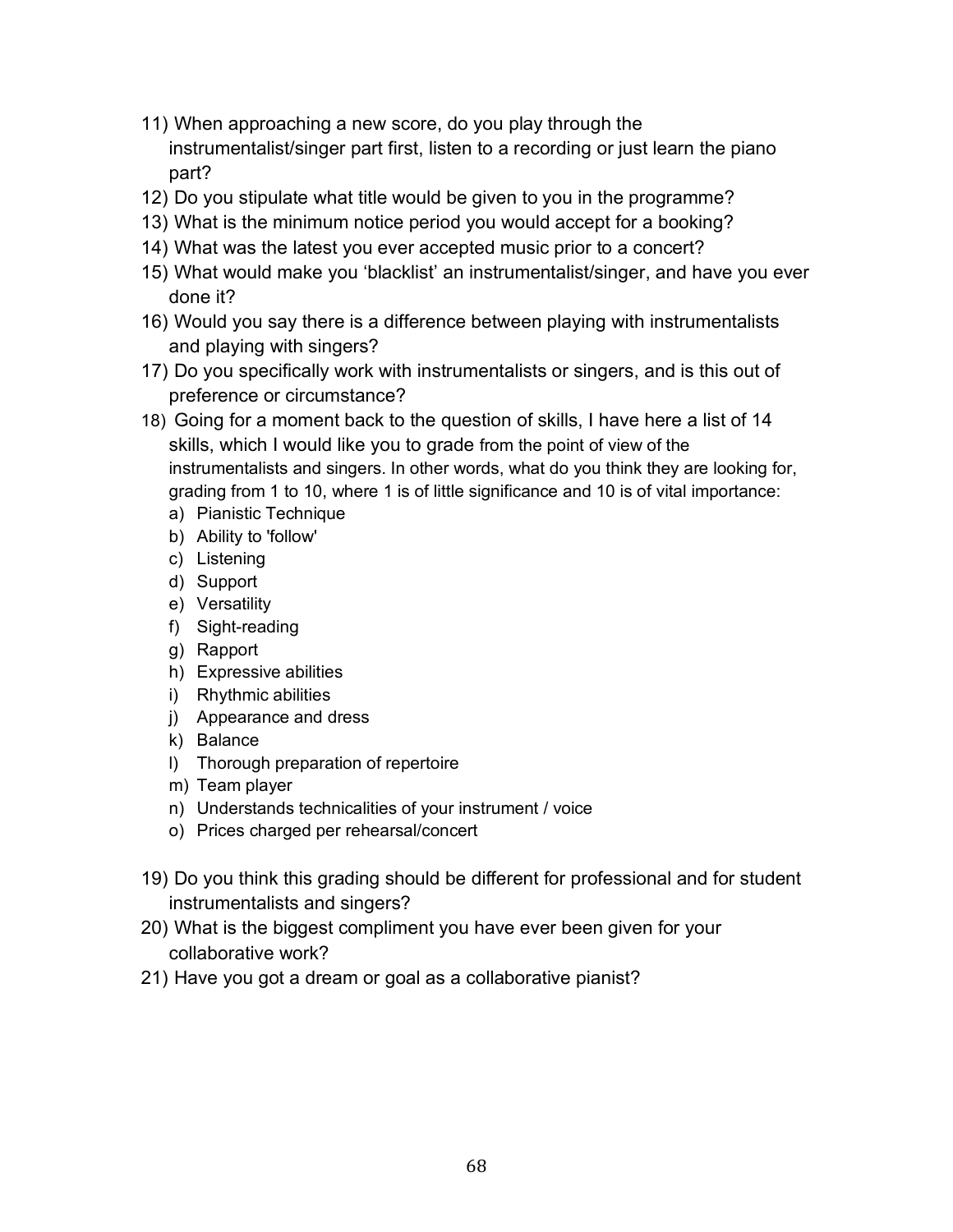# **Appendix 'B': Interview questions for instrumentalists:**

#### General:

- 1. In your opinion, can any good solo pianist be a good collaborator?
- 2. In your opinion, are different skills necessary when playing solo piano and when playing collaboratively?
- 3. What skills should a collaborative pianist have?
- 4. Which, out of these skills, is the most important skill that a collaborative pianist has to have?
- 5. In your opinion, are the different types of collaborative piano playing?
- 6. What was the most rewarding/satisfying collaborative experience you have ever had?
- 7. What was the most harrowing collaborative experience, you have ever had, (if any)?
- 8. For Perth interviewees only: why do you think there is such a shortage of good collaborative pianists in Perth despite the number of graduates in piano performance?
- 9. What is your biggest concern in a collaborative performance?

#### Instrumentalist-specific questions:

- 1) When approaching a new score, do you play through or study the piano part, listen to a recording or just learn your own part and get exposed the piano part in the rehearsing stage?
- 2) When working with a pianist, what is the title you give the pianist? Does the title ever change?
- 3) Do you always introduce the pianist in the same way in performances and in programmes? Does it sometime differ according to repertoire, or the concert or the pianist?
	- a) Is the level of formal collaborative-training, obtained by the pianist, important for you?
- 4) What are you looking for in a pianist? Grade the following between 1 and 10, where 1 is of little significance and 10 is of vital importance:
	- a) Pianistic Technique
	- b) Ability to 'follow'
	- c) Listening
	- d) Support
	- e) Versatility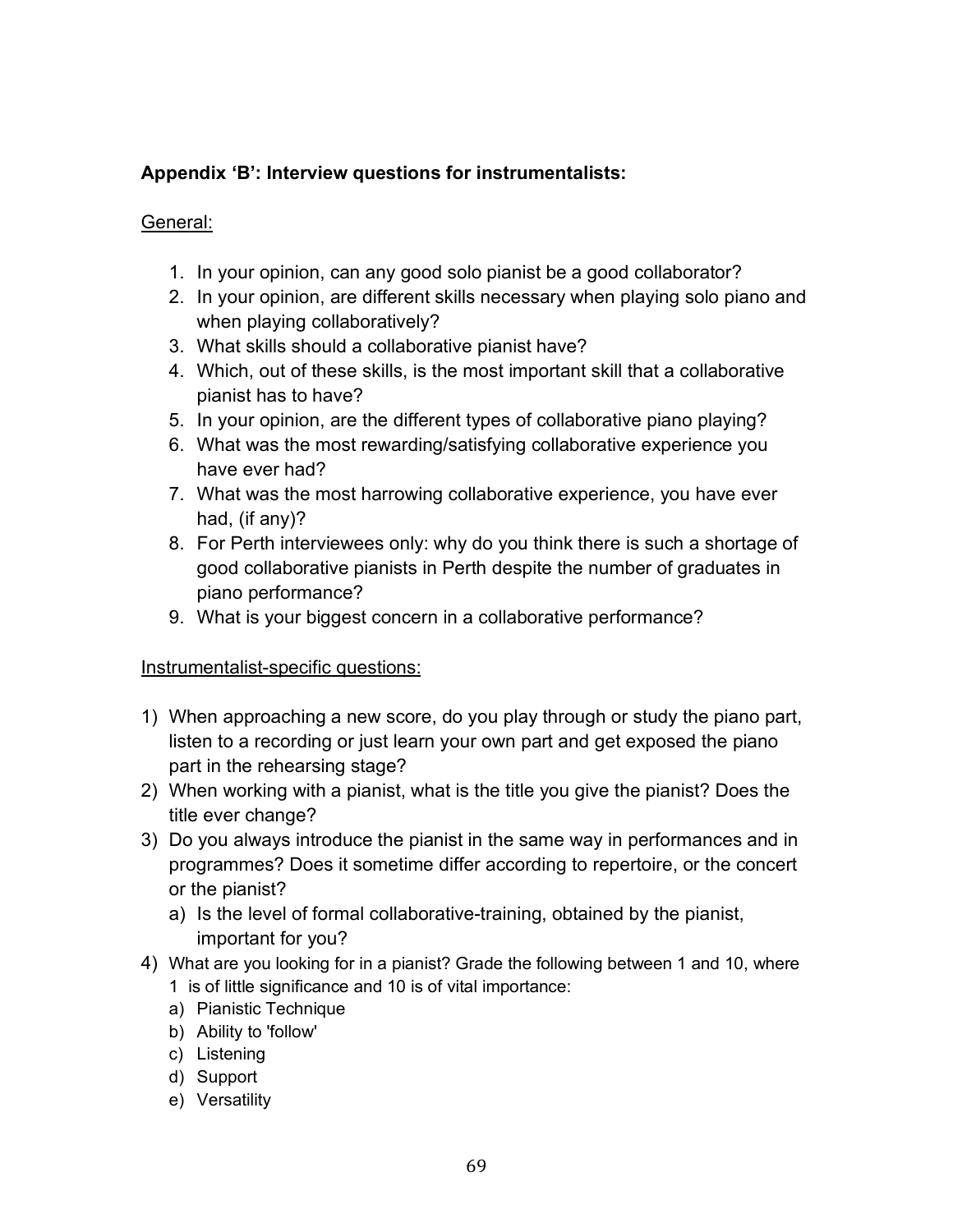- f) Sight-reading
- g) Rapport
- h) Expressive abilities
- i) Rhythmic abilities
- j) Appearance and dress
- k) Balance
- l) Thorough preparation of repertoire
- m) Team player
- n) Understands technicalities of your instrument
- o) Prices charged per rehearsal/concert
- 5) Would these be different for yourself than for your students?
- 6) Do you think there is difference between playing with an instrumentalist and playing with a singer, and, if yes, what would the difference be?
- 7) How late do you think is acceptable to hand over the music for a concert?
- 8) What is the latest you ever started rehearsing with a pianist in preparation for a concert?
- 9) Have you ever 'blacklisted' a pianist, and what would make you do it?
- 10) What would you say is your biggest goal inside the collaboration?
- 11) What do you enjoy most about playing with pianists?

12) Have you got a collaborative 'dream', some collaborative repertoire you would love to do?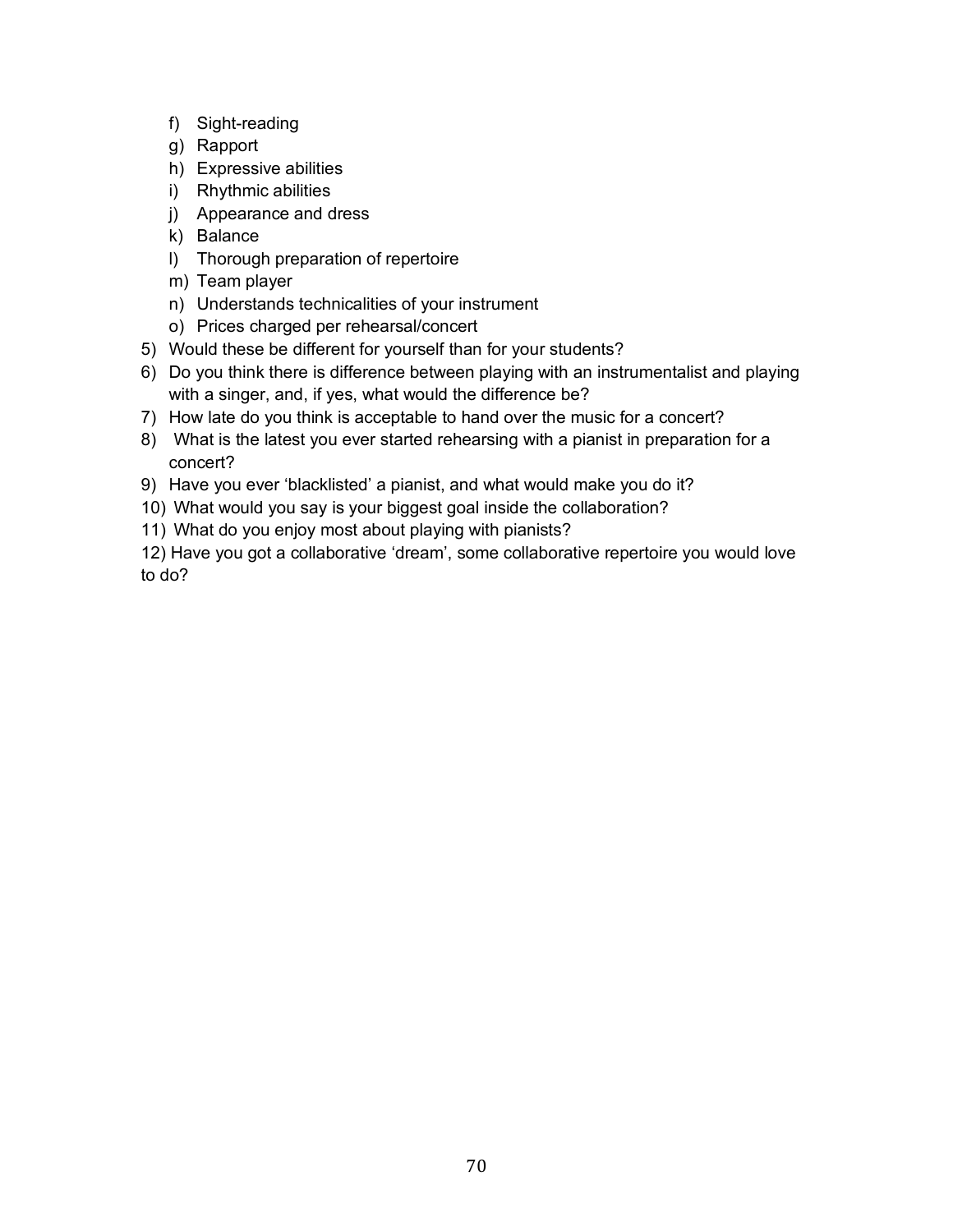# **Appendix 'C': Interview questions for singers:**

General:

- 1. In your opinion, can any good solo pianist be a good collaborator?
- 2. In your opinion, are different skills necessary when playing solo piano and when playing collaboratively?
- 3. What skills should a collaborative pianist have?
- 4. Which, out of these skills, is the most important skill that a collaborative pianist has to have?
- 5. In your opinion, are the different types of collaborative piano playing?
- 6. What was the most rewarding/satisfying collaborative experience you have ever had?
- 7. What was the most harrowing collaborative experience, you have ever had, (if any)?
- 8. For Perth interviewees only: why do you think there is such a shortage of good collaborative pianists in Perth despite the number of graduates in piano performance?
- 9. What is your biggest concern in a collaborative performance?

## Singer-specific questions:

- 1) When approaching a new score, do you play through or study the piano part, listen to a recording or just learn your own part and get exposed the piano part in the rehearsing stage?
- 2) When booking a pianist, and when putting their name in the programme, what is the title you give the pianist? Does the title ever change?
- 3) Do you always introduce the pianist in the same way in performances and in programmes? Does it sometime differ according to repertoire, or the concert or the pianist?
	- a) Is the level of formal collaborative-training, obtained by the pianist, important for you?
- 4) What are you looking for in a pianist? Grade the following between 1 and 10, where 1 is of little significance and 10 is of vital importance:
	- a) Pianistic Technique
	- b) Ability to 'follow'
	- c) Listening
	- d) Support
	- e) Versatility
	- f) Sight-reading
	- g) Rapport
	- h) Expressive abilities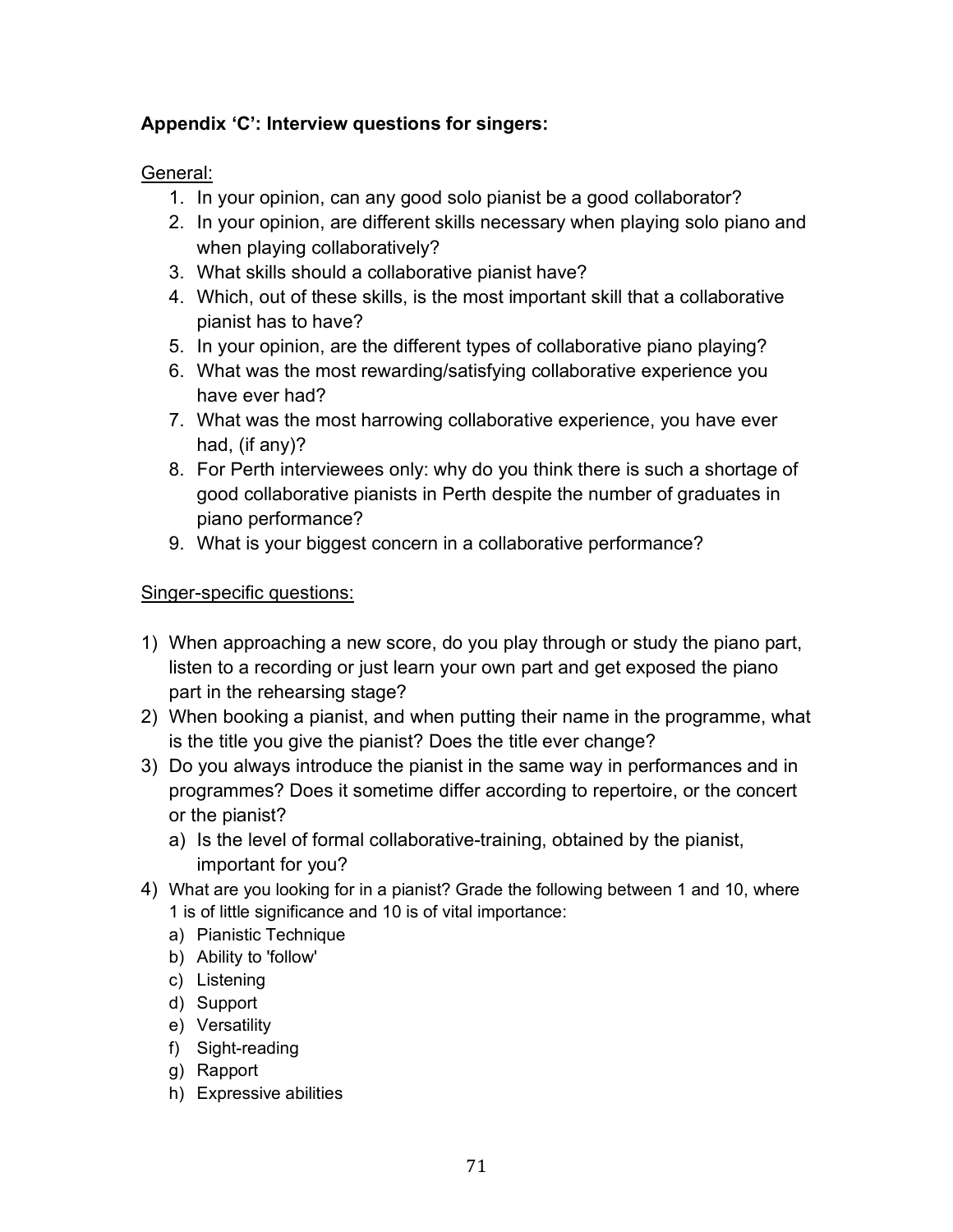- i) Rhythmic abilities
- j) Appearance and dress
- k) Balance
- l) Thorough preparation of repertoire
- m) Team player
- n) Understands technicalities of the voice
- o) Understands languages of your repertoire
- p) Prices charged per rehearsal/concert
- 5) Would these be different for yourself than for your students?
- 6) Do you think there is difference between playing with an instrumentalist and playing with a singer, and, if yes, what would the difference be?
- 7) How late do you think is acceptable to hand over the music for a concert?
- 8) What is the latest you ever started rehearsing with a pianist in preparation for a concert?
- 9) Have you ever 'blacklisted' a pianist, and what would make you do it?
- 10) What would you say is your biggest goal inside the collaboration?
- 11) What do you enjoy most about singing with pianists?

Have you got a collaborative 'dream', some collaborative repertoire you would love to do?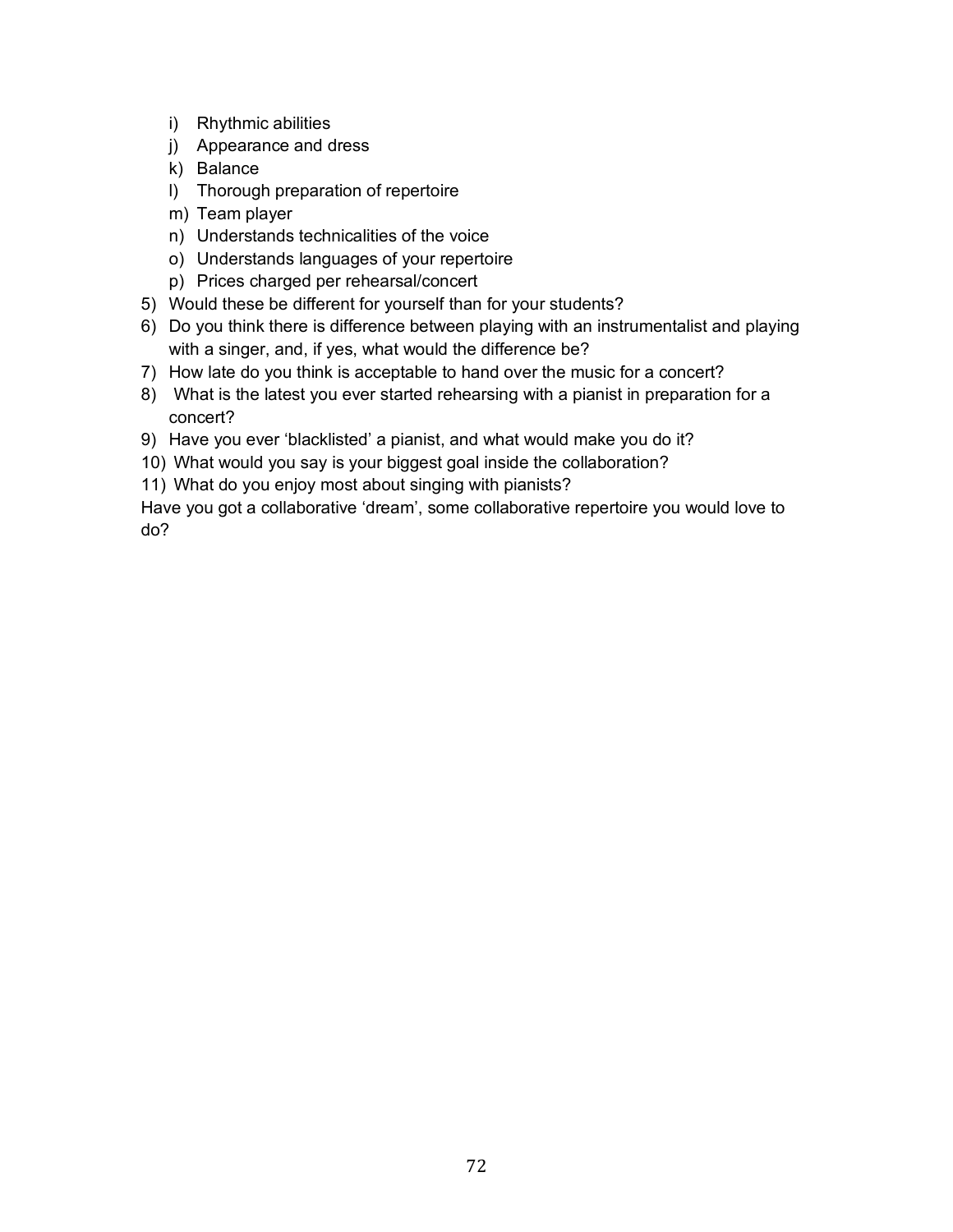## **List of Tables:**

| Table 1: | Participants' locations and major occupations                                                              | p26 |
|----------|------------------------------------------------------------------------------------------------------------|-----|
| Table 2: | Participants' ratings of expressive abilities                                                              | p36 |
| Table 3: | Comparison between participants' ratings of<br>sight-reading and thorough preparation of the<br>repertoire | p39 |
| Table 4: | Participants' ratings for rapport                                                                          | p41 |
| Table 5: | Participants' ratings for team playing                                                                     | p42 |
| Table 6: | Participants' ratings for support                                                                          | p42 |
| Table 7: | Participants' ratings for appearance and dress p48                                                         |     |
| Table 8: | Participants' ratings for versatility                                                                      | p49 |
| Table 9: | Participants' ratings for understanding<br>vocal and instrumental technicalities                           | p50 |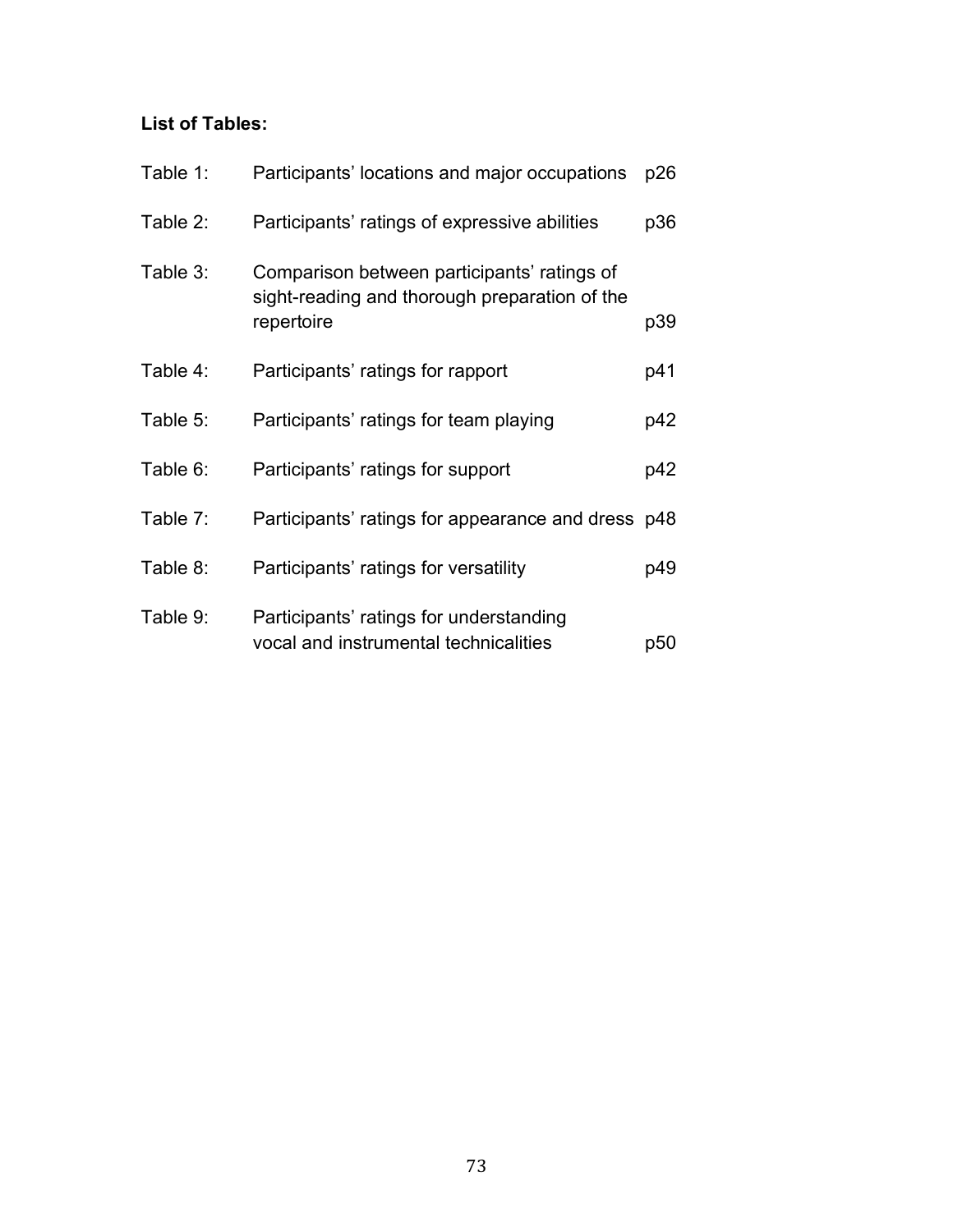## **List of Interviews, in chronological order:**

| Andrew Foote (Baritone)        | January 12, 2016     |
|--------------------------------|----------------------|
| Michael Strauss (Piano)        | February 8, 2016     |
| Linda Barcan (Soprano)         | February 10, 2016    |
| David Miller (Piano)           | February 15-16, 2016 |
| Marilyn Phillips (Piano)       | March 3, 2016        |
| Adam Pinto (Piano)             | March 7, 2016        |
| <b>Ashley Smith (Clarinet)</b> | March 8, 2016        |
| Martina Liegat (Piano)         | March 11, 2016       |
| Sharon Rostorf (Soprano)       | March 13, 2016       |
| David Wickham (Piano)          | March 13, 2016       |
| Chris Foley (Piano)            | March 14, 2016       |
| Rennae van der Laan (Soprano)  | March 21, 2016       |
| Caroline Badnall (Piano)       | March 22, 2016       |
| Louise Devenish (Percussion)   | March 23, 2016       |
| Diana Harris (Piano)           | March 24, 2016       |
| Helen Tuckey (Viola)           | April 4, 2016        |
| Daniel Kossov (Violin)         | April 24, 2016       |
| Kuang-Hao Huang (Piano)        | May 26, 2016         |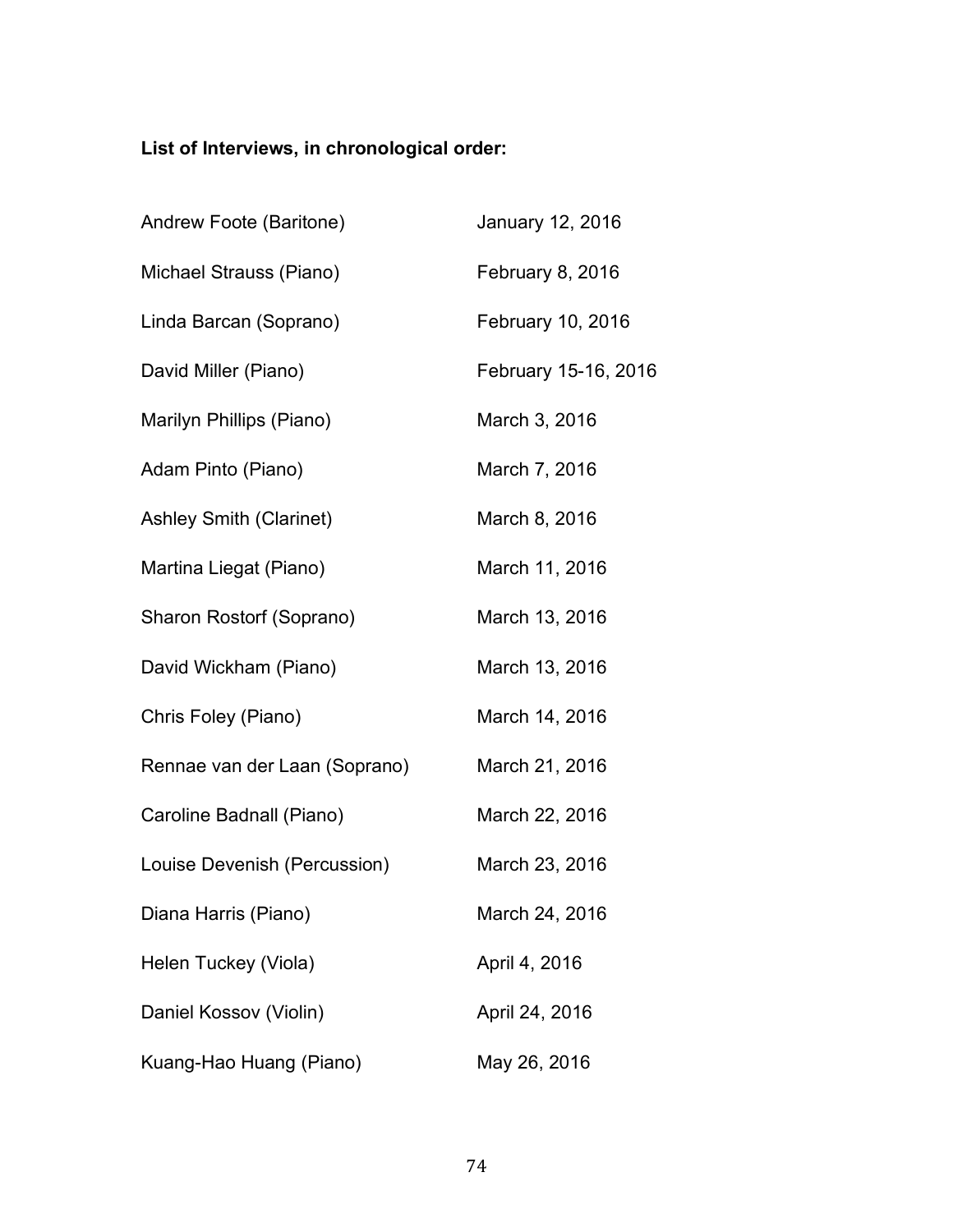| Tzvi Friedl (Viola) | July 11, 2016 |
|---------------------|---------------|
| Kurt Hansen (Tenor) | July 18, 2016 |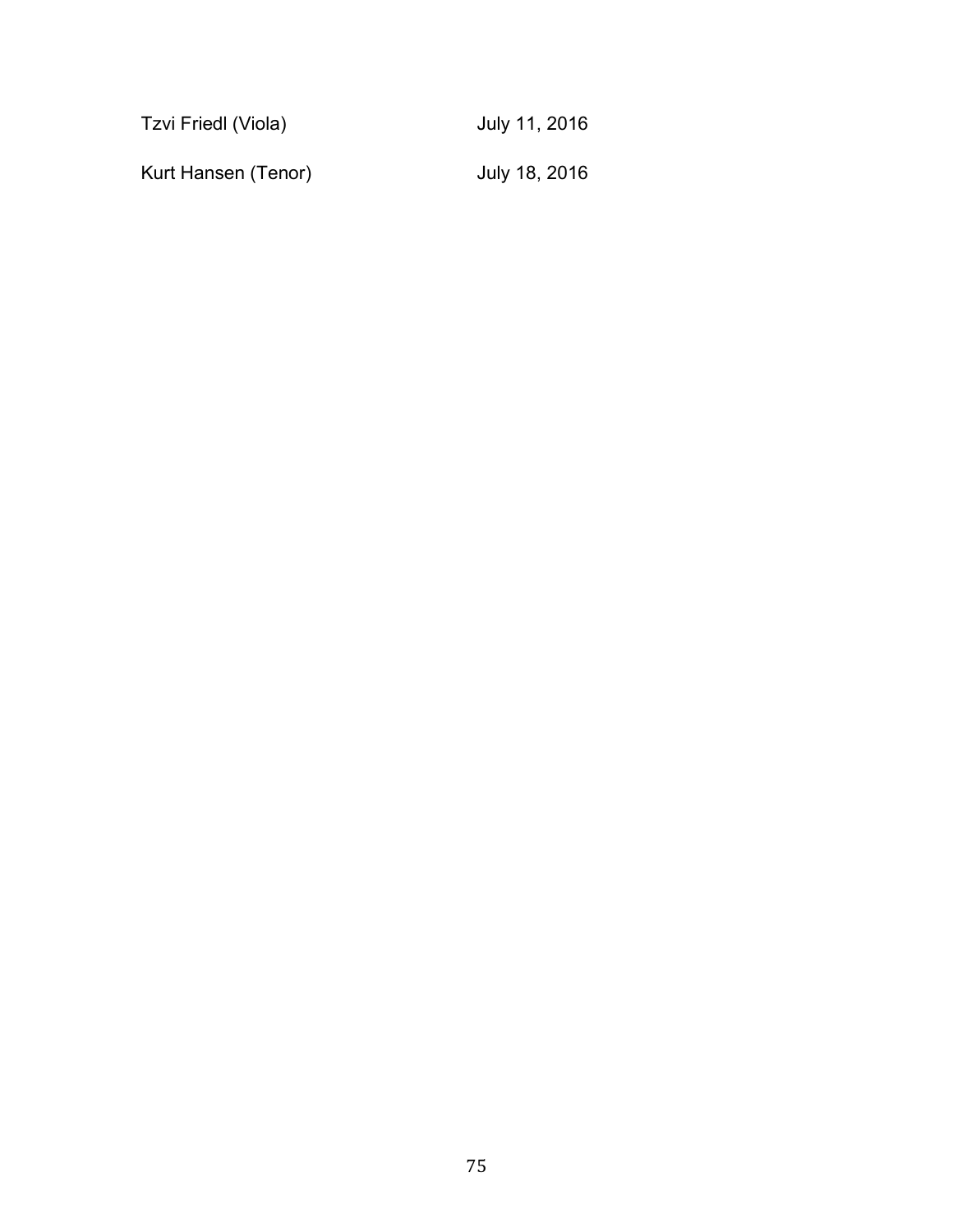## **BIBLIOGRAPHY**

Adler, K. (1965). *The Art of Accompanying And Coaching*. Mineapolis: University of Minnesota Press.

Arnold, D., Scholes, P. A. (1983). *The New Oxford Companion of Music*. New-York: Oxford University Press.

Cohen, L., Manion, L., & Morrison, K. (2000). *Research Methods in Education* (5th ed.). New York: Routledge.

Cranmer, P. (1970). *The Technique of Accompaniment*. London: Dennis Dobson.

Cresswell, J. W. (2005). *Educational Research, Plannin, Conducting and Evaluating Quantitative and Qualitative Research*. Upper Saddle River, New Jersey: Pearson, Merrill Prentice Hall.

Davis, R. (2006). *Geoffrey Parsons Among Friends*. Sydney: ABC Books.

Doidge, N. (2007). *The Brain That Changes Itself: Stories of Personal Triumph from the Frontiers of Brain Science*. New York: Penguin Books.

EBL Reader - The Cambridge Dictionary of Psychology. (n.d.). Retrieved from http://reader.eblib.com.au.ezproxy.library.uwa.edu.au/(S(f52wbkljrj5o1zjp42n wfywp))/Reader.aspx?p=461152&o=49&u=1ue25BlP2SxA3El6maV%2BXA %3D%3D&t=1471406867&h=3E5AB33E74C53B1A3A45DBBD17CF2389A3 737C11&s=27161206&ut=107&pg=1&r=img&c=-1&pat=n&cms=-1&sd=1#

Ericsson, K. A., & Lehmann, A. C. (n.d.). EXPERT AND EXCEPTIONALPERFORMANCE: Evidence ofMaximalAdaptation to Task Constraints.

Estrin, E. (2010). It Takes Two. *The Strad*, *121*(March), 56–62.

Foley, C. (n.d.-a). The Collaborative Piano Blog: Degree and Diploma Programs in Collaborative Piano.

Foley, C. (n.d.-b). The Collaborative Piano Blog: Required and Preferred Skills for the Collaborative Pianist. Retrieved December 26, 2014, from http://collaborativepiano.blogspot.com.au/2005/11/required-and-preferredskills-for.html#.VJwlGso7UIA

Foley, C. (2005). The Collaborative Piano Blog: What is Collaborative Piano?

Foley, C. (2011). The Collaborative Piano Blog: Is This the First Mention of the Words " Collaborative Pianist"? Retrieved February 6, 2017, from http://collaborativepiano.blogspot.com.au/2011/08/is-this-first-mention-ofwords.html#.WJfWsrZ94U2

Ginsborg, J. (2006). Shared Performance Cues in Singing and Conducting: A Content Analysis of Talk During Practice. *Psychology of Music*, *34*(2), 167.

Ginsborg, J., & King, E. (n.d.). The roles of expertise and partnership in collaborative rehearsal. *International Symposium on Performance Science*.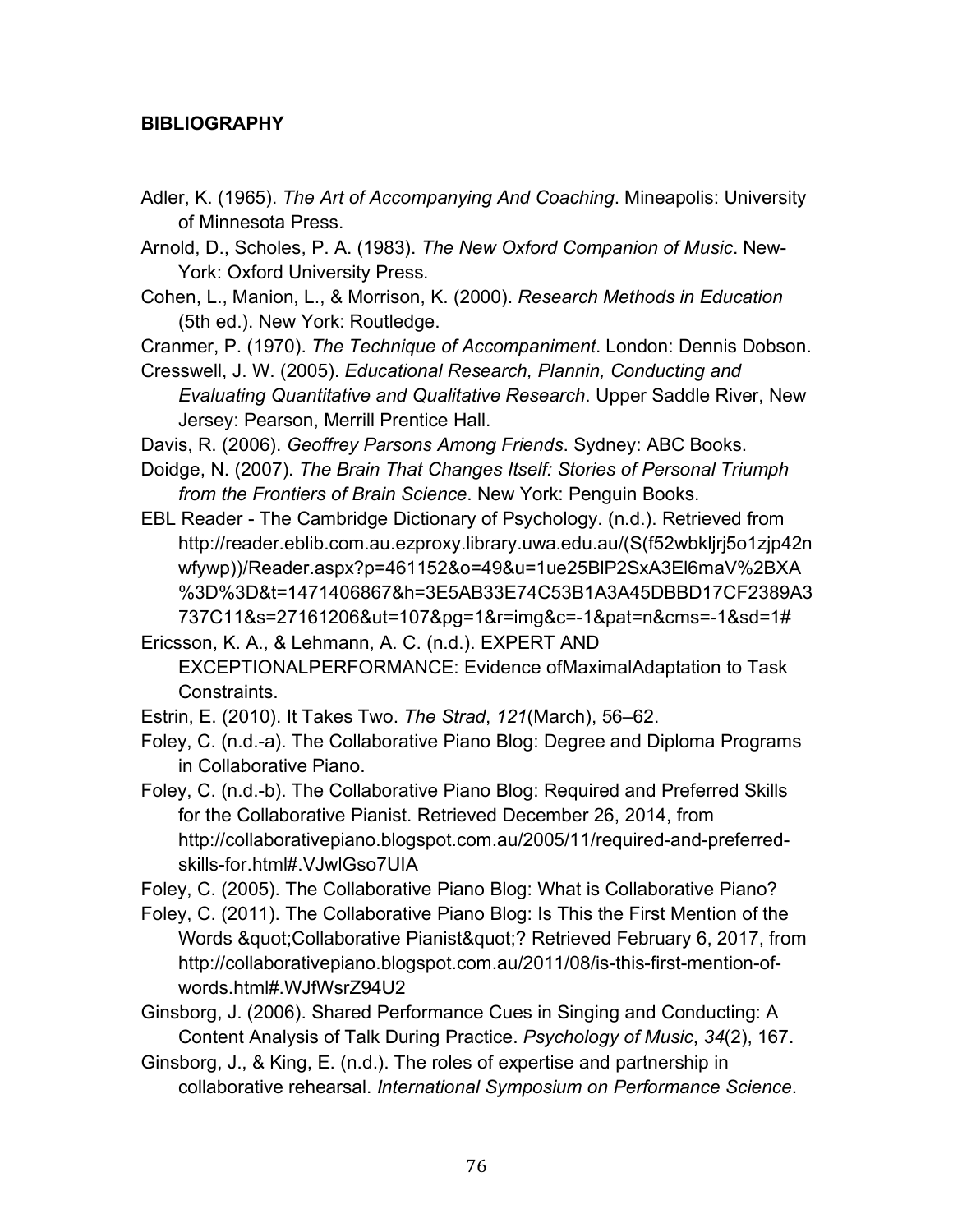Retrieved from

http://www.performancescience.org/ISPS2007/Proceedings/Rows/11Ginsbor g etal.pdf

- Ginsborg, J., & King, E. (2012). Rehearsal Talk: Familiarity and Expertise in Singer-Pianist Duos. *Musicae Scientiae*, *16*(2), 148–167.
- Grove, G., Sadie, S. (1980). *The New Grove Dictionary of Music and Musicians*. London.
- Harbison David, E. (1940). *I Played Their Accompaniments*. New-York: D. Appleton-Century Company.

Katz, M. (2009). *The Complete Collaborator: The Pianist as Partner*.

King, E., & Ginsborg, J. (2011). Gestures and Glances: Interactions in Ensemble Rehearsal. In *New Perspectives on Music and Gesture* (pp. 177–201). Scopus Elsevier B.V.

Lavrakas, P. J. (2008). Likert Scale. In *Encyclopedia of Survey Research Methods*. Sage Publications. Retrieved from http://methods.sagepub.com.ezproxy.library.uwa.edu.au/Reference//encyclo pedia-of-survey-research-methods/n273.xml

- Lehmann, A. C., & Ericsson, K. A. (1996). Performance without preparation: Structure and acquisition of expert sight-reading and accompanying performance. *Psychomusicology: A Journal of Research in Music Cognition*, *15*(1–2), 1–29. http://doi.org/10.1037/h0094082
- Lindo, A. H. (1916). *The Art of Accompanying*. New-York: Schirmer Books.
- Masters, R. (2011). Presiding At The Pianoforte: A Brief History of Accompanying. *The American Musica Teacher*, *60*(4), 16–21.
- Moore, G. (n.d.). Gerald Moore, 1962: The Unashamed Accompanist Side 1 YouTube. Retrieved November 14, 2016, from
	- https://www.youtube.com/watch?v=O6De3QqkXk8
- Moore, G. (1943). *The Unashamed Accompanist* (second). Strand, UK: Methuen & Co.
- Moore, G. (1953). *Singer and Accompanist - The Performance of Fifty Songs*. London: Macmillan.
- Moore, G. (1959). *The Unashamed Accompanist*. Strand, UK: Methuen & Co.
- Moore, G. (1962). *Am I too loud? memoirs of an accompanist.* (second). Middlesex: Penguin Books.
- Moore, G. (1975). *The Schubert Song Cycles with Thoughts on Performance*. London: Hamish Hamilton.
- Moore, G. (1981). *"Poet's Love" and Other Schumann Songs*. London: Hamish Hamilton.
- Moore, G. (1986). *Collected Memoirs: Am I Too Loud?, Farewell Recital and Furthermoore.* London: Penguin Books.